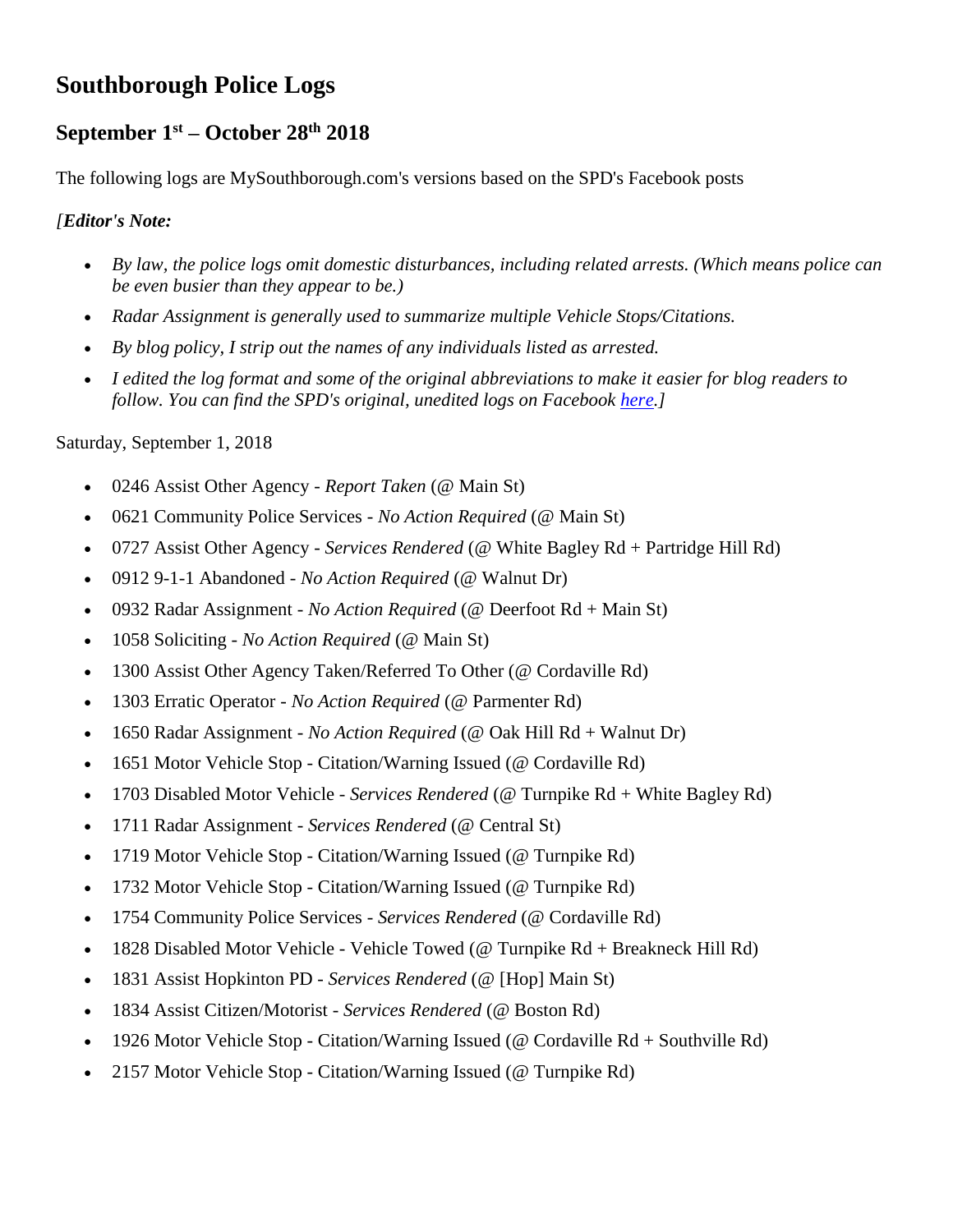- 0007 Motor Vehicle Stop Citation/Warning Issued (@ Cordaville Rd)
- 0217 Motor Vehicle Stop Citation / Verbal (@ Turnpike Rd)
- 0604 Alarm, Burglar *False Alarm Billable* (@ Turnpike Rd)
- 0806 Parking Complaint *Could Not Locate* (@ Highland St)
- 0808 Assist Other Agency *Services Rendered* (@ Powdermill Ln)
- 0831 Assist Other Agency *Services Rendered* (@ Main St)
- 0858 Motor Vehicle Stop Citation/Warning Issued (@ Turnpike Rd)
- 0916 Assist Citizen/Motorist *Report Taken* (@ Main St + Deerfoot Rd)
- 1003 Motor Vehicle Stop Citation/Warning Issued (@ Framingham Rd + Maplecrest Dr)
- 1015 Motor Vehicle Stop Citation/Warning Issued (@ Framingham Rd + Maplecrest Dr)
- 1033 Motor Vehicle Stop Citation/Warning Issued (@ Framingham Rd + Maplecrest Dr)
- 1051 Dog Complaint *Services Rendered* (@ Parkerville Rd)
- 1108 Motor Vehicle Stop Citation/Warning Issued (@ Turnpike Rd)
- 1119 Traffic Lights Inoperable Unfounded ( $@$  Turnpike Rd + White Bagley Rd)
- 1130 Motor Vehicle Stop Citation/Warning Issued (Vicinity of: Turnpike Rd)
- 1150 Motor Vehicle Stop Citation/Warning Issued (@ Turnpike Rd)
- 1215 Well Being Check *No Action Required* (Vicinity of Cordaville Rd)
- 1238 Motor Vehicle Stop Citation/Warning Issued (@ Main St + Johnson Rd)
- 1255 Motor Vehicle Stop Citation/Warning Issued (@ Main St + Johnson Rd)
- 1306 Motor Vehicle Stop Citation / Verbal (@ Main St + Johnson Rd)
- 1311 Radar Assignment Criminal Application (@ Woodland Rd + Kidder Ln)
- 1314 Motor Vehicle Stop Citation/Warning Issued (@ Main St + Johnson Rd)
- 1336 Motor Vehicle Stop Citation/Warning Issued (@ Woodland Rd + Kidder Ln)
- 1414 Motor Vehicle Stop Citation/Warning Issued (Vicinity of: Turnpike Rd)
- 1415 Traffic Complaint *Services Rendered* (@ Johnson Rd)
- 2059 Motor Vehicle Stop Citation/Warning Issued (@ Turnpike Rd)
- 2107 Motor Vehicle Stop Criminal Application (@ Turnpike Rd)
- 2153 Motor Vehicle Stop Citation/Warning Issued (@ Turnpike Rd)

Monday, September 3, 2018

- 0035 Motor Vehicle Stop Citation/Warning Issued ( $@$  Turnpike Rd + Woodland Rd)
- 0126 Motor Vehicle Stop Citation/Warning Issued (@ Framingham Rd + Cross St)
- 0142 Motor Vehicle Stop Citation/Warning Issued (@ Turnpike Rd + Breakneck Hill Rd)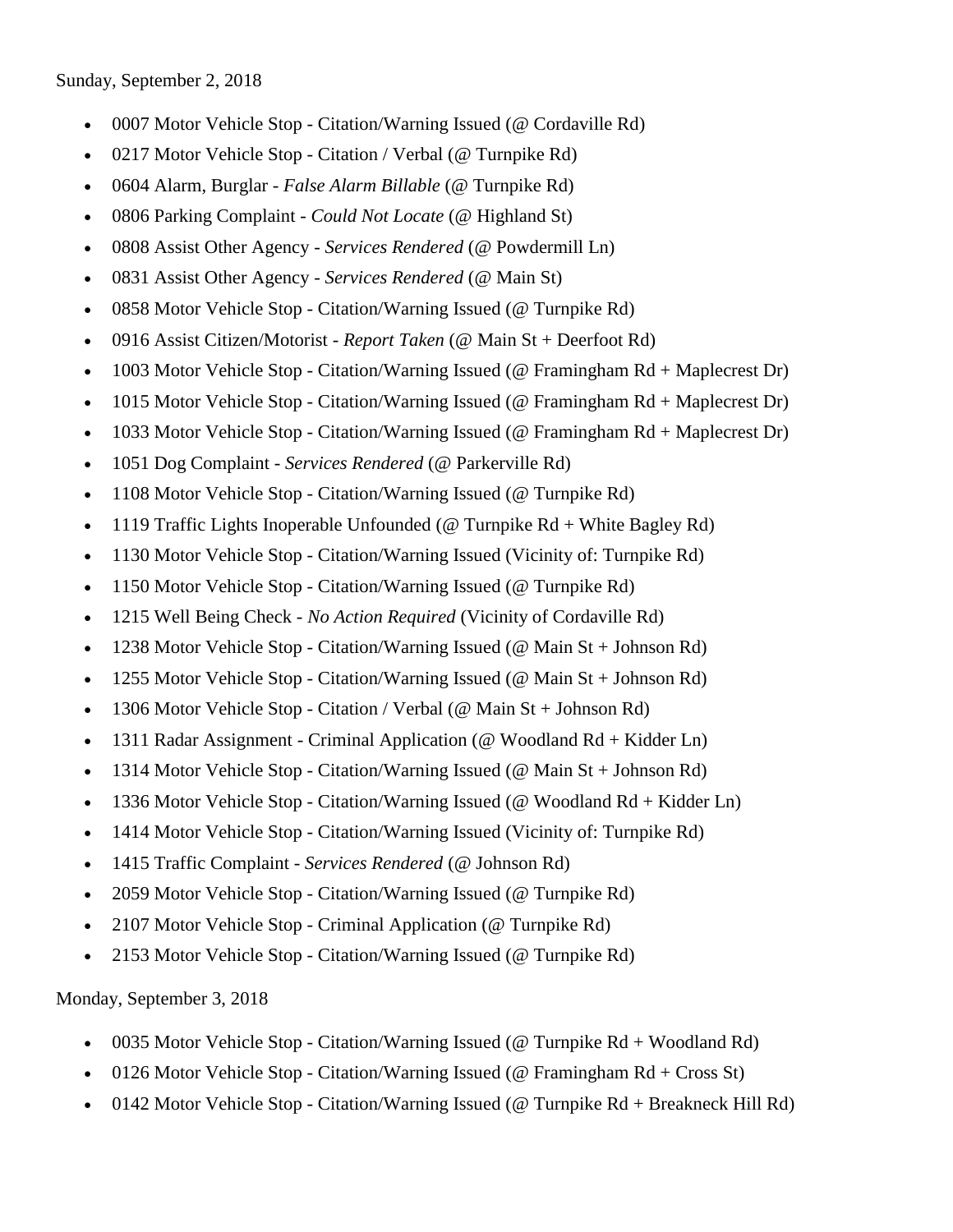- 0158 Motor Vehicle Stop Citation/Warning Issued ( $@$  Turnpike Rd + Woodland Rd)
- 0804 Motor Vehicle Stop Citation/Warning Issued (@ Turnpike Rd)
- 0823 Motor Vehicle Stop Citation/Warning Issued (@ River St)
- 0824 Motor Vehicle Stop Citation/Warning Issued (@ Framingham Rd + Maplecrest Dr)
- 0825 Department Business *Services Rendered*)
- 0831 Motor Vehicle Stop Citation/Warning Issued (@ Turnpike Rd + Pleasant St)
- 0856 Motor Vehicle Stop Citation/Warning Issued (@ Turnpike Rd + Crystal Pond Rd)
- 0859 Assist Hopkinton PD *Services Rendered* (@ [Hop] Main St)
- 0906 Motor Vehicle Stop Citation/Warning Issued (@ Turnpike Rd + Flagg Rd)
- 0918 Motor Vehicle Stop Citation/Warning Issued (@ Turnpike Rd)
- 0932 Motor Vehicle Stop Citation/Warning Issued (@ Turnpike Rd)
- 1041 Motor Vehicle Stop Citation/Warning Issued (@ Turnpike Rd + Deerfoot Rd)
- 1052 Alarm, Burglar *False Alarm Billable* (@ High St)
- 1113 Motor Vehicle Stop Citation/Warning Issued (@ Cordaville Rd)
- 1130 Motor Vehicle Stop Criminal Application (@ Turnpike Rd + Deerfoot Rd)
- 1316 Assist Citizen/Motorist *Services Rendered* (@ Oak Hill Rd)
- 1319 Disabled Motor Vehicle *Services Rendered* (@ Boston Rd + White Bagley Rd)
- 1329 Motor Vehicle Stop Citation/Warning Issued (@ Turnpike Rd + White Bagley Rd)
- 1346 Motor Vehicle Stop Citation/Warning Issued (@ Turnpike Rd)
- 1403 Department Business *Services Rendered*)
- 1405 Motor Vehicle Stop Citation/Warning Issued (@ Parkerville Rd + General Henry Knox Rd)
- 1417 Motor Vehicle Stop Citation/Warning Issued (@ Turnpike  $Rd + Flagg Rd$ )
- 1745 Motor Vehicle Stop Citation/Warning Issued (@ Turnpike Rd)
- 1855 Disturbance *Report Taken* (@ Wolfpen Ln)
- 1928 Department Business *Services Rendered*)
- 2000 Lost And Found *Report Taken* (@ Main St + Cordaville Rd)

#### Tuesday, September 4, 2018

- 0212 Assist Other Agency *Report Taken* (@ Main St)
- 0554 Suspicious Activity *Services Rendered* (@ Oregon Rd)
- 0617 Radar Assignment *Services Rendered* (@ Richards Rd)
- 0621 Community Police Services *Services Rendered* (@ Main St)
- 0735 Radar Assignment Citation / Verbal (@ Parkerville Rd)
- 0736 Radar Assignment *Services Rendered* (@ Deerfoot Rd)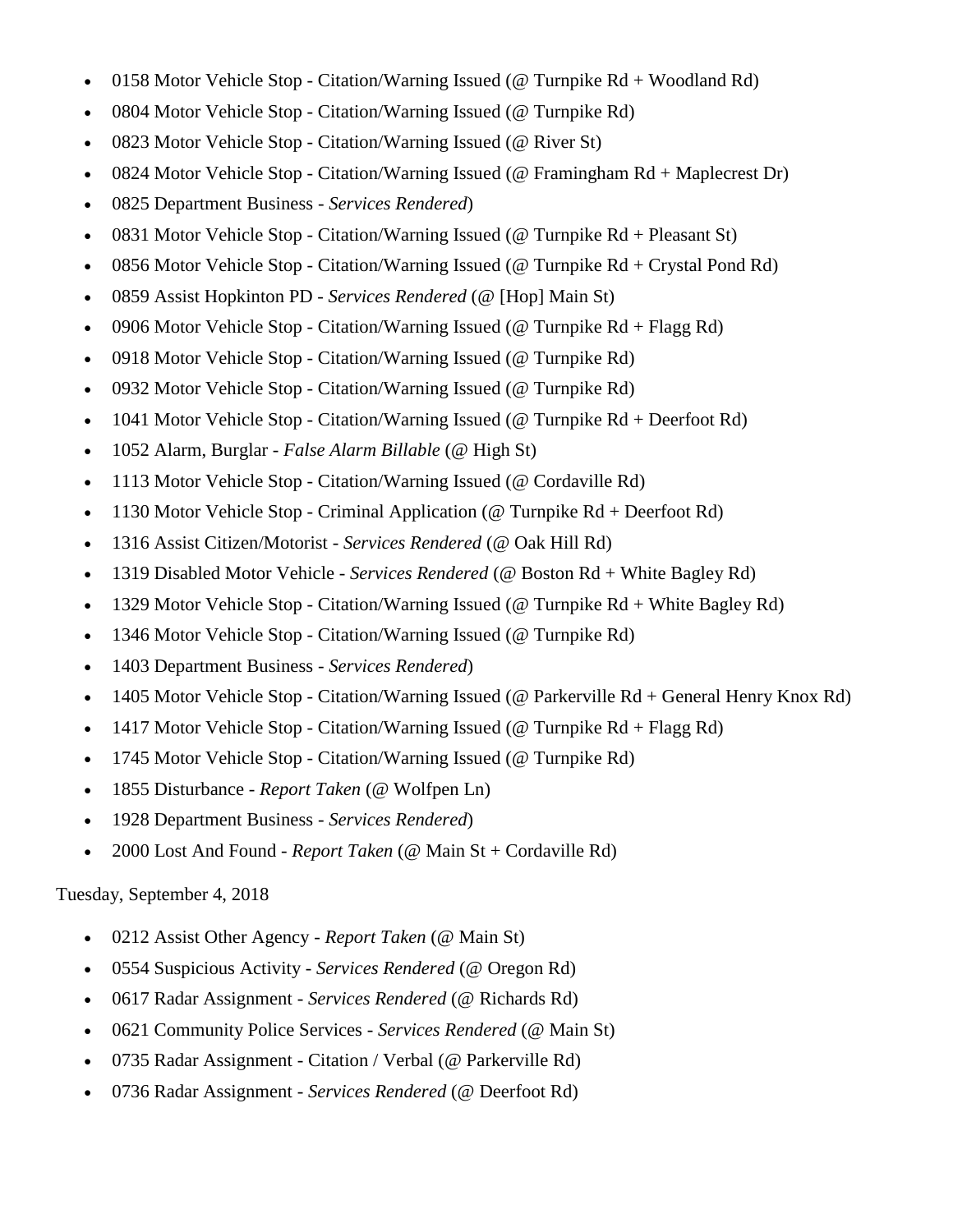- 0744 Radar Assignment *Services Rendered* (@ Main St)
- 0745 Radar Assignment *Services Rendered* (@ Parkerville Rd + Richards Rd)
- 0854 Motor Vehicle Stop Citation/Warning Issued (@ School St)
- 0909 Motor Vehicle Stop Citation/Warning Issued (@ Main  $St + Lynbrook Rd$ )
- 0916 Radar Assignment *Services Rendered* (@ Main St + Johnson Rd)
- 1234 Road Hazard *Services Rendered* (@ Boston Rd + Pleasant St)
- 1258 Motor Vehicle Stop Citation/Warning Issued (@ Mt Vickery Rd + Breakneck Hill Rd)
- 1338 Motor Vehicle Stop Citation/Warning Issued (@ Boston Rd)
- 1551 Radar Assignment *No Action Required* (@ Deerfoot Rd + Main St)
- 1553 Motor Vehicle Stop *Services Rendered* (@ Main St + Johnson Rd)
- 1631 Motor Vehicle Stop Citation/Warning Issued (@ Central St + Turnpike Rd)
- 1635 Motor Vehicle Stop *Report Taken* (@ General Henry Knox Rd)
- 1640 Road Hazard Removed Hazard (@ Cordaville Rd)
- 1715 Motor Vehicle Stop Citation / Verbal (@ Marlboro  $Rd + Main St$ )
- 1831 Parking Complaint *Services Rendered* (@ Meadow Ln)
- 2020 Erratic Operator *Services Rendered* (@ Turnpike Rd)
- 2026 Motor Vehicle Accident Unknown Injury *Services Rendered* (@ Parmenter Rd + Metcalf Ln)

Wednesday, September 5, 2018

- 0022 Radar Assignment *Services Rendered* (@ Woodland Rd + Breakneck Hill Rd)
- 0037 Motor Vehicle Stop Citation/Warning Issued (@ Central St + Winter St)
- 0116 Motor Vehicle Stop *Report Taken* (@ Firmin Ave)
- 0201 Motor Vehicle Stop Citation/Warning Issued ( $@$  Turnpike Rd + Cordaville Rd)
- 0235 Alarm, Burglar *False Alarm Billable* (@ Fisher Rd)
- 0308 Assist Other Agency *Services Rendered* (@ Main St)
- 0546 Radar Assignment *Services Rendered* (@ Northboro Rd + Jericho Hill Rd)
- 0629 Radar Assignment *Services Rendered* (@ Cordaville Rd)
- 0717 Radar Assignment *Services Rendered* (@ Main St)
- 0735 Radar Assignment *Services Rendered* (@ Parkerville Rd + Richards Rd)
- 0753 Motor Vehicle Accident Property Damage Only Vehicle Towed (@ Framingham Rd + East Main St)
- 0824 Court Assignment *Services Rendered* (@ [Wes] Oak St)
- 0912 Motor Vehicle Stop Citation/Warning Issued (@ Turnpike  $Rd + Crystal$  Pond  $Rd$ )
- 0928 Motor Vehicle Stop Citation/Warning Issued (@ Turnpike Rd + Middle Rd)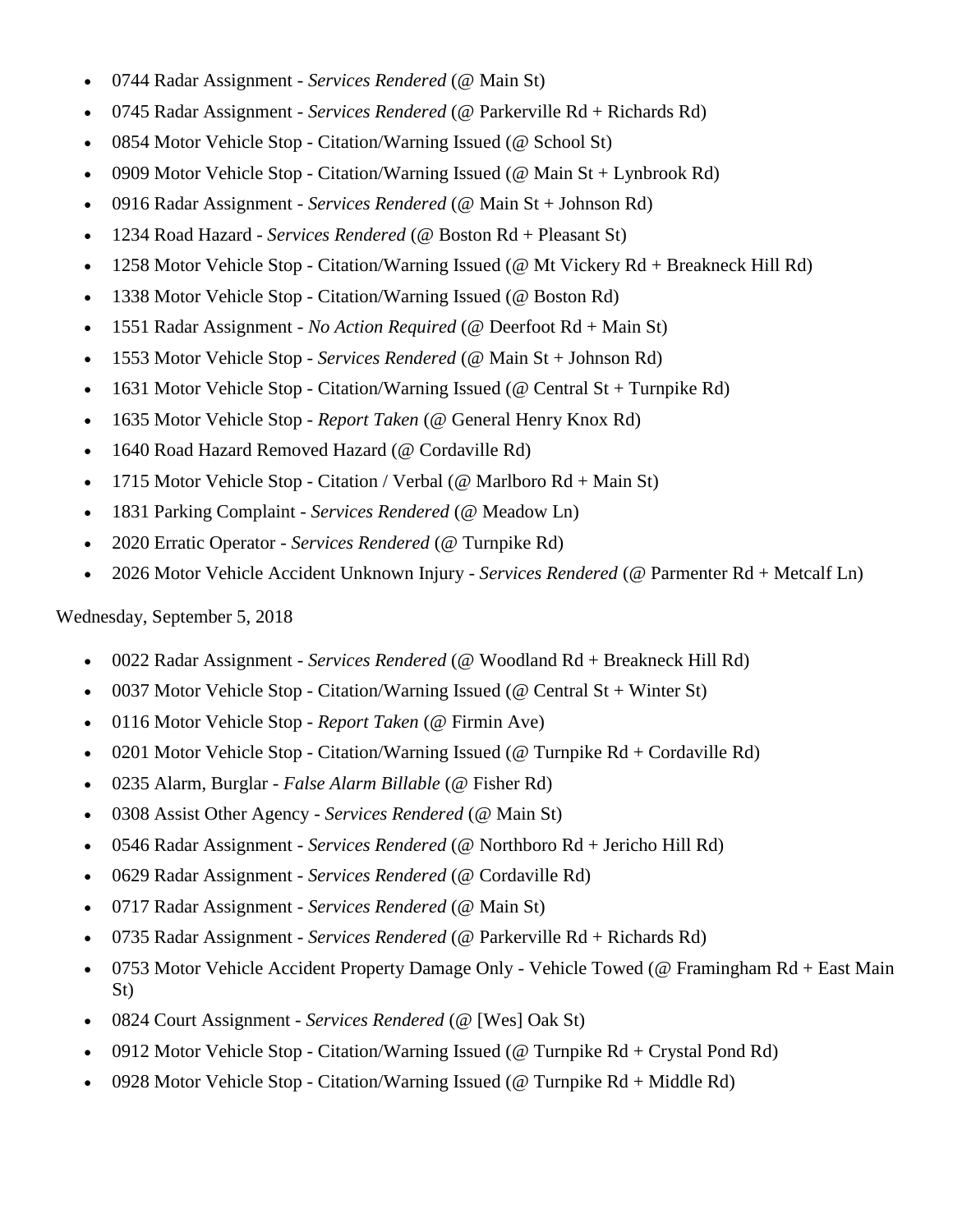- 1024 Motor Vehicle Stop Vehicle Towed ( $@$  Framingham  $Rd + Maplectest Dr$ )
- 1132 Disturbance *Services Rendered* (@ School St)
- 1321 9-1-1 Accidental *Services Rendered* (@ Village Path)
- 1430 Burglary, B & E Past *Services Rendered* (@ Lynbrook Rd)
- 1528 Motor Vehicle Stop Citation/Warning Issued (@ Woodland Rd + Ted Ln)
- 1538 Radar Assignment Citation/Warning Issued (@ Woodland Rd + Oregon Rd)
- 1544 Radar Assignment *No Action Required* (@ Flagg Rd + Deerfoot Rd)
- 1609 Motor Vehicle Stop Citation/Warning Issued (@ Turnpike Rd + Deerfoot Rd)
- 1612 Motor Vehicle Stop Citation/Warning Issued (@ Cordaville Rd + Turnpike Rd)
- 1624 Motor Vehicle Accident Unknown Injury *Report Taken* (@ Turnpike Rd + Parkerville Rd)
- 1645 Motor Vehicle Stop Citation/Warning Issued (@ Turnpike Rd + Deerfoot Rd)
- 1657 Disabled Motor Vehicle *Services Rendered* (@ Turnpike Rd + Deerfoot Rd)
- 1712 Radar Assignment *No Action Required* (@ Central St + Grove St)
- 1717 Well Being Check *Report Taken* (@ Flagg Rd)
- 1738 Motor Vehicle Stop Citation/Warning Issued (@ Oak Hill Rd + Maple St)
- 1751 Motor Vehicle Stop Citation/Warning Issued (@ Central St + Winter St)
- 1852 Motor Vehicle Stop Citation / Verbal (@ Marlboro  $Rd +$  School St)
- 2116 Motor Vehicle Stop Citation/Warning Issued (@ Turnpike Rd + Woodland Rd)
- 2222 Suspicious Activity \*Protective Custody (@ Main St)
- 2356 Radar Assignment Citation / Verbal (@ Boston Rd + Framingham Rd)

Thursday, September 6, 2018

- 0024 Alarm, Burglar False Alarm Not Billable (@ Pine Hill Rd)
- 0114 Radar Assignment Citation/Warning Issued (@ Woodland Rd + Breakneck Hill Rd)
- 0124 Radar Assignment *Services Rendered* (@ Main St + Newton St)
- 0130 Alarm, Burglar *False Alarm Billable* (@ Richards Rd)
- 0537 Radar Assignment Criminal Application (@ Cordaville Rd)
- 0537 Motor Vehicle Stop Citation/Warning Issued (@ Turnpike Rd)
- 0552 Motor Vehicle Stop *Report Taken* (@ Turnpike Rd)
- 0557 Radar Assignment Citation/Warning Issued (@ Cordaville Rd)
- 0718 Radar Assignment *No Action Required* (@ Middle Rd + Stub Toe Ln)
- 0735 Wire Down *Services Rendered* (@ Prentiss St)
- 0816 Motor Vehicle Stop Citation/Warning Issued (@ Main St + Lynbrook Rd)
- 0830 Court Assignment *Services Rendered* (@ [Wes] Westboro District Ct)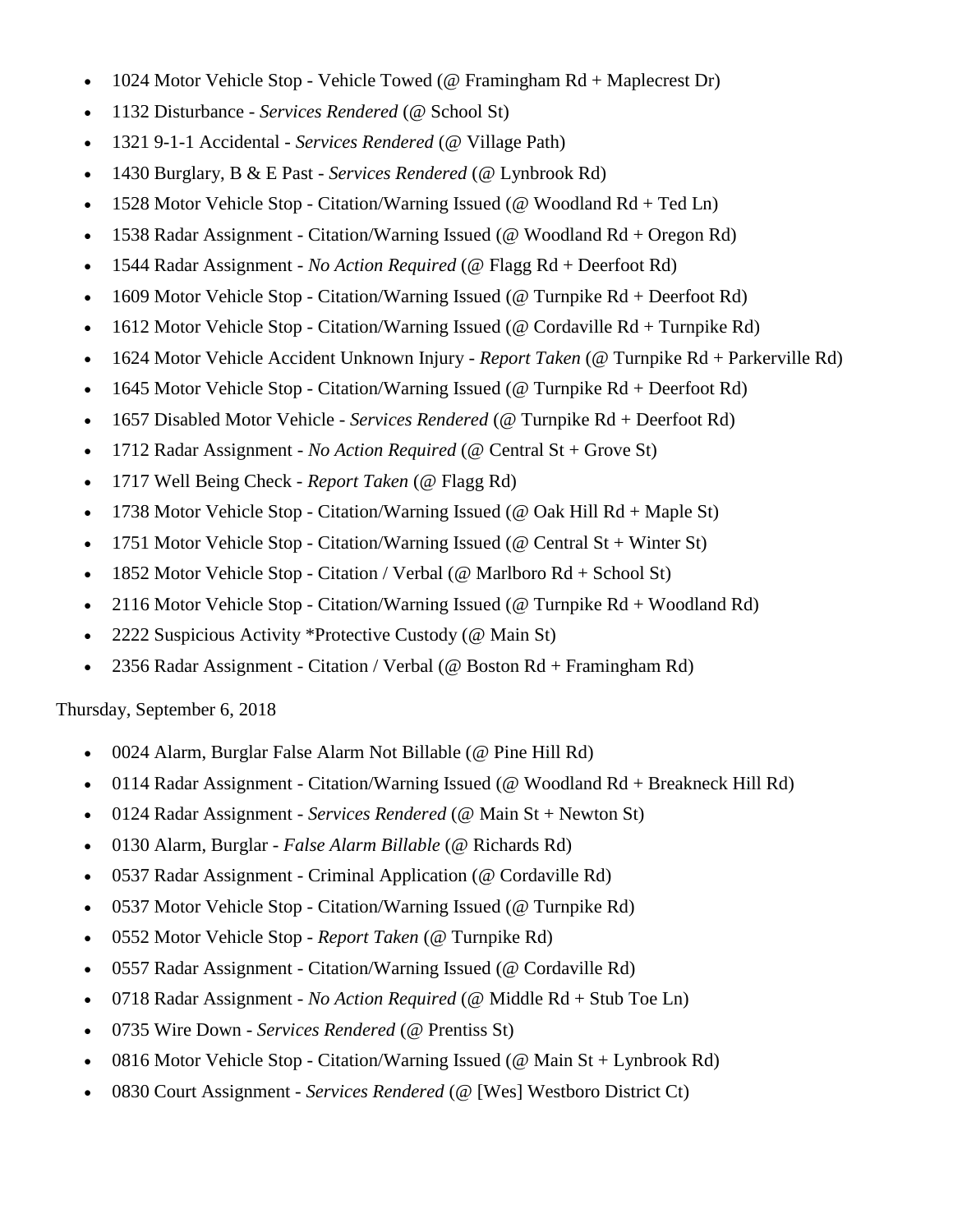- 0842 Radar Assignment *No Action Required* (@ Deerfoot Rd + Main St)
- 1239 Suspicious Activity *Report Taken* (@ Kenley Ln)
- 1326 Assist Citizen/Motorist *Report Taken* (@ Main St)
- 1412 Radar Assignment *No Action Required* (@ Deerfoot Rd + Main St)
- 1629 Alarm, Burglar *False Alarm Billable* (@ Wentworth Dr)
- 1929 Assist Citizen/Motorist Transported To Hospital (@ White Bagley Rd)

# Friday, September 7, 2018

- 0057 Motor Vehicle Stop Citation/Warning Issued (@ Turnpike Rd)
- 0118 Motor Vehicle Stop Citation/Warning Issued (@ Turnpike Rd)
- 0132 Motor Vehicle Stop Citation/Warning Issued (@ Turnpike Rd + Cordaville Rd)
- 0547 Radar Assignment Citation/Warning Issued (@ Cordaville Rd)
- 0715 Traffic Control *Services Rendered* (@ Main St)
- 0745 Motor Vehicle Accident Property Damage Only Vehicle Towed (@ Parkerville Rd)
- 0834 Road Hazard *Services Rendered* (@ Skylar Dr)
- 0908 Court Assignment *Services Rendered* (@ Oak St)
- 1040 Escort/Transport *Services Rendered* (@ Main St)
- 1204 Car Seat Installation *Services Rendered* (@ Main St)
- 1334 Motor Vehicle Stop Arrest Made: Alabama Man **Charges:** Unlicensed Operation of Motor Vehicle, Receive Stolen Property (Under \$1200 C266 §60), Uninsured Motor Vehicle, Attaching Plates (@ Boston Rd)
- 1522 Radar Assignment Citation/Warning Issued (@ Woodland Rd)
- 1540 Lost And Found *Report Taken* (@ Turnpike Rd)
- 1649 Radar Assignment Citation/Warning Issued (@ Central St)
- 1701 Radar Assignment *Services Rendered* (@ Latisquama Rd)
- 1702 Radar Assignment Citation/Warning Issued (@ Parkerville Rd)
- 1753 Motor Vehicle Stop Citation/Warning Issued (@ Parkerville Rd + Gilmore Rd)
- 2132 Motor Vehicle Stop Citation/Warning Issued (@ Turnpike Rd)
- 2355 Motor Vehicle Stop Citation/Warning Issued (@ White Bagley Rd + Latisquama Rd)

Saturday, September 8, 2018

- 0014 Radar Assignment Citation/Warning Issued (@ Woodland Rd + Breakneck Hill Rd)
- 0052 Radar Assignment *Services Rendered* (@ Richards Rd)
- 0144 Motor Vehicle Stop Citation/Warning Issued (@ Cordaville Rd)
- 0610 Disabled Motor Vehicle Vehicle Towed (@ Cordaville Rd)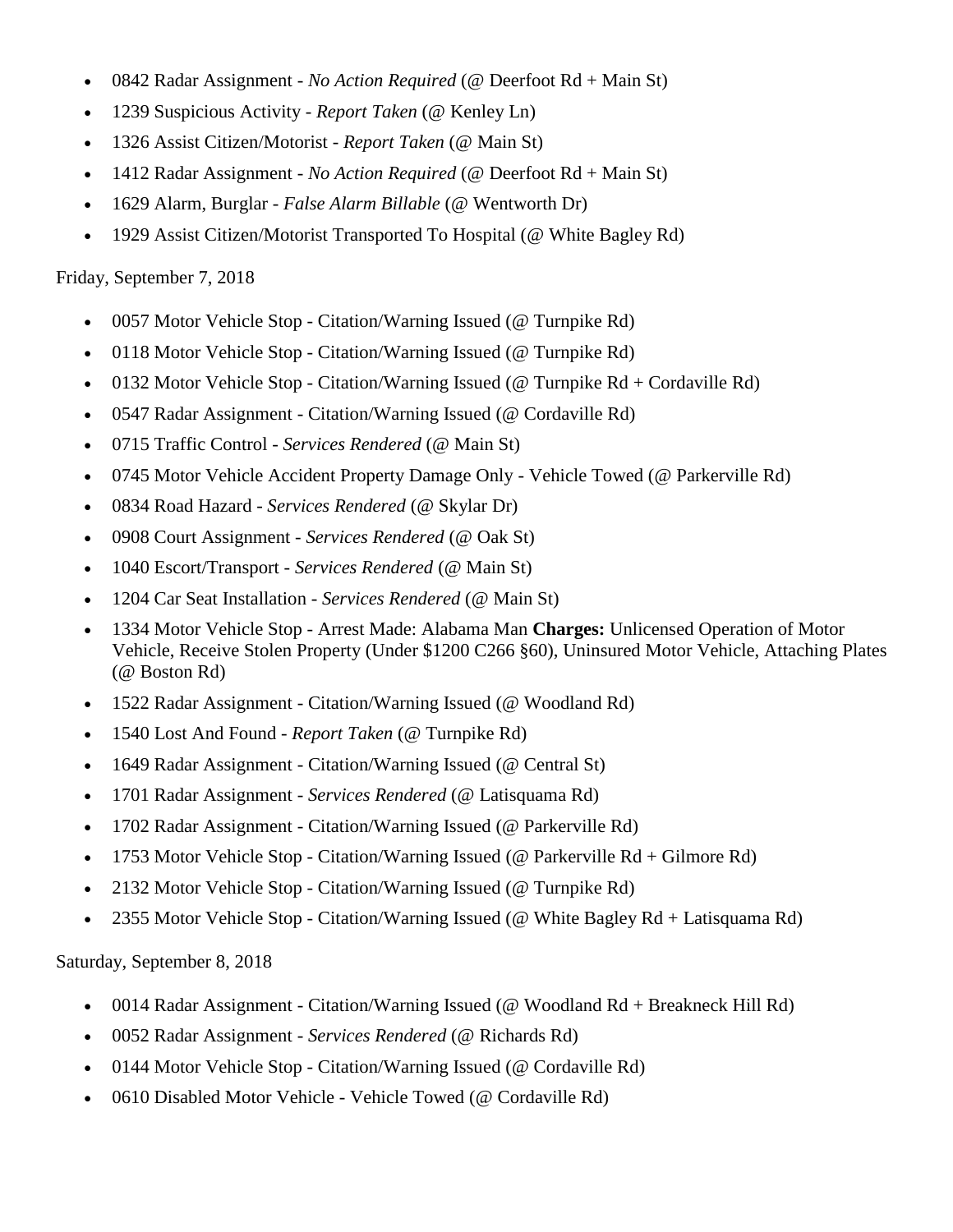- 1031 Alarm, Burglar *False Alarm Billable* (@ Presidential Dr)
- 1219 Assist Citizen/Motorist Unfounded (@ Deerfoot Rd + Flagg Rd)
- 1304 Community Police Services *Services Rendered* (@ Cordaville Rd)
- 1458 Motor Vehicle Stop Citation/Warning Issued (@ Turnpike Rd + Deerfoot Rd)
- 1503 Motor Vehicle Stop Citation/Warning Issued (@ Turnpike Rd)
- 1515 Motor Vehicle Stop Citation/Warning Issued (@ Turnpike Rd + Crystal Pond Rd)
- 1521 Motor Vehicle Stop Citation/Warning Issued (@ Turnpike Rd)
- 1526 Motor Vehicle Stop Citation/Warning Issued (@ Turnpike Rd + Cordaville Rd)
- 1536 Motor Vehicle Stop Citation/Warning Issued (@ Turnpike Rd)
- 1551 Motor Vehicle Stop Citation/Warning Issued (Vicinity of: Turnpike Rd + Deerfoot Rd)
- 1558 Motor Vehicle Stop Citation/Warning Issued (@ Turnpike Rd)
- 1605 Motor Vehicle Stop Citation/Warning Issued (@ Turnpike Rd)
- 1617 Motor Vehicle Stop Citation/Warning Issued (@ Turnpike Rd + Crystal Pond Rd)
- 1623 Motor Vehicle Stop Citation/Warning Issued (@ Turnpike Rd)
- 1641 Motor Vehicle Stop Citation/Warning Issued (@ Turnpike Rd + Woodland Rd)
- 2341 Suspicious Activity *Services Rendered* (@ Turnpike Rd)
- 2349 Disabled Motor Vehicle *Services Rendered* (@ Turnpike Rd + Winter St)
- 2351 Disabled Motor Vehicle *Services Rendered* (@ Turnpike Rd + Winter St)

Sunday, September 9, 2018

- 0000 Motor Vehicle Stop Citation/Warning Issued (@ Framingham Rd + Buffalo Run)
- 0013 Alarm, Burglar *False Alarm Billable* (@ Latisquama Rd)
- 0014 Motor Vehicle Stop Citation/Warning Issued ( $@$  Turnpike Rd + Brook Ln)
- 0033 Radar Assignment Citation/Warning Issued (@ Woodland Rd + Breakneck Hill Rd)
- 0039 Motor Vehicle Stop Citation/Warning Issued (@ Boston Rd + White Bagley Rd)
- 0054 Motor Vehicle Stop Citation/Warning Issued (@ Turnpike Rd + Brook Ln)
- 0111 Disabled Motor Vehicle *Services Rendered* (@ Boston Rd + Firmin Ave)
- 0116 Motor Vehicle Stop Citation/Warning Issued (@ Boston Rd + Willow St)
- 0127 Motor Vehicle Stop Citation/Warning Issued (@ Framingham Rd + East Main St)
- 0141 Assist Other Agency *Services Rendered* (@ Acre Bridge Rd + Marlboro Rd)
- 0153 Motor Vehicle Stop Citation / Verbal (@ Turnpike Rd)
- 0216 Motor Vehicle Stop Citation / Verbal (@ [Wes] Hundred Rd)
- 0557 Motor Vehicle Stop Citation/Warning Issued (@ Turnpike Rd)
- 0615 Radar Assignment *No Action Required* (@ Cordaville Rd + Southville Rd)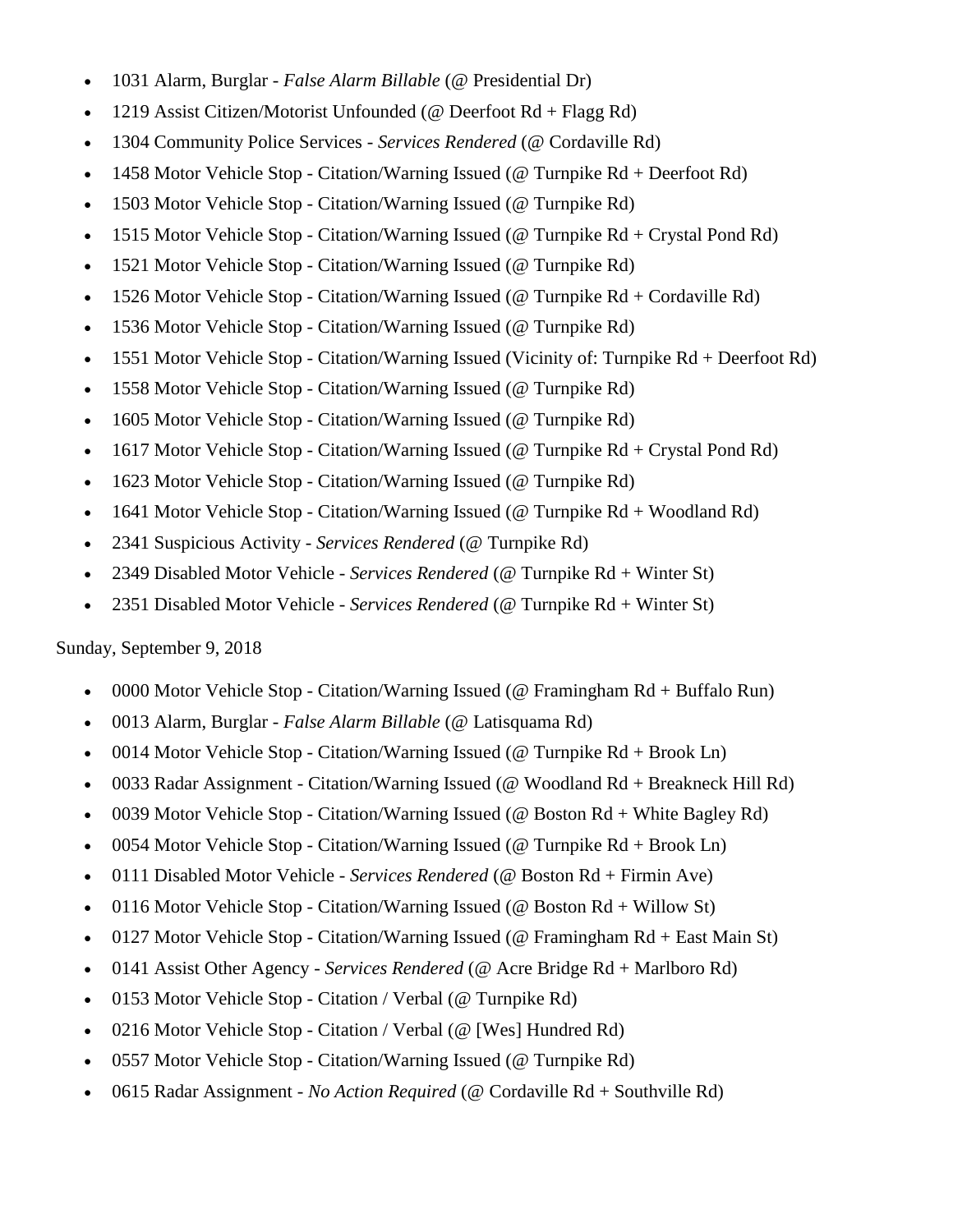- 0804 Motor Vehicle Stop Citation/Warning Issued ( $@$  Turnpike Rd + Cordaville Rd)
- 0827 Motor Vehicle Stop Citation/Warning Issued (@ Turnpike Rd)
- 0836 Motor Vehicle Stop Citation/Warning Issued (@ Boston Rd + William Onthank Ln)
- 1009 Motor Vehicle Stop Citation/Warning Issued (@ Turnpike Rd)
- 1029 Motor Vehicle Stop Citation/Warning Issued (@ Oak Hill Rd + Asaree Dr)
- 1141 Motor Vehicle Stop Citation/Warning Issued (@ Turnpike Rd + White Bagley Rd)
- 1600 Motor Vehicle Stop Citation / Verbal (@ Turnpike Rd)
- 1847 Radar Assignment *Services Rendered* (@ Parkerville Rd)
- 1848 Motor Vehicle Stop Citation/Warning Issued (@ Boston Rd + Willow St)
- 1912 Motor Vehicle Stop Citation/Warning Issued (@ Jericho Hill Rd)
- 2001 Motor Vehicle Stop Citation/Warning Issued (Vicinity of: Boston Rd)
- 2329 Motor Vehicle Stop Citation / Verbal (@ Wentworth Dr)
- 2347 Road Hazard *Could Not Locate* (@ Cordaville Rd)
- 2353 Well Being Check *Report Taken* (@ Southville Rd)

#### Monday, September 10, 2018

- 0045 Suspicious Vehicle *Services Rendered* (@ Turnpike Rd)
- 0132 Suspicious Activity *Services Rendered* (@ Acre Bridge Rd)
- 0202 Motor Vehicle Stop Citation/Warning Issued (@ Firmin Ave + Boston Rd)
- 0233 Motor Vehicle Stop Citation/Warning Issued (@ Turnpike Rd + Brook Ln)
- 0240 Motor Vehicle Stop Citation/Warning Issued ( $@$  Turnpike Rd + Brook Ln)
- 0536 Motor Vehicle Stop Citation/Warning Issued (@ Cordaville Rd)
- 0537 Motor Vehicle Stop Citation/Warning Issued (@ Turnpike Rd)
- 0548 Radar Assignment Criminal Application ( $\omega$  Central St + Winter St)
- 0718 Traffic Control Citation/Warning Issued (@ Main St)
- 0736 Animal Complaint *Services Rendered* (@ Breakneck Hill Rd)
- 0831 Larceny /Forgery/ Fraud *Report Taken* (@ Turnpike Rd)
- 0904 Motor Vehicle Stop *Report Taken* (@ Turnpike Rd)
- 1225 Motor Vehicle Stop Citation/Warning Issued (@ Central St)
- 1238 Motor Vehicle Stop Citation/Warning Issued (@ Crystal Pond Rd)
- 1246 Motor Vehicle Stop Citation/Warning Issued (@ Framingham Rd + Boston Rd)
- 1256 Assist Citizen/Motorist *Services Rendered* (@ Main St)
- 1355 General Info *Services Rendered*)
- 1546 Suspicious Activity *Services Rendered* (@ Parkerville Rd)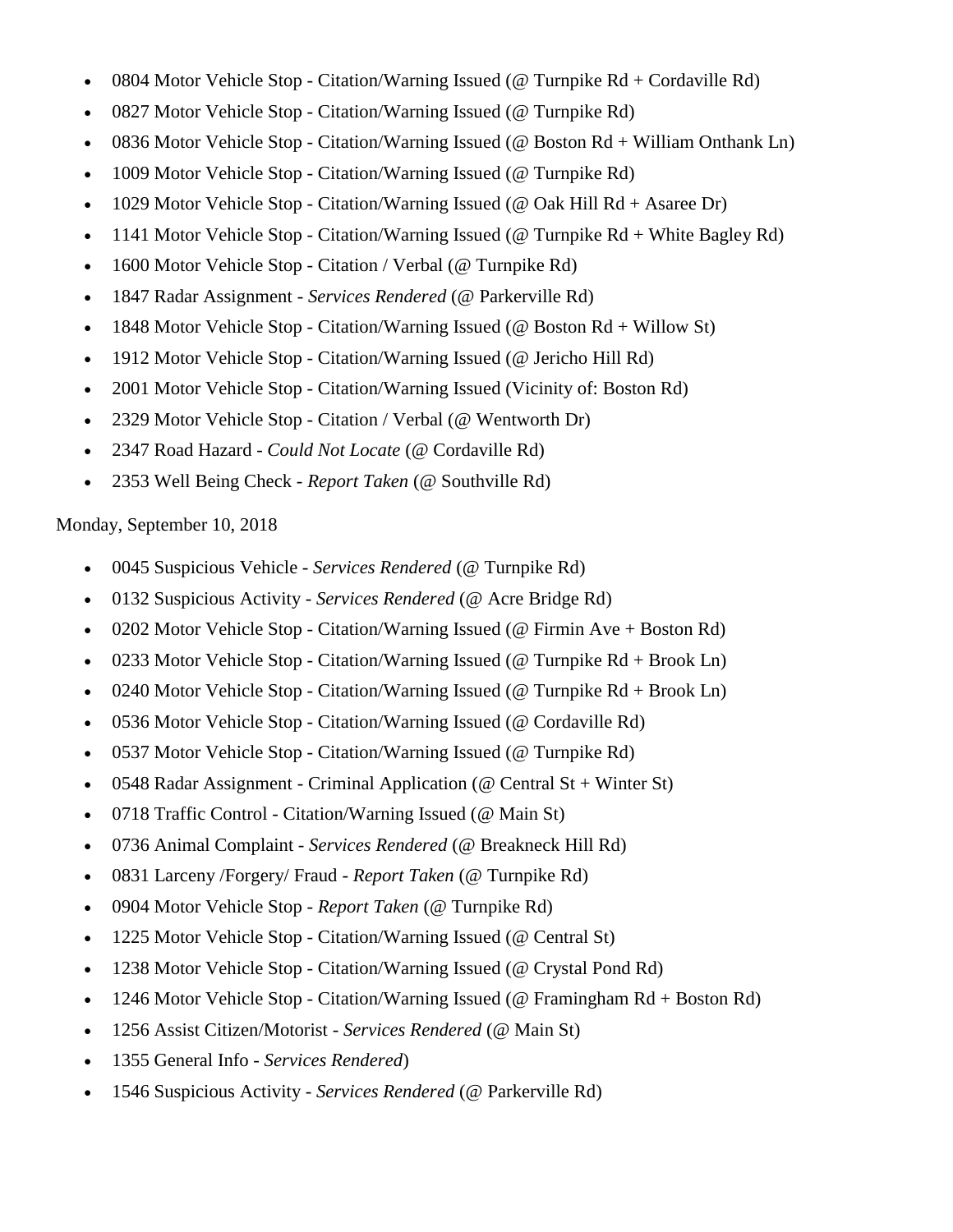- 1552 Radar Assignment *Services Rendered* (@ Parkerville Rd + Mooney Ln)
- 1555 Radar Assignment *Report Taken* (@ Pine Hill Rd + Angelica Ln)
- 1605 Arrest Arrest Made: Ashland Man **Charges:** OUI Liquor, Negligent Operation of Motor Vehicle, Alcohol In Motor Vehicle, Possess Open Container of (@ Cordaville Rd + Woodland Rd)
- 1951 Motor Vehicle Stop *Services Rendered* (@ Main St)
- 2102 Assist Other Agency *Report Taken* (@ Main St)
- 2119 9-1-1 Abandoned *Services Rendered* (@ St Martin Dr)
- 2233 Suspicious Activity *Services Rendered* (@ Main St)
- 2320 Disabled Motor Vehicle *Could Not Locate* (@ Marlboro Rd)

Tuesday, September 11, 2018

- 0236 Assist Westborough PD *Report Taken* (@ Main St)
- 0555 Motor Vehicle Stop *No Action Required* (@ Rockpoint Rd)
- 0741 Radar Assignment *Services Rendered* (@ Deerfoot Rd)
- 0751 Motor Vehicle Stop Citation/Warning Issued (@ Northboro Rd + Jericho Hill Rd)
- 0849 Motor Vehicle Accident Unknown Injury *Report Taken* (@ Turnpike Rd)
- 0859 Alarm, Burglar False Alarm Not Billable (@ Madison Pl)
- 1338 Motor Vehicle Stop Citation/Warning Issued (@ Central St)
- 1433 Motor Vehicle Stop Citation/Warning Issued (@ Main St)
- 1501 Motor Vehicle Stop Citation/Warning Issued ( $\omega$  Boston Rd + Main St)
- 1509 Motor Vehicle Stop Citation/Warning Issued ( $\omega$  Newton St + Howes Ct)
- 1519 Motor Vehicle Stop Citation/Warning Issued (@ Central St)
- 1520 Motor Vehicle Stop Citation/Warning Issued (@ Cordaville Rd)
- 1525 Radar Assignment Citation/Warning Issued (@ Central St)
- 1526 Radar Assignment Citation/Warning Issued (@ Pine Hill Rd + Angelica Ln)
- 1527 Motor Vehicle Stop Citation/Warning Issued (@ Cordaville Rd)
- 1533 Motor Vehicle Stop Citation/Warning Issued (@ Cordaville Rd)
- 1535 Radar Assignment Citation/Warning Issued (@ Woodland Rd + Oregon Rd)
- 1548 Motor Vehicle Stop Citation/Warning Issued (@ Mt Vickery Rd + Cordaville Rd)
- 1557 Motor Vehicle Stop Citation/Warning Issued (@ Cordaville Rd)
- 1605 Motor Vehicle Stop Citation/Warning Issued (@ Cordaville Rd)
- 1608 Community Police Services *Services Rendered* (@ Southville Rd)
- 1613 Motor Vehicle Stop Citation/Warning Issued (@ Cordaville Rd)
- 1621 Motor Vehicle Stop Citation/Warning Issued (@ Main St + Common St)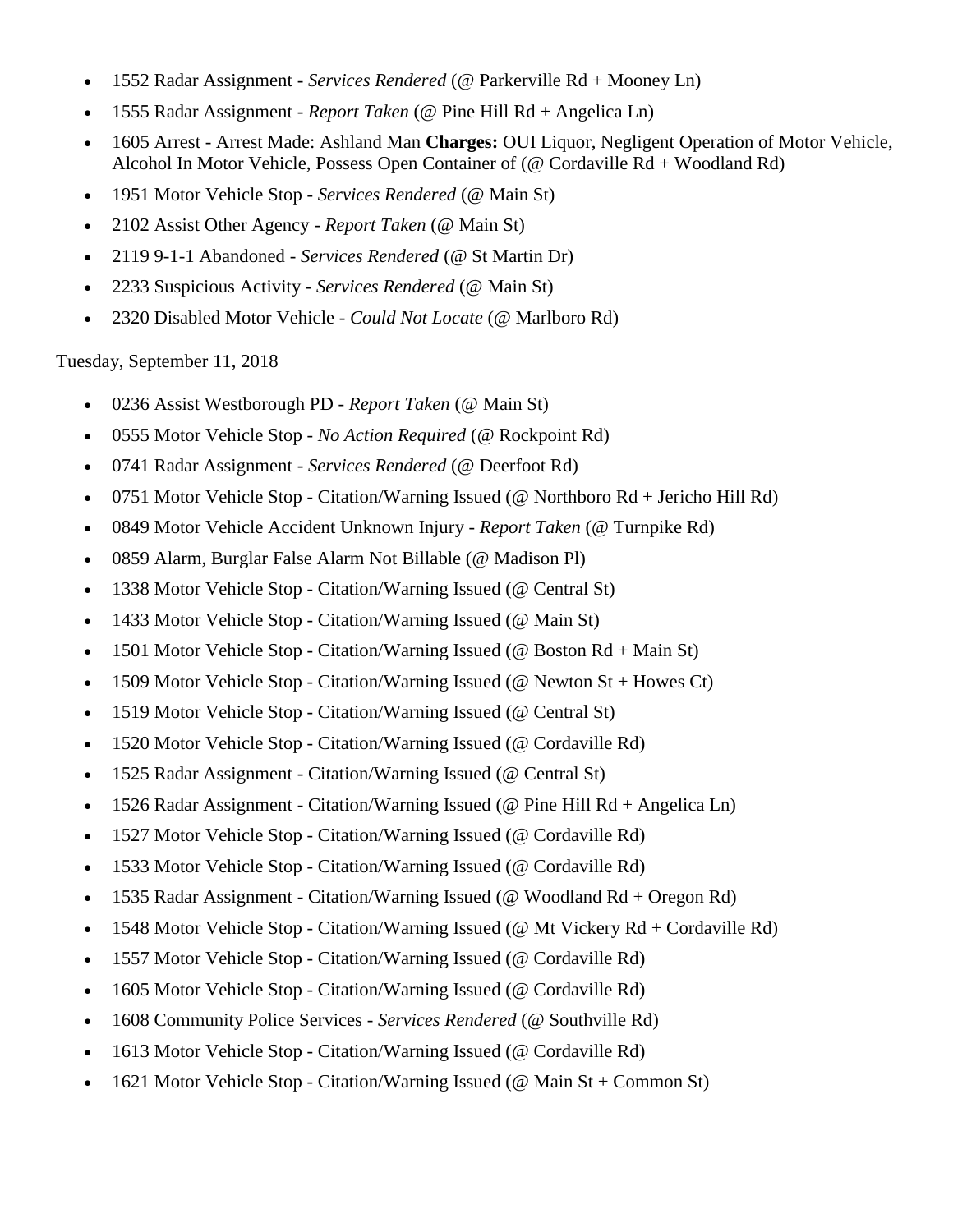- 1626 Motor Vehicle Stop Citation/Warning Issued ( $@$  Main St + Sears Rd)
- 1635 Motor Vehicle Stop Citation/Warning Issued (@ Main St + Parkerville Rd)
- 1649 Disabled Motor Vehicle *Could Not Locate* (Vicinity of: Pine Hill Rd)
- 1655 Motor Vehicle Stop Citation/Warning Issued (@ Cordaville Rd + Mt Vickery Rd)
- 1659 Unregistered Soliciting *Services Rendered* (@ Peggy Dr + Foley Dr)
- 1708 Motor Vehicle Stop Citation/Warning Issued (@ Cordaville Rd + Main St)
- 1713 Motor Vehicle Stop Citation/Warning Issued (@ Boston Rd)
- 1758 Radar Assignment Citation/Warning Issued (@ Main St + Johnson Rd)
- 1832 Arrest/Suspicous Activity Arrest Made: Hopkinton Man **Charges:** OUI Liquor, 3rd Offense (@ Southville Rd)
- 2040 Erratic Operator *Services Rendered* (@ Marlboro Rd + Framingham Rd)
- 2110 Disturbance Transported To Hospital (@ Turnpike Rd)
- 2346 Motor Vehicle Stop Citation/Warning Issued (@ Breakneck Hill Rd + Turnpike Rd)

Wednesday, September 12, 2018

- 0000 Suspicious Activity *Services Rendered* (@ Cordaville Rd)
- 0004 Motor Vehicle Stop Citation/Warning Issued (@ Turnpike Rd)
- 0013 Motor Vehicle Stop Citation/Warning Issued (@ Framingham Rd)
- 0013 Motor Vehicle Stop Citation/Warning Issued (@ Cordaville Rd + Turnpike Rd)
- 0023 Motor Vehicle Stop Citation/Warning Issued (@ Turnpike Rd)
- 0025 Motor Vehicle Stop Citation/Warning Issued (@ Framingham Rd)
- 0036 Motor Vehicle Stop Citation/Warning Issued (@ Turnpike Rd)
- 0057 Motor Vehicle Stop Citation/Warning Issued (@ Boston Rd)
- 0058 Suspicious Activity *Services Rendered* (@ Turnpike Rd + Middle Rd)
- 0102 Motor Vehicle Stop Criminal Application (@ Turnpike Rd + Middle Rd)
- 0232 Alarm, Burglar *False Alarm Billable* (@ Turnpike Rd)
- 0732 Radar Assignment *No Action Required* (@ Pine Hill Rd + Angelica Ln)
- 0735 Radar Assignment *Services Rendered* (@ Parkerville Rd)
- 0831 Motor Vehicle Stop *Services Rendered* (@ Main St + Chestnut Hill Rd)
- 0917 Disabled Motor Vehicle *Services Rendered* (@ Turnpike Rd + Crystal Pond Rd)
- 0955 9-1-1 Accidental *Services Rendered* (@ Cordaville Rd)
- 1150 Motor Vehicle Stop Citation/Warning Issued (@ Turnpike Rd)
- 1218 Suspicious Activity *Services Rendered* (@ Cordaville Rd)
- 1220 Assist Citizen/Motorist *Services Rendered* (@ Cordaville Rd)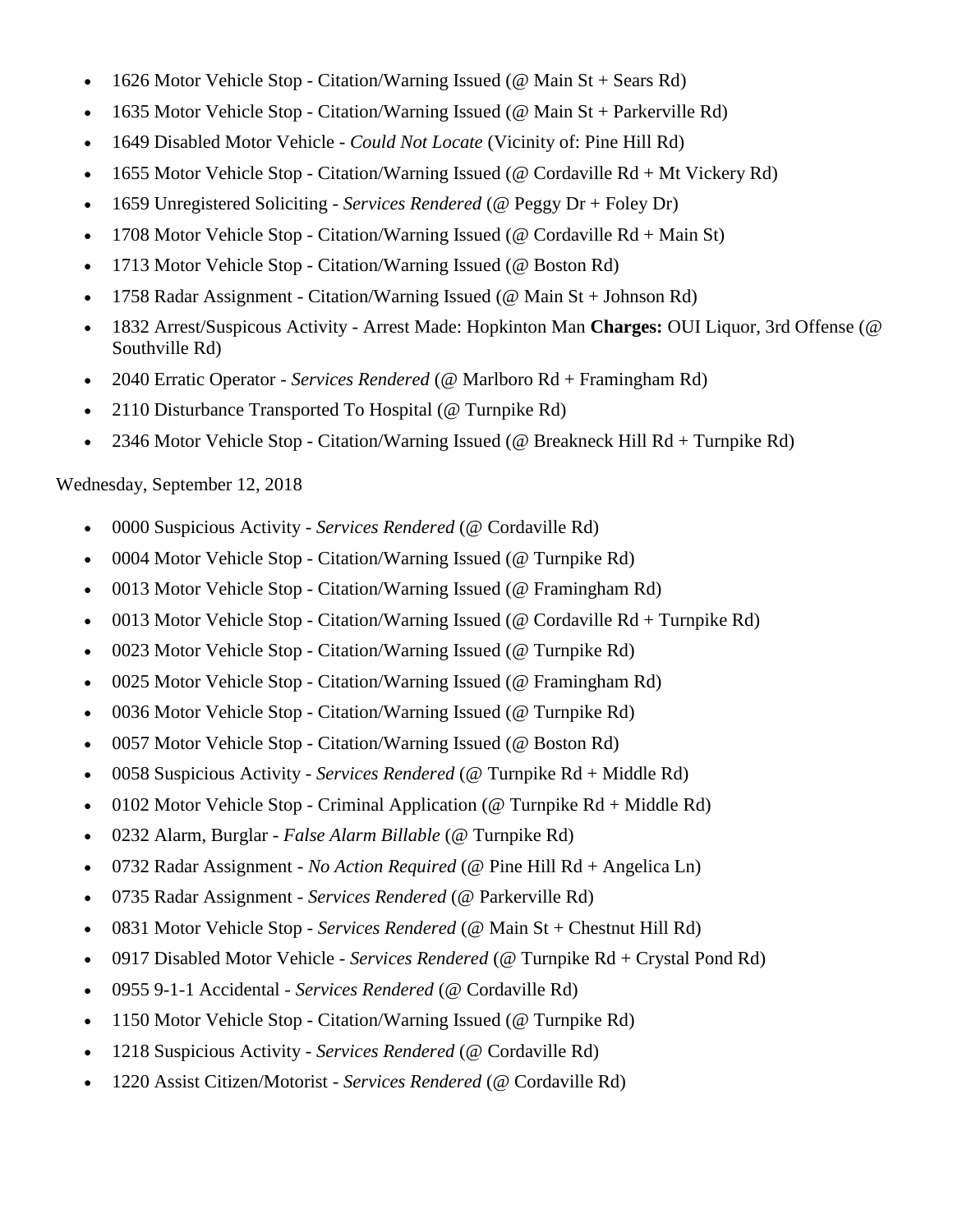- 1426 Radar Assignment *No Action Required* (@ Deerfoot Rd + Main St)
- 1524 Disabled Motor Vehicle *Services Rendered* (@ Stowe Rd + Sears Rd)
- 1705 Radar Assignment *Services Rendered* (@ Deerfoot Rd)
- 1705 Radar Assignment *Services Rendered* (@ Fisher Rd)
- 1706 Radar Assignment *Services Rendered* (@ Middle Rd)
- 1723 Motor Vehicle Accident Unknown Injury Arrest Made: Hopkinton Woman **Charges:** OUI Liquor, Operating To Endanger (@ Turnpike Rd + Deerfoot Rd)
- 1823 9-1-1 Abandoned *Services Rendered* (@ St Martin Dr)
- 1842 Road Hazard *Services Rendered* (@ Pine Hill Rd)
- 1950 Assist Other Agency *Services Rendered* (@ Main St)
- 2155 Assist Other Agency *No Action Required* (@ John St)

Thursday, September 13, 2018

- 0354 Alarm, Burglar *False Alarm Billable* (@ Turnpike Rd)
- 0356 Suspicious Activity *Services Rendered* (@ Deerfoot Rd)
- 0404 Road Hazard Unfounded (@ Turnpike Rd)
- 0429 Complaint *Services Rendered* (@ Cordaville Rd)
- 0718 Radar Assignment *No Action Required* (@ Woodland Rd + Kidder Ln)
- 0736 Radar Assignment *Services Rendered* (@ Main St)
- 0800 Motor Vehicle Stop Citation/Warning Issued ( $@$  Turnpike Rd + Woodland Rd)
- 0806 Road Hazard *Services Rendered* (@ Latisquama Rd)
- 0816 Radar Assignment *Services Rendered* (@ Latisquama Rd + Birchwood Dr)
- 0834 Court Assignment *Services Rendered* (@ [Wes] Oak St)
- 0942 Car Seat Installation *Services Rendered* (@ Main St)
- 1206 Radar Assignment Citation/Warning Issued (@ Central St + Grove St)
- 1309 Road Hazard *Services Rendered* (@ Middle Rd)
- 1639 Assist Citizen/Motorist *Report Taken* (@ Turnpike Rd)
- 1810 Disabled Motor Vehicle Vehicle Towed ( $@$  Deerfoot Rd + Main St)
- 1951 Animal Complaint *Services Rendered* (@ Deerfoot Rd)
- 2037 Motor Vehicle Stop Citation/Warning Issued (@ Turnpike Rd)
- 2048 Motor Vehicle Stop *Services Rendered* (@ Turnpike Rd + Crystal Pond Rd)
- 2106 Motor Vehicle Stop Citation/Warning Issued (@ Turnpike Rd)
- 2116 Motor Vehicle Stop Citation / Verbal (@ Turnpike Rd)

Friday, September 14, 2018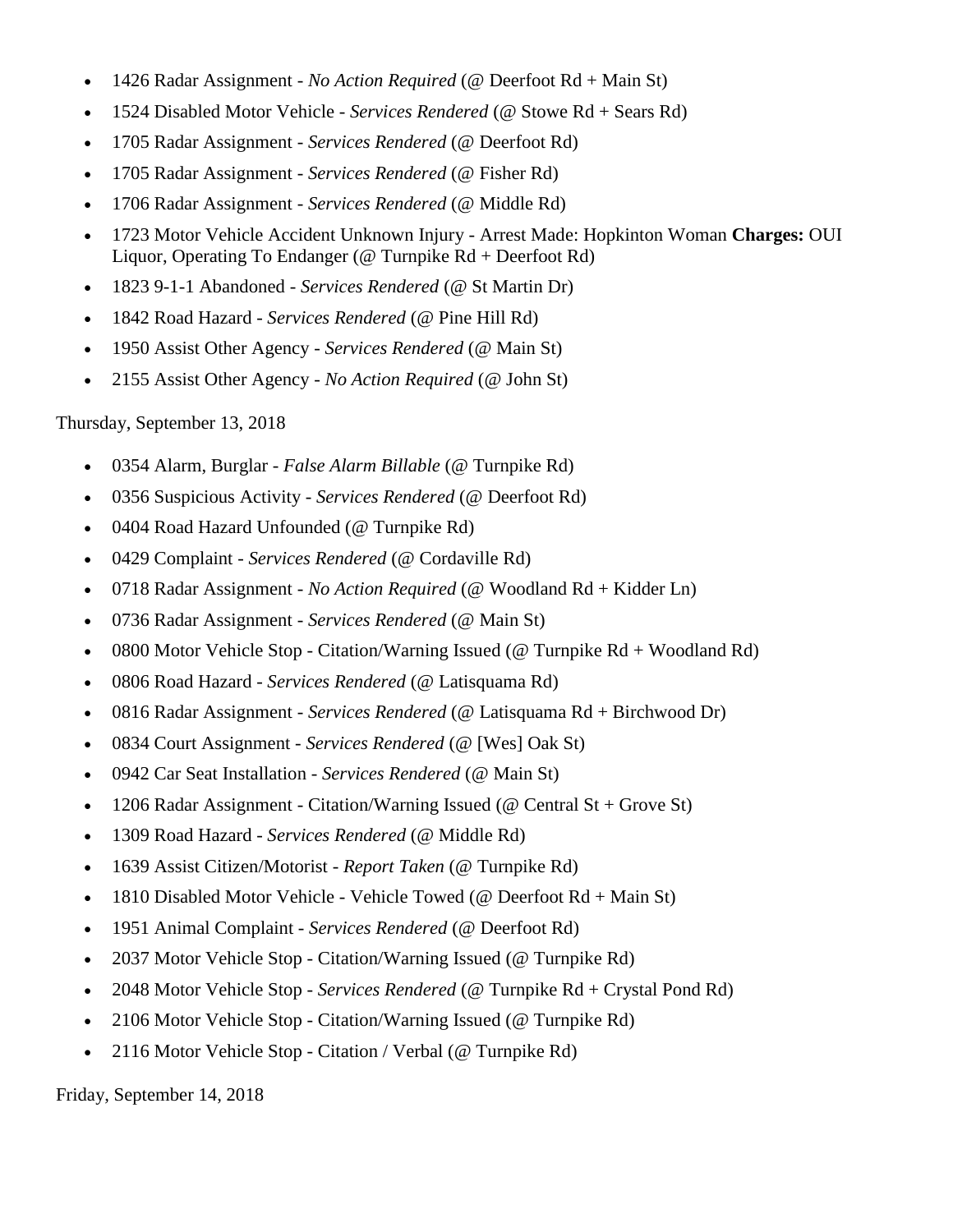- 0035 Motor Vehicle Stop Citation/Warning Issued ( $@$  Turnpike Rd + Cordaville Rd)
- 0055 Motor Vehicle Stop Citation/Warning Issued (Vicinity of: Turnpike Rd)
- 0102 Motor Vehicle Stop Citation/Warning Issued (@ Turnpike Rd)
- 0120 Motor Vehicle Stop Citation/Warning Issued (@ Turnpike  $Rd + Flagg Rd$ )
- 0141 Road Hazard Removed Hazard (@ Northboro Rd)
- 0421 Alarm, Burglar *False Alarm Billable* (@ Turnpike Rd)
- 0430 Suspicious Activity *Services Rendered* (@ Turnpike Rd)
- 0934 Motor Vehicle Stop Citation / Verbal (@ Central St + Cherry St)
- 1055 Alarm, Burglar *False Alarm Billable* (@ Oregon Rd)
- 1056 Traffic Complaint *Services Rendered* (@ Middle Rd + Hidden Meadow Ln)
- 1112 Erratic Operator *Services Rendered* (@ Northboro Rd + Main St)
- 1159 Motor Vehicle Stop Citation/Warning Issued (@ Boston Rd + Brewer Ln)
- 1259 9-1-1 Accidental *Services Rendered* (@ Jericho Hill Rd)
- 1441 9-1-1 Accidental *Services Rendered* (@ Brookside Rd)
- 1606 Missing Person *Services Rendered* (@ Nichols St)
- 1700 Radar Assignment *Services Rendered* (@ Johnson Rd)
- 1925 Motor Vehicle Stop Citation/Warning Issued (@ Woodland Rd + Oregon Rd)
- 2118 Well Being Check *Services Rendered* (@ Parkerville Rd)
- 2230 Erratic Operator Citation / Verbal (Vicinity of: Oak Hill Rd)

#### Saturday, September 15, 2018

- 0057 Motor Vehicle Stop Citation/Warning Issued (@ Boston Rd)
- 0105 Motor Vehicle Stop Citation/Warning Issued (@ Turnpike Rd)
- 0133 Motor Vehicle Accident Property Damage Only *Report Taken* (@ Valley Rd)
- 0856 Alarm, Burglar *False Alarm Billable* (@ Deerfoot Rd)
- 0953 Soliciting *Services Rendered* (@ Main St)
- 1128 Disabled Motor Vehicle *Could Not Locate* (@ Acre Bridge Rd)
- 1607 Suspicious Activity *Could Not Locate* (Vicinity of: Turnpike Rd)
- 1745 Road Hazard Removed Hazard (@ Turnpike  $Rd + Winter St$ )
- 1909 Civil Complaint *Report Taken* (@ Walnut Dr)
- 2048 Erratic Operator *Could Not Locate* (@ Turnpike Rd)
- 2103 Motor Vehicle Stop Citation/Warning Issued (@ Turnpike Rd)
- 2200 Disturbance *Report Taken* (@ Boston Rd)
- 2306 Suspicious Activity *Services Rendered* (@ Nipmuc Ln)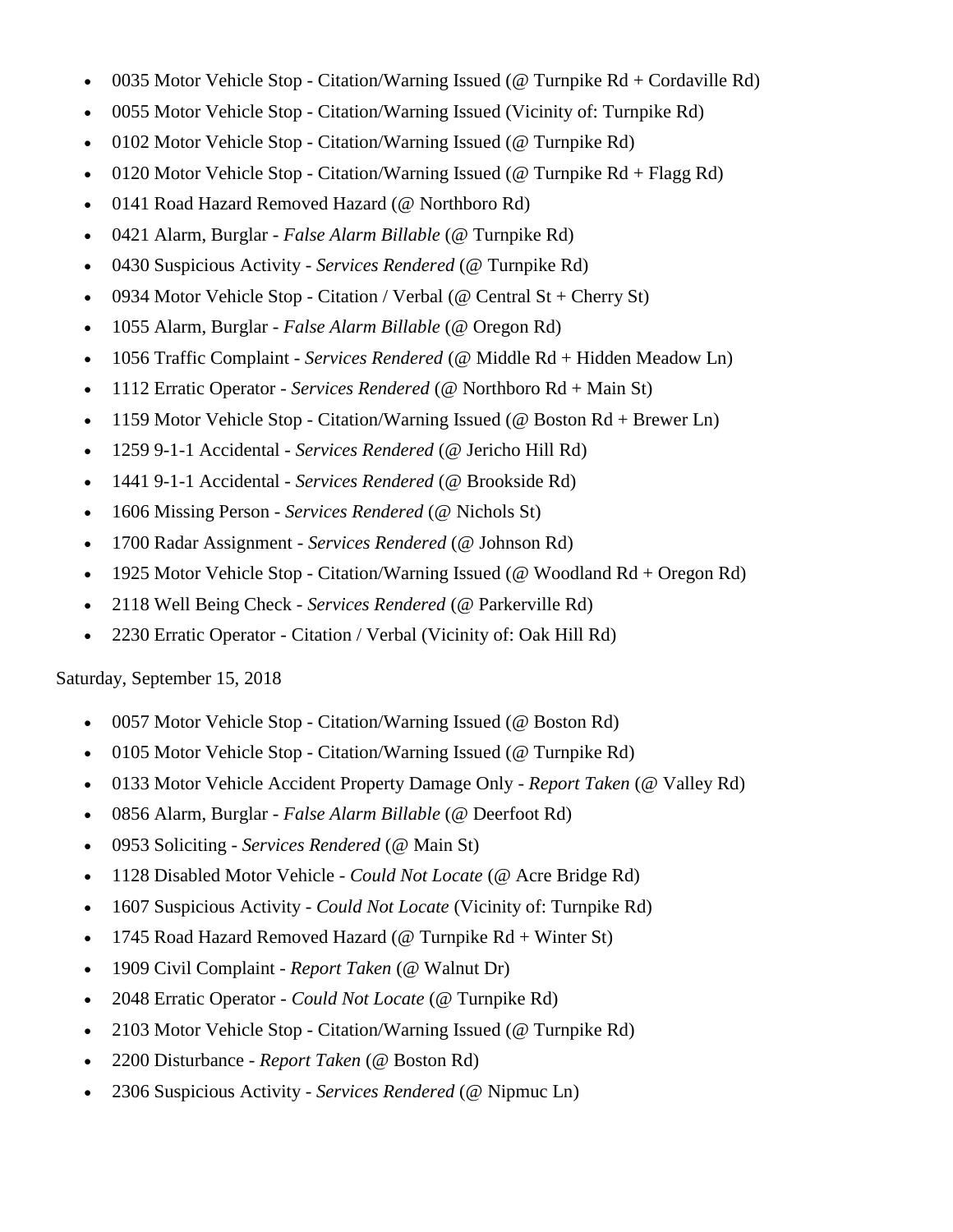Monday, September 17, 2018

- 0001 Motor Vehicle Stop Citation/Warning Issued (@ Turnpike  $Rd + P$ leasant St)
- 0012 Assist Other Agency *Services Rendered* (@ Turnpike Rd + Crystal Pond Rd)
- 0047 Motor Vehicle Stop Citation/Warning Issued (@ Turnpike Rd + Cordaville Rd)
- 0057 Motor Vehicle Stop Citation/Warning Issued (@ Turnpike Rd)
- 0105 Motor Vehicle Stop Citation/Warning Issued (@ Marlboro Rd)
- 0108 Motor Vehicle Stop Citation / Verbal (@ Turnpike Rd)
- 0111 Motor Vehicle Stop Citation/Warning Issued ( $@$  Turnpike Rd + Cordaville Rd)
- 0134 Suspicious Activity *Services Rendered* (@ Turnpike Rd)
- 0148 Motor Vehicle Stop Citation/Warning Issued (@ Turnpike Rd)
- 0204 Motor Vehicle Stop Citation/Warning Issued (@ Turnpike Rd + Cordaville Rd)
- 0801 Radar Assignment Citation/Warning Issued (@ Northboro Rd + Jericho Hill Rd)
- 0803 Radar Assignment *Services Rendered* (@ Southville Rd + Harrington Ct)
- 0809 General Info *Services Rendered*)
- 0926 Motor Vehicle Stop Citation/Warning Issued ( $@$  Woodland Rd + Ted Ln)
- 1014 Assist Citizen/Motorist *Services Rendered* (@ Flagg Rd)
- 1117 9-1-1 Accidental *Services Rendered* (@ Main St)
- 1124 Serve Summons *Could Not Locate* (@ Marlboro Rd)
- 1226 R/R Lights Inoperable *Services Rendered* (@ Main St)
- 1234 Alarm, Burglar *Services Rendered* (@ Turnpike Rd)
- 1249 Larceny /Forgery/ Fraud *Report Taken* (@ Framingham Rd)
- 1525 Radar Assignment Citation/Warning Issued (@ Central St)
- 1532 Radar Assignment *No Action Required* (@ Middle Rd + Stub Toe Ln)
- 1535 Motor Vehicle Stop Citation/Warning Issued (@ Jericho Hill Rd + Fisher Rd)
- 1550 Motor Vehicle Stop Citation/Warning Issued (@ Framingham Rd + East Main St)
- 1618 Motor Vehicle Stop Citation/Warning Issued (@ Main St + Johnson Rd)
- 1625 Assist Other Agency *Services Rendered* (@ Main St)
- 1635 Motor Vehicle Stop Citation/Warning Issued (@ Framingham Rd + Boston Rd)
- 1647 Serve Summons *Could Not Locate* (@ Marlboro Rd)
- 1649 Radar Assignment *No Action Required* (@ Central St + Grove St)
- 1709 Motor Vehicle Stop Citation/Warning Issued (@ Central St + Winter St)
- 1721 Motor Vehicle Stop Citation/Warning Issued (@ Central St + Mitchell St)
- 1738 Radar Assignment Citation/Warning Issued ( $@$  Main St + Lynbrook Rd)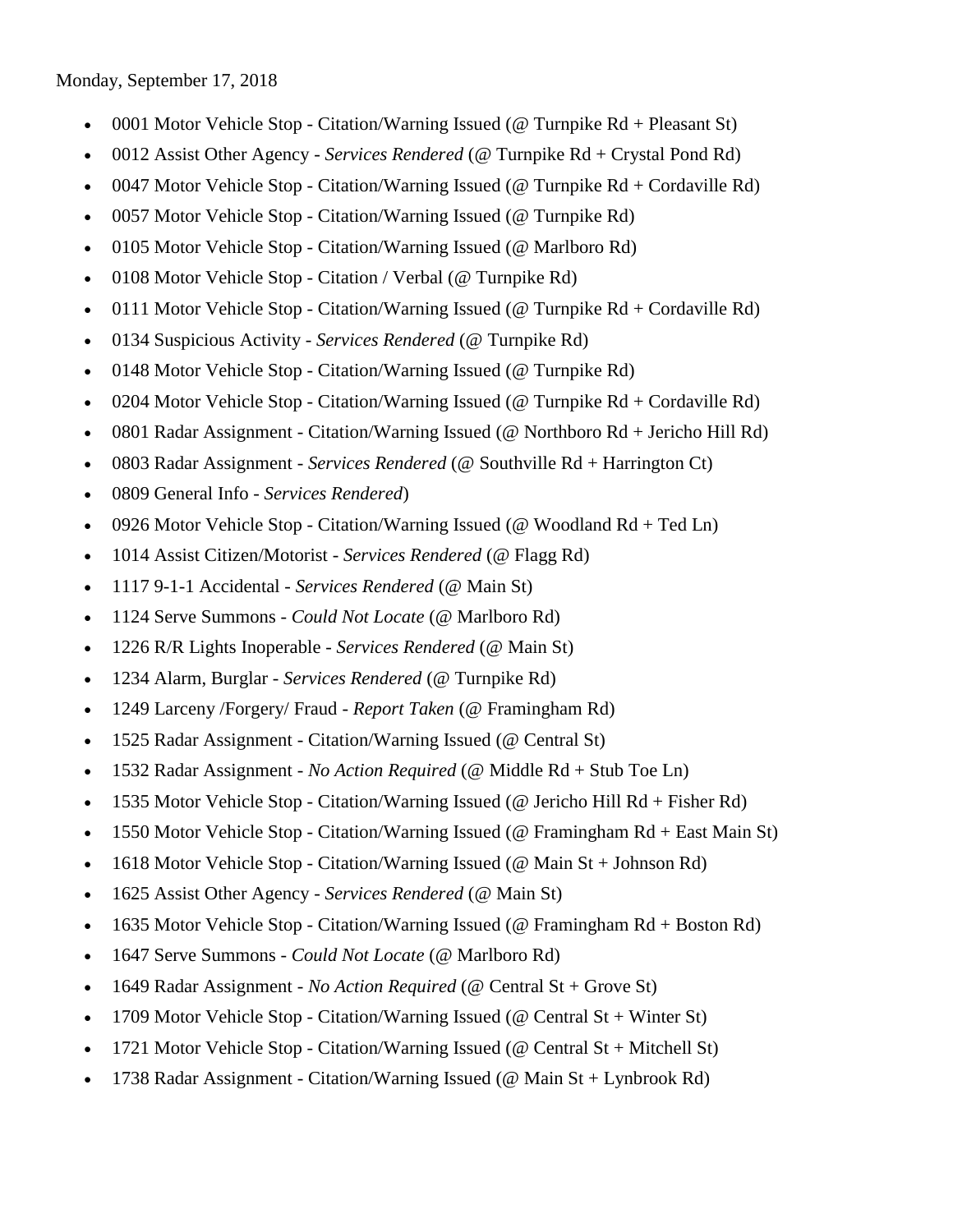- 2007 Motor Vehicle Stop Citation/Warning Issued (@ Framingham Rd + East Main St)
- 2038 Motor Vehicle Stop Citation/Warning Issued (@ Turnpike Rd + Woodland Rd)
- 2107 Motor Vehicle Stop Citation/Warning Issued (@ White Bagley Rd + Latisquama Rd)
- 2116 Motor Vehicle Stop Citation/Warning Issued (@ Turnpike Rd + Breakneck Hill Rd)
- 2130 Motor Vehicle Stop Citation / Verbal (@ Main St + Cordaville Rd)
- 2137 Motor Vehicle Stop Citation/Warning Issued (@ Turnpike Rd + Breakneck Hill Rd)
- 2209 Suspicious Activity *No Action Required* (@ Richards Rd)

# Tuesday, September 18, 2018

- 0105 Radar Assignment *Services Rendered* (@ Woodland Rd + Breakneck Hill Rd)
- 0156 Motor Vehicle Stop Citation/Warning Issued (@ Turnpike Rd)
- 0206 Motor Vehicle Stop Citation/Warning Issued (@ Turnpike Rd)
- 0213 Motor Vehicle Stop Citation/Warning Issued (@ Turnpike Rd)
- 0244 Motor Vehicle Stop Citation/Warning Issued (@ Turnpike Rd + Breakneck Hill Rd)
- 0552 Motor Vehicle Stop Citation/Warning Issued (@ Breakneck Hill Rd)
- 0600 Motor Vehicle Accident Unknown Injury *Report Taken* (@ Pine Hill Rd)
- 0604 Suspicious Activity *Services Rendered* (@ Turnpike Rd + Woodland Rd)
- 0835 Radar Assignment *No Action Required* (@ Main St + Lynbrook Rd)
- 0912 Radar Assignment *Services Rendered* (@ Pine Hill Rd + Graystone Way)
- 1004 Traffic Control Vehicle Towed (@ Pine Hill Rd)
- 1321 Alarm, Burglar *False Alarm Billable* (@ Common St)
- 1503 Traffic Control *Services Rendered* (@ Main St)
- 1625 Assist Citizen/Motorist *Services Rendered* (@ Cordaville Rd + Mt Vickery Rd)
- 1807 Assist Citizen/Motorist *Report Taken* (@ Parkerville Rd)
- 1929 Community Police Services *No Action Required* (@ Southville Rd)
- 2024 9-1-1 Abandoned *Services Rendered* (@ St Martin Dr)
- 2121 Motor Vehicle Accident With Injuries *Report Taken* (@ Marlboro Rd)

# Wednesday, September 19, 2018

- 0122 Radar Assignment *No Action Required* (@ Woodland Rd + Oregon Rd)
- 0612 Motor Vehicle Stop Citation/Warning Issued (@ Turnpike Rd)
- 0619 Alarm, Burglar *False Alarm Billable* (@ Turnpike Rd)
- 0628 Motor Vehicle Stop Citation / Verbal (@ Turnpike Rd)
- 0734 Assist Other Agency *Services Rendered* (Vicinity of: Cordaville Rd)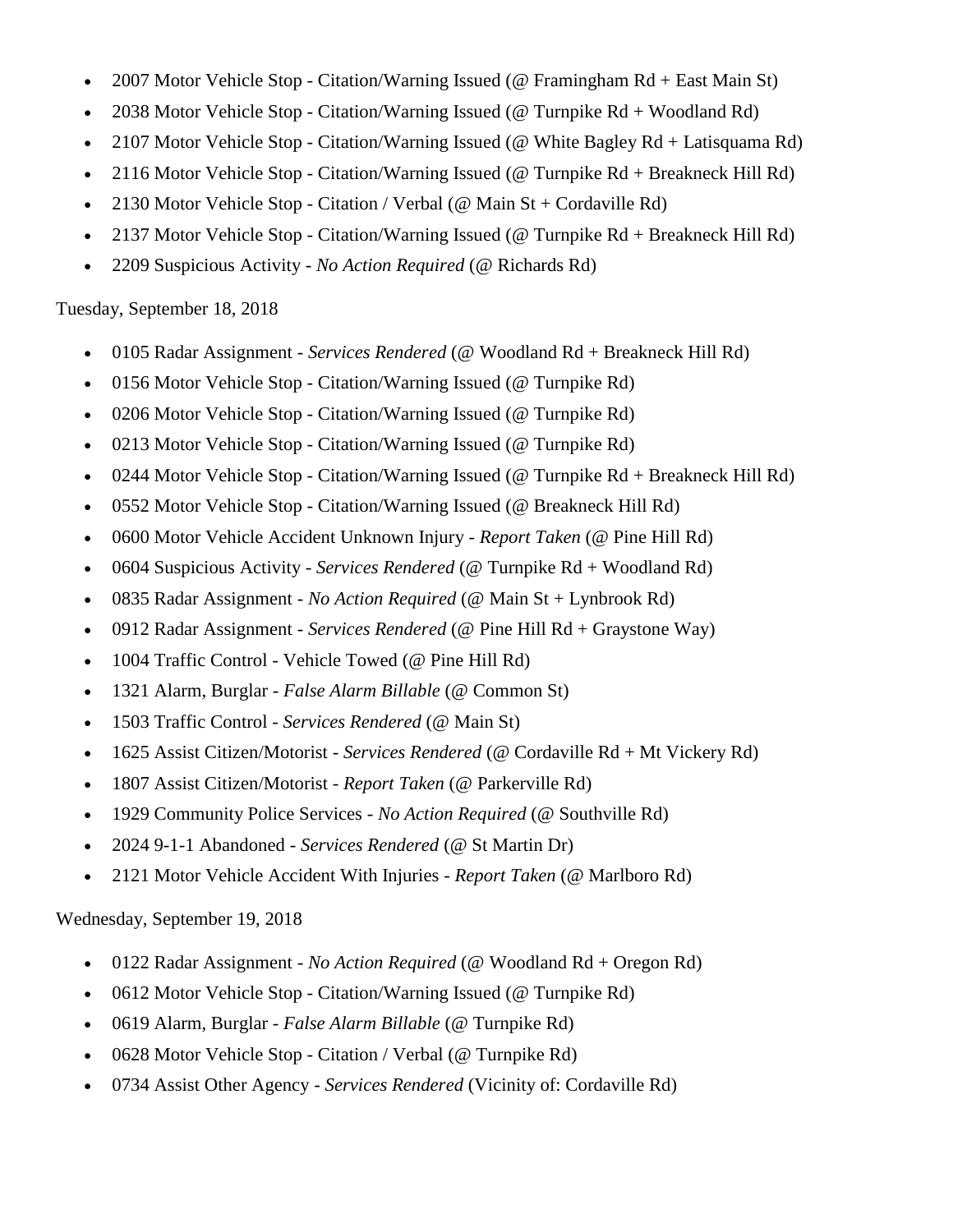- 0737 Motor Vehicle Stop Citation/Warning Issued (Vicinity of: Cordaville Rd)
- 0744 Alarm, Burglar *False Alarm Billable* (@ Turnpike Rd)
- 0812 Motor Vehicle Stop Citation/Warning Issued (@ Turnpike Rd)
- 0854 Court Assignment *Services Rendered*) (@ Westboro District Court)
- 0933 Radar Assignment *No Action Required* (@ Woodland Rd + Kidder Ln)
- 1309 Road Hazard Removed Hazard (@ Turnpike Rd)
- 1314 Parking Complaint *Services Rendered* (@ Central St)
- 1325 Motor Vehicle Stop Citation/Warning Issued (@ Boston Rd + Firmin Ave)
- 1331 Radar Assignment Citation/Warning Issued (@ Boston Rd + Central St)
- 1338 Assist Other Agency *Services Rendered* (@ Turnpike Rd)
- 1502 Traffic Control Citation/Warning Issued (@ Main St)
- 1537 Motor Vehicle Stop *Report Taken* (@ Boston Rd)
- 1612 Motor Vehicle Stop Citation/Warning Issued (@ Northboro Rd + Jericho Hill Rd)
- 2100 Alarm, Burglar *False Alarm Billable* (@ Cordaville Rd)

# Thursday, September 20, 2018

- 0618 Radar Assignment *No Action Required* (@ Southville Rd)
- 0816 Community Police Services *No Action Required* (@ Cordaville Rd)
- 1054 Disabled Motor Vehicle *Services Rendered* (@ Turnpike Rd)
- 1110 Alarm, Burglar *False Alarm Billable* (@ Pine Hill Rd)
- 1127 Wire Down *Services Rendered* (@ Upland Rd)
- 1128 Assist Citizen/Motorist *Services Rendered* (@ Boston Rd)
- 1543 Erratic Operator *Services Rendered* (@ Parkerville Rd + Southville Rd)
- 1650 Well Being Check *Services Rendered* (@ Turnpike Rd)
- 1805 9-1-1 Accidental *Services Rendered* (@ Marlboro Rd)
- 1818 Alarm, Burglar *False Alarm Billable* (@ Turnpike Rd)
- 2054 Assist Westborough PD *Services Rendered* (@ Main St)
- 2349 Motor Vehicle Stop Citation/Warning Issued (@ Middle Rd + Leeds Way)
- 2359 Motor Vehicle Stop Citation/Warning Issued (@ Framingham Rd)

Friday, September 21, 2018

- 0010 Motor Vehicle Stop Citation/Warning Issued (@ Framingham Rd)
- 0017 Motor Vehicle Stop Citation/Warning Issued (@ Turnpike Rd + Flagg Rd)
- 0023 Motor Vehicle Stop Citation/Warning Issued (@ Turnpike Rd)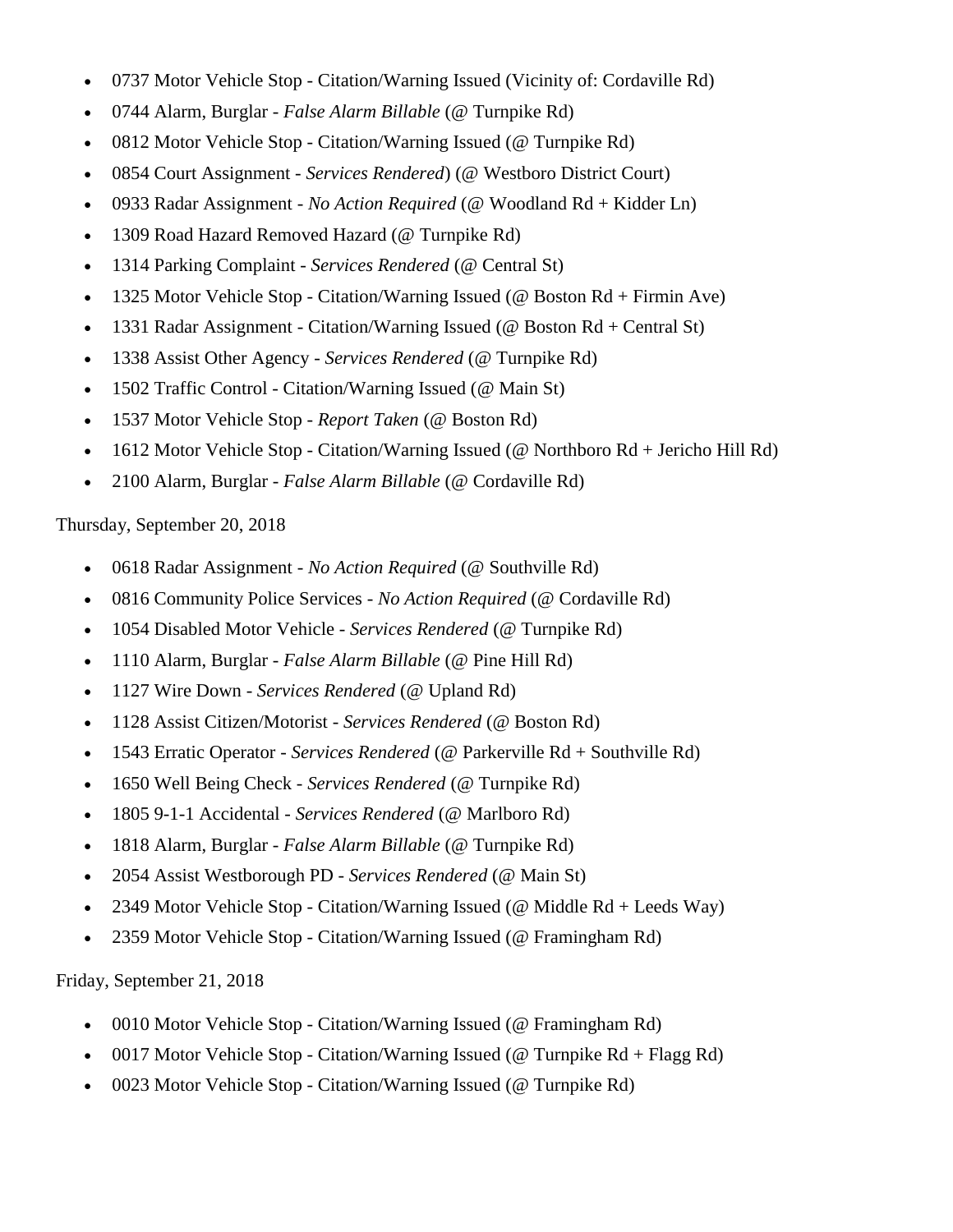- 0048 Radar Assignment *No Action Required* (@ Central St)
- 0100 Road Hazard Removed Hazard (@ East Main St + Lyman St)
- 0102 Suspicious Activity *Services Rendered* (@ Boston Rd)
- 0103 Assist Westborough PD *Services Rendered* (@ Main St)
- 0530 Motor Vehicle Stop Citation/Warning Issued (@ Turnpike Rd)
- 0555 Motor Vehicle Stop Citation/Warning Issued (@ Central St + Cherry St)
- 0620 Motor Vehicle Accident Unknown Injury *Could Not Locate* (Vicinity of: Turnpike Rd)
- 0747 Radar Assignment *No Action Required* (@ Main St + Deerfoot Rd)
- 0825 Traffic Control Citation/Warning Issued (@ River St)
- 0837 Motor Vehicle Accident Property Damage Only *Services Rendered* (@ Marlboro Rd + Framingham Rd)
- 0852 Motor Vehicle Stop Citation/Warning Issued (@ Woodland Rd + Kidder Ln)
- 0906 Court Assignment *Services Rendered* (@ Oak St)
- 0916 Alarm, Burglar *False Alarm Billable* (@ Metacomet Ln)
- 0929 Traffic Complaint *Services Rendered* (@ Gilmore Rd)
- 0937 Motor Vehicle Stop Citation/Warning Issued (@ Oak Hill Rd)
- 0942 Motor Vehicle Stop Citation/Warning Issued (@ Northboro Rd + Jericho Hill Rd)
- 1013 Radar Assignment *Services Rendered* (@ Central St)
- 1046 Motor Vehicle Stop Citation/Warning Issued (@ Southville  $Rd + Bridge St$ )
- 1058 9-1-1 Abandoned *Services Rendered* (@ Fitzgerald Ln)
- 1123 Community Police Services *Services Rendered* (@ Cordaville Rd)
- 1124 Community Police Services *Services Rendered* (@ Cordaville Rd)
- 1205 Disturbance *Services Rendered* (@ Main St) [Editor's Note: This incident was later reported by police as relating to subsequent charges against a Fay School employee for alleged threats. [Click here](http://www.mysouthborough.com/2018/09/27/fay-school-employee-arrested-for-making-threats/) to read more.]
- 1249 Traffic Complaint *Services Rendered* (@ Woodbury Rd)
- 1307 9-1-1 Abandoned *Services Rendered* (@ Southville Rd)
- 1745 Radar Assignment Citation/Warning Issued (@ Northboro Rd)
- 1947 Alarm, Burglar False Alarm Not Billable (@ Northboro Rd)

Saturday, September 22, 2018

- 0047 Radar Assignment *Services Rendered* (@ Main St + Northboro Rd)
- 0119 Suspicious Activity *Services Rendered* (@ Breakneck Hill Rd)
- 0220 Erratic Operator *Could Not Locate* (@ Marlboro Rd)
- 0714 Animal Complaint Unfounded (@ Main St + Lynbrook Rd)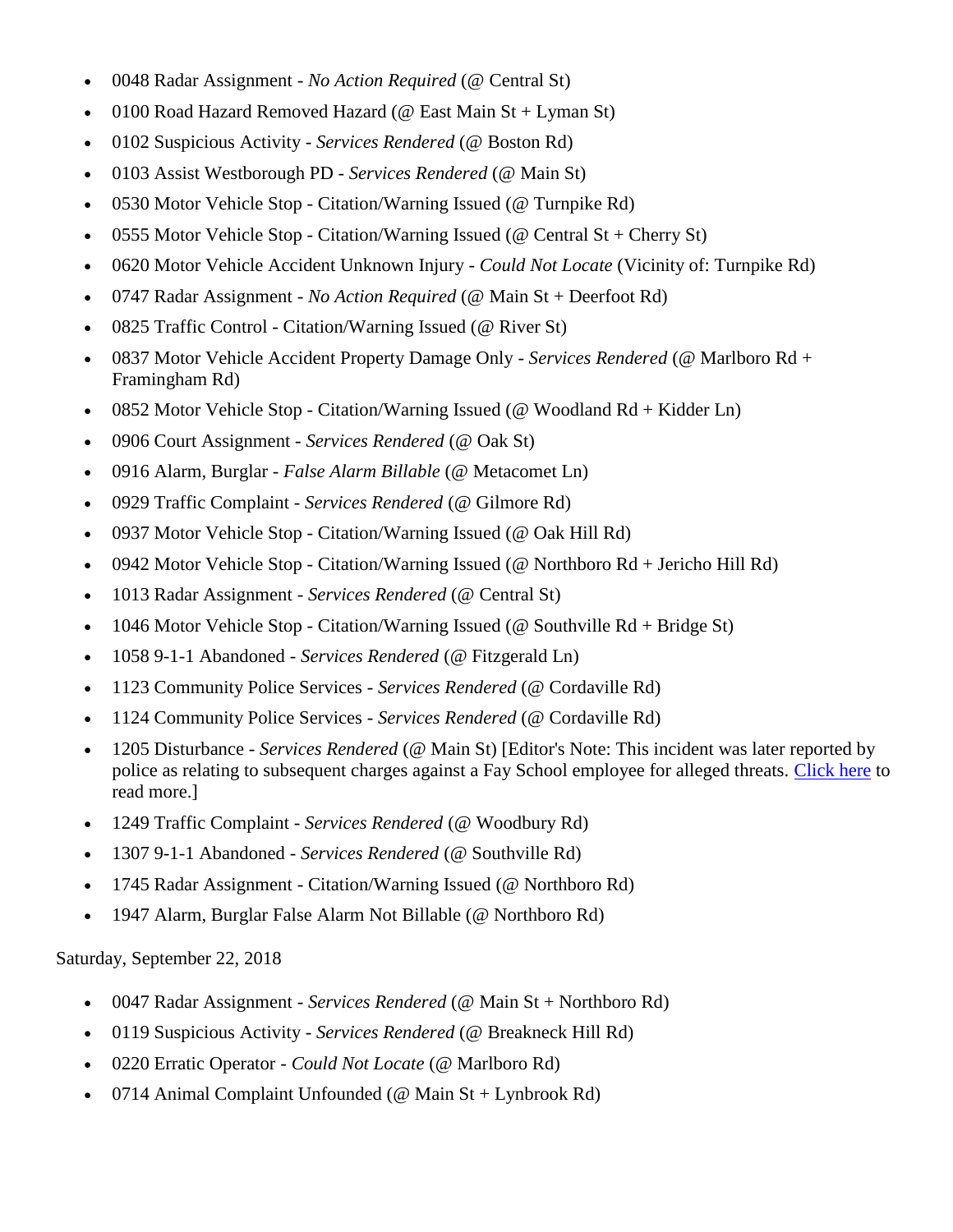- 0926 Motor Vehicle Stop Citation/Warning Issued (@ Turnpike  $Rd + Cordaville Rd$ )
- 0947 Department Business *Services Rendered*)
- 0959 Community Police Services *Services Rendered* (@ Main St)
- 1229 Motor Vehicle Stop Citation/Warning Issued (@ Turnpike Rd + Oak Hill Rd)
- 1447 Road Hazard Removed Hazard (@ Turnpike Rd)
- 1500 Road Hazard Removed Hazard (Vicinity of: Turnpike Rd)
- 1547 Radar Assignment Citation/Warning Issued (@ Central St)
- 1549 Radar Assignment *No Action Required* (@ Boston Rd + Central St)
- 1657 Motor Vehicle Stop Citation/Warning Issued (@ Boston Rd + Framingham Rd)
- 1711 Motor Vehicle Stop Citation/Warning Issued (@ Boston Rd + Framingham Rd)
- 1954 Motor Vehicle Stop Citation / Verbal (@ Turnpike Rd)
- 1956 Motor Vehicle Stop Citation / Verbal (@ Turnpike Rd + Middle Rd)
- 2004 Motor Vehicle Stop Citation/Warning Issued (@ Turnpike Rd + Breakneck Hill Rd)
- 2027 Motor Vehicle Stop Citation/Warning Issued (@ Turnpike Rd + Breakneck Hill Rd)
- 2041 Motor Vehicle Stop Citation/Warning Issued (@ Turnpike Rd + Breakneck Hill Rd)
- 2046 Motor Vehicle Stop Citation/Warning Issued (@ Turnpike Rd)
- 2048 Motor Vehicle Stop Citation/Warning Issued (Vicinity of: Turnpike Rd + Woodland Rd)
- 2056 Motor Vehicle Stop Citation/Warning Issued (@ Turnpike Rd + Woodland Rd)
- 2105 Motor Vehicle Stop Citation/Warning Issued (@ Turnpike Rd)
- 2114 Motor Vehicle Stop Citation/Warning Issued (@ Central St + Cherry St)
- 2358 Suspicious Activity *Services Rendered* (@ Sadie Hutt Ln)

Sunday, September 23, 2018

- 0004 Erratic Operator *Could Not Locate* (@ Boston Rd + Kallander Dr)
- 0007 Motor Vehicle Stop Citation / Verbal (@ Main St)
- 0120 Motor Vehicle Stop Citation/Warning Issued (@ Marlboro Rd + Sears Rd)
- 1057 Motor Vehicle Stop Citation/Warning Issued (@ Deerfoot Rd + Kenley Ln)
- 1351 Motor Vehicle Stop Citation/Warning Issued (@ Turnpike Rd)
- 1407 Disabled Motor Vehicle Removed Hazard (@ Turnpike Rd + Oak Hill Rd)
- 1607 Motor Vehicle Stop Citation/Warning Issued (@ Main St + Lynbrook Rd)
- 1615 Motor Vehicle Stop Citation/Warning Issued (@ Framingham Rd + East Main St)
- 1624 Motor Vehicle Stop Citation/Warning Issued (@ Framingham Rd + East Main St)
- 1630 Motor Vehicle Stop Citation/Warning Issued (@ Oak Hill  $Rd + Maple St$ )
- 1647 Motor Vehicle Stop Citation / Verbal (@ Northboro Rd)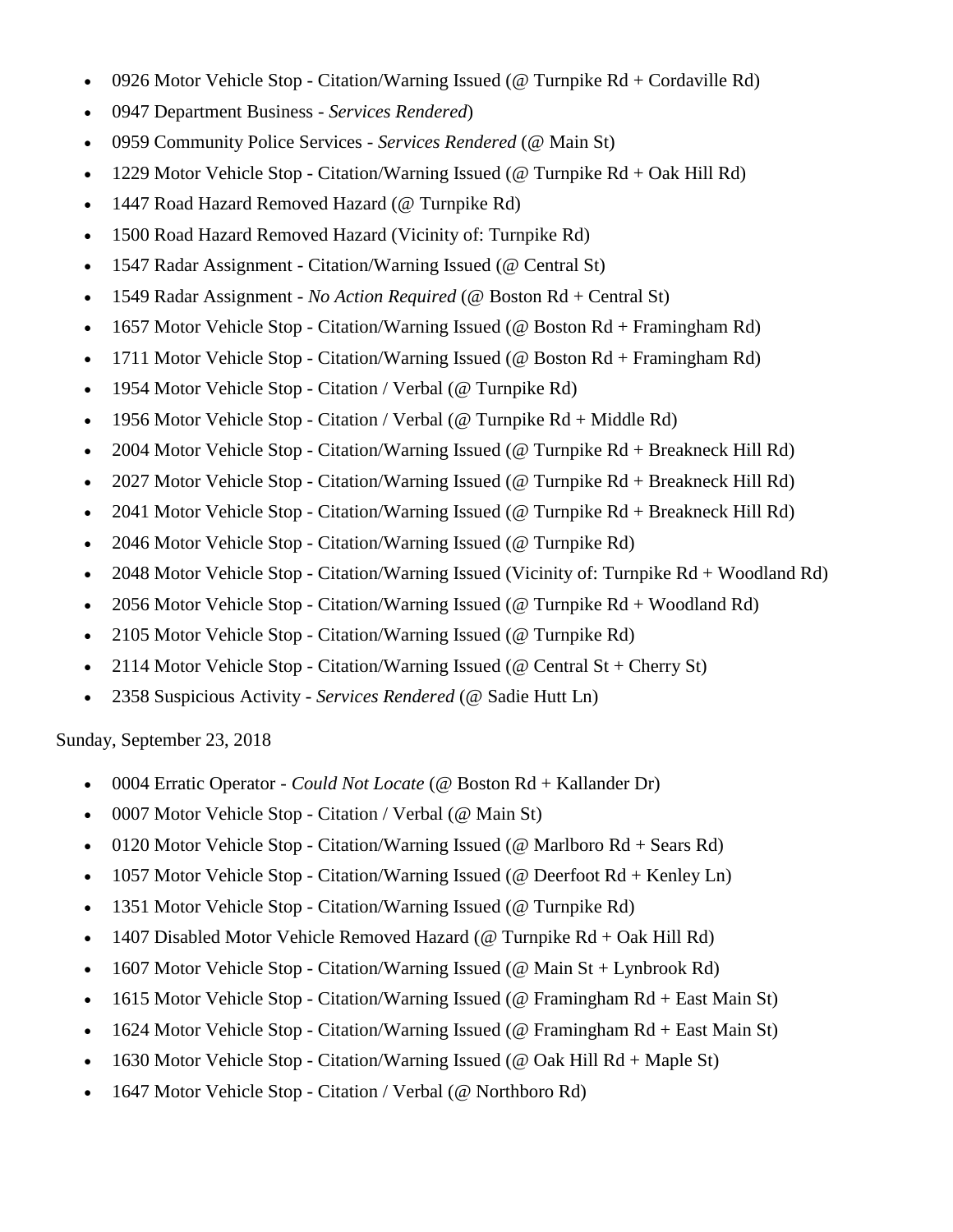- 1651 Motor Vehicle Stop Citation/Warning Issued (@ Boston Rd + Kallander Dr)
- 1654 Motor Vehicle Stop Citation/Warning Issued (@ Central St + Learned St)
- 1709 Motor Vehicle Stop Citation/Warning Issued (@ Central St + Winter St)
- 1711 Motor Vehicle Stop Citation/Warning Issued (@ Boston Rd + Kallander Dr)
- 1755 Motor Vehicle Stop Citation/Warning Issued (@ Turnpike Rd)
- 1955 Motor Vehicle Stop Citation / Verbal (@ Turnpike Rd)
- 2009 Assist Other Agency *Services Rendered* (@ Main St)
- 2037 Motor Vehicle Stop Citation / Verbal (@ Boston Rd + Framingham Rd)
- 2117 Erratic Operator *Could Not Locate* (Vicinity of: Turnpike Rd)
- 2219 Motor Vehicle Stop Citation/Warning Issued (@ Framingham Rd + East Main St)

Monday, September 24, 2018

- $\bullet$
- 0027 Motor Vehicle Stop Citation/Warning Issued (@ Turnpike Rd)
- 0034 Motor Vehicle Stop Citation/Warning Issued (@ Turnpike Rd)
- 0053 Motor Vehicle Stop Citation/Warning Issued (@ Turnpike Rd + White Bagley Rd)
- 0054 Motor Vehicle Stop Citation/Warning Issued (@ Framingham Rd)
- 0103 Alarm, Burglar *False Alarm Billable* (@ Richards Rd)
- 0104 Motor Vehicle Stop Citation / Verbal (@ Middle Rd)
- 0113 Suspicious Activity *Services Rendered* (@ Southville Rd)
- 0131 Motor Vehicle Stop Citation/Warning Issued (@ Turnpike Rd)
- 0540 Radar Assignment Citation/Warning Issued (@ Woodland Rd + Breakneck Hill Rd)
- 0555 Motor Vehicle Stop Citation/Warning Issued ( $@$  Southville  $Rd +$ Constitution Dr)
- 0618 Disabled Motor Vehicle Removed Hazard (@ Turnpike Rd)
- 0803 Assist Citizen/Motorist *Services Rendered* (@ E Main St)
- 0941 9-1-1 Accidental *Services Rendered* (@ Parkerville Rd)
- 1033 9-1-1 Abandoned *Services Rendered* (@ Oland Ln)
- 1121 Erratic Operator Taken/Referred To Other (@ Turnpike Rd)
- 1517 Road Hazard *Services Rendered* (@ Red Gate Ln + Flagg Rd)
- 1638 Trespassing Notice *Services Rendered* (@ Main St)
- 1728 Motor Vehicle Stop Citation/Warning Issued (@ Central St + Learned St)
- 1737 Motor Vehicle Stop Citation/Warning Issued (@ Framingham Rd + Cross St)
- 1746 Erratic Operator *Services Rendered* (@ Woodland Rd)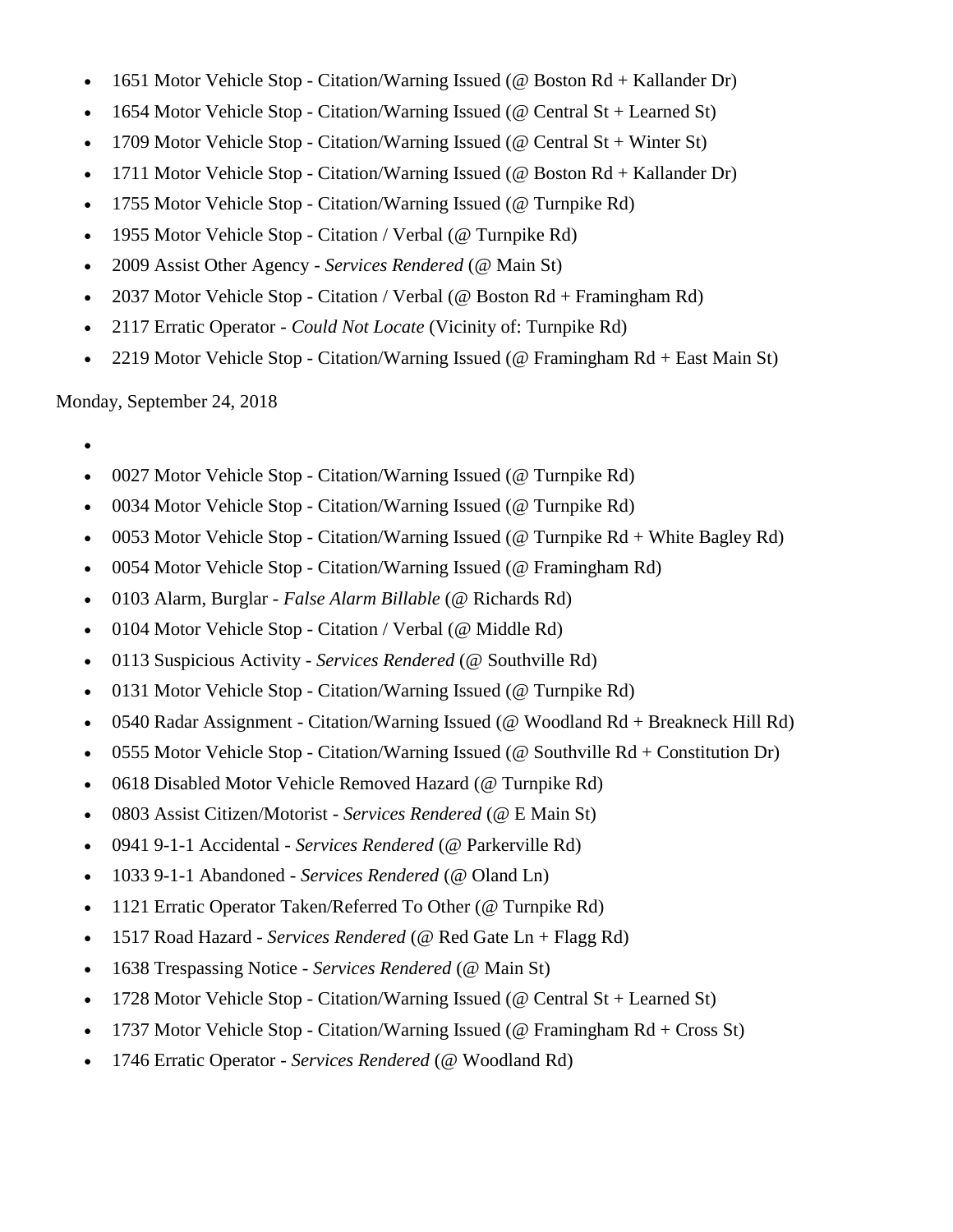- 1752 Motor Vehicle Stop Arrest Made: Hopkinton Man **Charges:** OUI Liquor, 2nd Offense, Negligent Operation of Motor Vehicle, Speeding (@ Southville Rd)
- 1810 Assist Westborough PD *Services Rendered* (@ Main St)
- 1830 Well Being Check *Services Rendered* (@ River St)
- 1854 Alarm, Burglar *False Alarm Billable* (@ Southville Rd)
- 1957 Escort/Transport *Services Rendered* (@ Main St)

# Tuesday, September 25, 2018

- 0048 Motor Vehicle Stop Citation/Warning Issued (@ Turnpike Rd)
- 0548 Motor Vehicle Stop Citation/Warning Issued (@ Maplecrest Dr)
- 0636 Motor Vehicle Stop Citation / Verbal (@ Turnpike Rd + Cordaville Rd)
- 0742 Disabled Motor Vehicle *Services Rendered* (@ Main St + Cordaville Rd)
- 0756 Motor Vehicle Stop Citation/Warning Issued (@ Main St + Newton St)
- 0803 Radar Assignment *Services Rendered* (@ Richards Rd)
- 0833 Radar Assignment Citation/Warning Issued (@ Boston Rd + Central St)
- 0949 Abandoned Motor Vehicle *Services Rendered* (@ Southville Rd)
- 0956 Abandoned Motor Vehicle *Services Rendered* (@ Park St)
- 1110 Escort/Transport *Services Rendered* (@ Main St)
- 1219 Disturbance *Services Rendered* (@ Cordaville Rd)
- 1235 Road Hazard *Services Rendered* (@ Main St + Sears Rd)
- 1256 Animal Complaint *Services Rendered* (@ Newton St)
- 1629 Disabled Motor Vehicle *Services Rendered* (@ Marlboro Rd + Framingham Rd)
- 2232 Arrest/Motor Vehicle Accident Arrest Made: Westborough Man **Charges:** OUI Liquor, 2nd Offense, Operating To Endanger, Yield At Intersection, Fail (@ Turnpike Rd)

Wednesday, September 26, 2018

- 0044 Escort Prisoner *Services Rendered* (@ Main St)
- 0608 Assist Westborough PD *Report Taken* (@ Main St)
- 1016 Assist Westboro *Services Rendered* (@ Main St)
- 1037 Disabled Motor Vehicle Unfounded (@ Turnpike Rd)
- 1230 Wire Down *Services Rendered* (@ Birchwood Dr + Latisquama Rd)
- 1230 Disabled Motor Vehicle *Services Rendered* (@ Turnpike Rd)
- 1318 Road Hazard *Services Rendered* (@ Main St)
- 1353 9-1-1 Abandoned Unfounded (@ Woodland Rd)
- 1442 Wire Down *Services Rendered* (@ Spring Meadow Dr)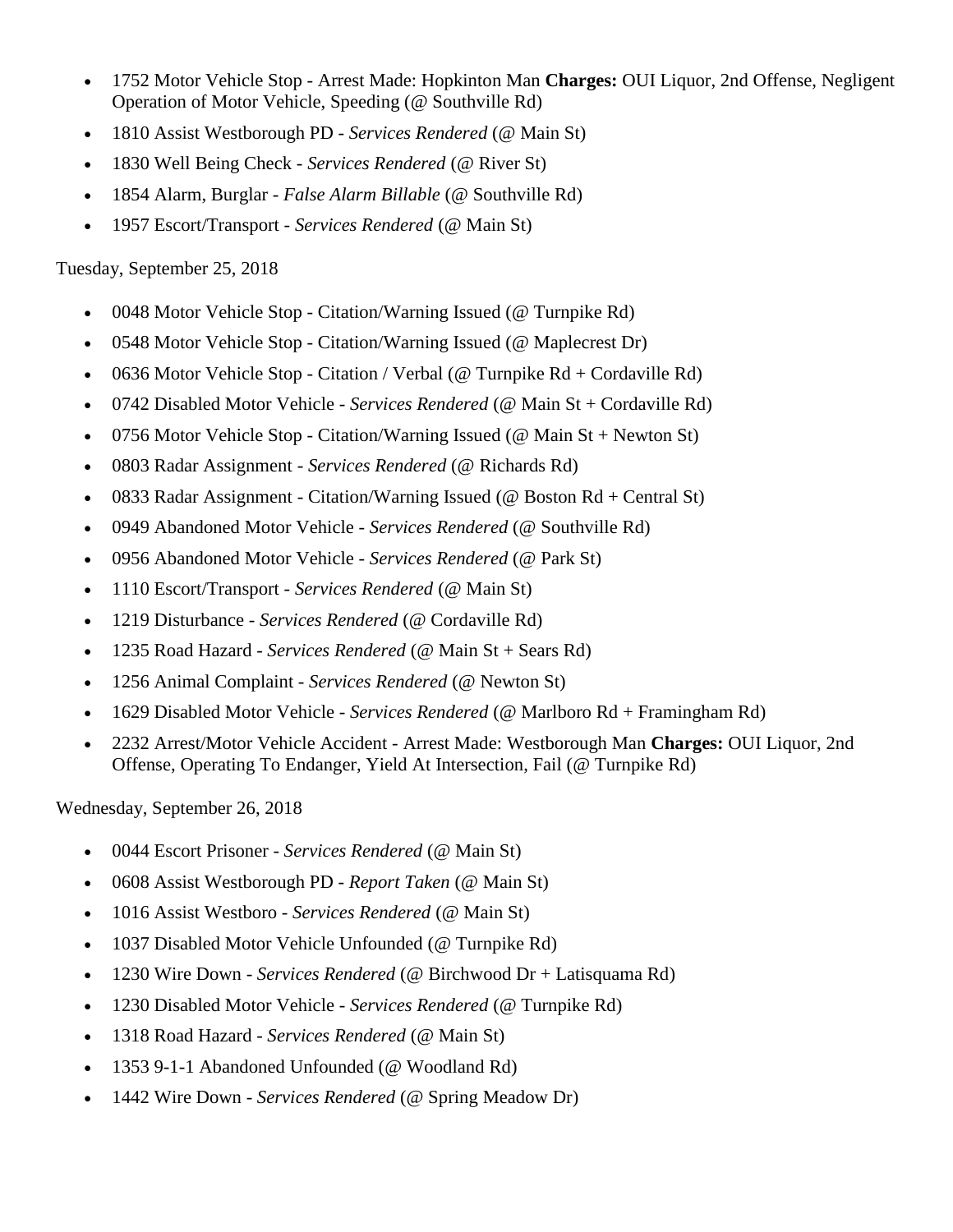- 1520 Disabled Motor Vehicle Citation/Warning Issued (@ Blackthorn Dr)
- 1523 Motor Vehicle Stop Citation/Warning Issued (@ Main St)
- 1535 Motor Vehicle Stop Citation/Warning Issued (@ Cordaville Rd)
- 1543 Motor Vehicle Stop Citation/Warning Issued (@ Cordaville Rd)
- 1550 Motor Vehicle Stop Citation/Warning Issued (@ Cordaville Rd)
- 1558 Motor Vehicle Stop *Services Rendered* (@ Cordaville Rd + Turnpike Rd)
- 1605 Motor Vehicle Stop Citation/Warning Issued (@ Cordaville Rd)
- 1614 Motor Vehicle Stop Citation/Warning Issued (@ Cordaville Rd)
- 1623 Motor Vehicle Stop Citation/Warning Issued (@ Cordaville Rd + Turnpike Rd)
- 1637 Motor Vehicle Stop Citation/Warning Issued (@ Main St + School St)
- 1640 Tree/Limb Down In Roadway *Could Not Locate* (@ Central St)
- 1719 Motor Vehicle Accident Unknown Injury *Services Rendered* (@ Turnpike Rd + White Bagley Rd)
- 1746 Larceny /Forgery/ Fraud *Services Rendered* (@ Fisher Rd)
- 1938 Motor Vehicle Stop Citation/Warning Issued (@ Oak Hill Rd + Walnut Dr)

Thursday, September 27, 2018

- 0026 Disabled Motor Vehicle *Services Rendered* (@ Turnpike Rd)
- 0038 Motor Vehicle Stop Citation/Warning Issued (@ Turnpike Rd)
- 0044 Motor Vehicle Stop Citation/Warning Issued (@ Turnpike Rd)
- 0045 Motor Vehicle Stop Citation/Warning Issued (@ Turnpike Rd)
- 0053 Motor Vehicle Stop Citation/Warning Issued (@ Turnpike  $Rd + Flagg Rd$ )
- 0056 Motor Vehicle Stop Citation/Warning Issued (@ Turnpike Rd + Flagg Rd)
- 0101 Motor Vehicle Stop Citation/Warning Issued (@ Park Central Dr + Turnpike Rd)
- 0130 Motor Vehicle Stop Citation/Warning Issued (@ Framingham Rd + Maplecrest Dr)
- 0131 Motor Vehicle Stop *Report Taken* (@ Firmin Ave + Boston Rd)
- 0543 Motor Vehicle Stop Citation/Warning Issued (@ Main St + Johnson Rd)
- 0554 Motor Vehicle Stop Citation/Warning Issued (@ Northboro Rd + Johnson Rd)
- 0557 Motor Vehicle Stop Citation/Warning Issued (@ Cordaville Rd)
- 0606 Traffic Complaint *Services Rendered* (@ Cordaville Rd)
- 0608 Radar Assignment *Services Rendered* (@ Woodland Rd + Kidder Ln)
- 0624 Motor Vehicle Stop Citation/Warning Issued (@ Cordaville Rd)
- 0632 Motor Vehicle Stop Citation/Warning Issued (@ Boston Rd + Meadow Ln)
- 0633 Motor Vehicle Stop Citation/Warning Issued (@ Central St + Winter St)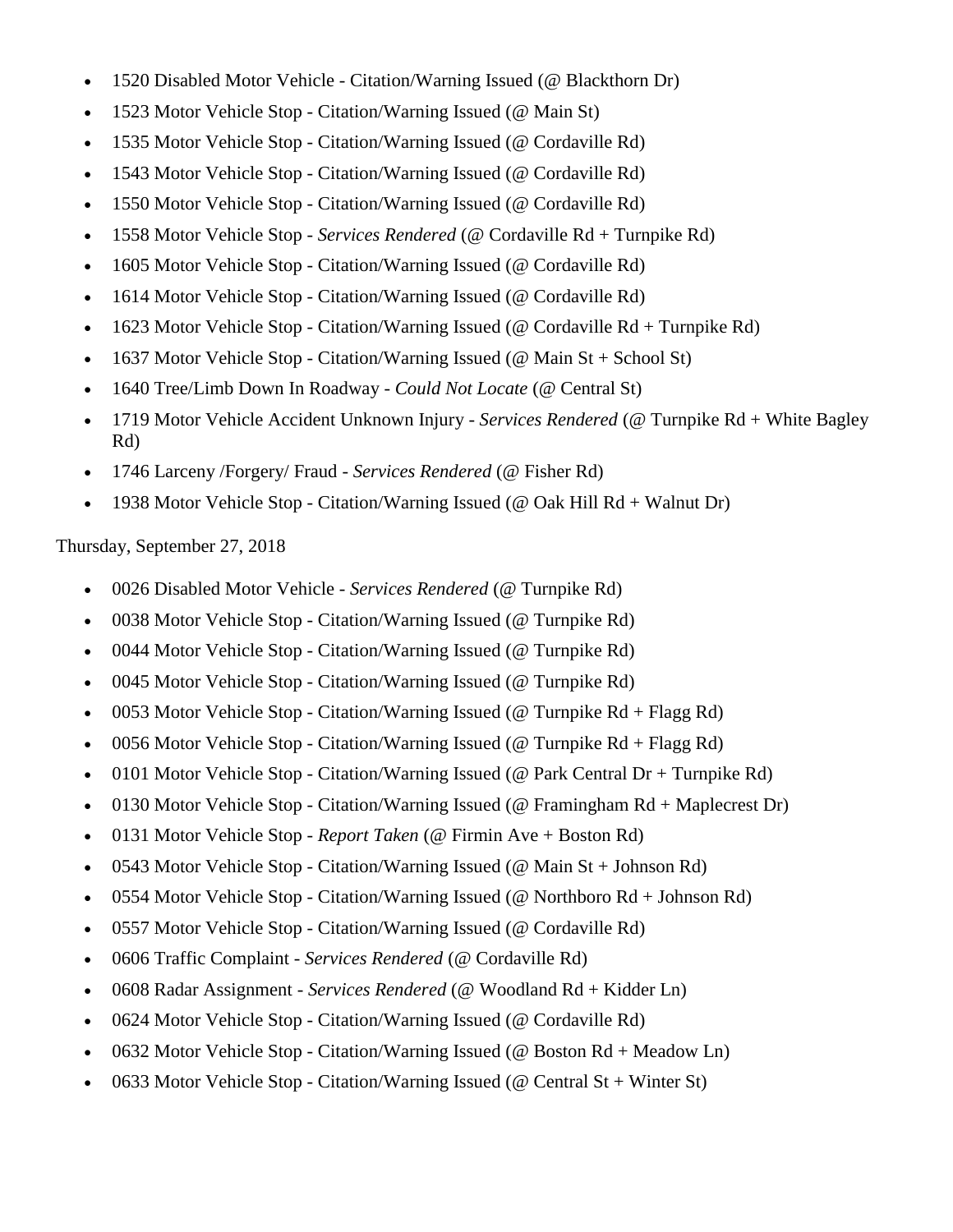- 0640 Motor Vehicle Stop Citation / Verbal (@ Main St)
- 0641 Motor Vehicle Stop Citation/Warning Issued (@ White Bagley Rd + Turnpike Rd)
- 0710 9-1-1 Hangup *Services Rendered* (@ Marlboro Rd)
- 0725 Disabled Motor Vehicle *Services Rendered* (@ Turnpike Rd + White Bagley Rd)
- 0804 Motor Vehicle Accident Unknown Injury Vehicle Towed (@ Turnpike Rd + Middle Rd)
- 0821 Motor Vehicle Accident Property Damage Only *Services Rendered* (@ Turnpike Rd)
- 0831 Disabled Motor Vehicle Vehicle Towed (@ Turnpike Rd)
- 0833 Court Assignment *Services Rendered* (@ Oak St)
- 0835 Disabled Motor Vehicle *Services Rendered* (@ Turnpike Rd + Middle Rd)
- 0842 Community Police Services *No Action Required* (@ Turnpike Rd)
- 0849 Community Police Services *No Action Required* (@ Cordaville Rd)
- 0949 Community Police Services *Services Rendered* (@ Turnpike Rd)
- 1000 Assist Citizen/Motorist *Report Taken* (@ Main St)
- 1029 Radar Assignment *Services Rendered* (@ Woodland Rd + Kidder Ln)
- 1135 Serve Warrant *Report Taken* (@ Parkerville Rd)
- 1158 Motor Vehicle Stop Citation/Warning Issued (@ Parkerville Rd)
- 1257 Assist Other Agency *Services Rendered* (@ Main St)
- 1605 Radar Assignment *Services Rendered* (@ Woodland Rd)
- 1640 Wire Down *Services Rendered* (@ Oregon Rd + Woodland Rd)
- 1712 Disabled Motor Vehicle *Services Rendered* (@ Breakneck Hill Rd + Turnpike Rd)
- 1718 Assist Citizen/Motorist *Report Taken* (@ Acre Bridge Rd)
- 2035 Motor Vehicle Accident With Injuries *Report Taken* (@ Turnpike Rd)
- 2330 Disabled Motor Vehicle *Services Rendered* (@ Framingham Rd + Buffalo Run)
- 2336 Motor Vehicle Stop Citation/Warning Issued (@ Willow St + Boston Rd)
- 2356 Motor Vehicle Stop Citation/Warning Issued (@ Turnpike Rd)
- 2357 Motor Vehicle Stop Citation/Warning Issued (@ Turnpike Rd + Deerfoot Rd)

#### Friday, September 28, 2018

- 0006 Motor Vehicle Stop Citation/Warning Issued (@ Turnpike Rd)
- 0007 Motor Vehicle Stop Citation/Warning Issued (@ Turnpike Rd + Flagg Rd)
- 0015 Suspicious Activity *Services Rendered* (@ Turnpike Rd)
- 0034 Motor Vehicle Stop Citation/Warning Issued (@ Turnpike Rd + Cordaville Rd)
- 0039 Motor Vehicle Stop Citation/Warning Issued (@ Turnpike Rd)
- 0059 Motor Vehicle Stop Citation/Warning Issued (@ Boston Rd + Framingham Rd)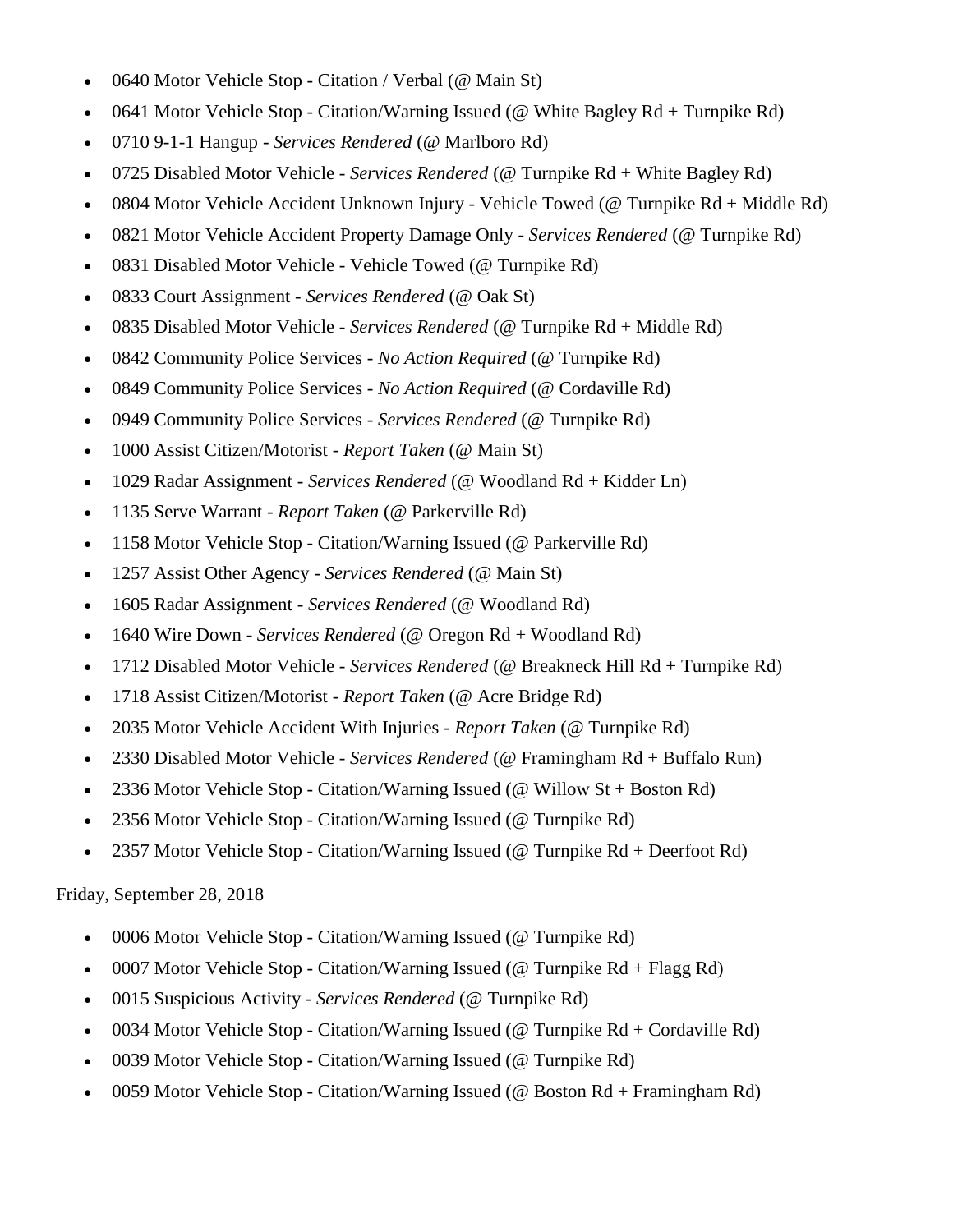- 0101 Motor Vehicle Stop Citation/Warning Issued (@ Framingham Rd + East Main St)
- 0116 Motor Vehicle Stop Citation/Warning Issued (@ Framingham Rd + East Main St)
- 0118 Motor Vehicle Stop Citation/Warning Issued (@ Framingham Rd)
- 0204 Motor Vehicle Stop Citation/Warning Issued (@ Turnpike  $Rd + Park$  Central Dr)
- 0616 Radar Assignment *Services Rendered* (@ Central St)
- 0617 Radar Assignment *Services Rendered* (@ Oak Hill Rd)
- 0940 Disabled Motor Vehicle Unfounded (@ Turnpike Rd)
- 1005 Radar Assignment Citation/Warning Issued (@ Central St + Boston Rd)
- 1214 Motor Vehicle Accident Property Damage Only *Services Rendered* (@ Turnpike Rd)
- 1340 Assist Citizen/Motorist *Services Rendered* (@ Sears Rd)
- 1442 Suspicious Activity Unfounded ( $@$  Clemmons St + Nichols St)
- 1535 Assist Citizen/Motorist *Services Rendered* (@ Pine Hill Rd)
- 1547 Disabled Motor Vehicle *Services Rendered* (@ Turnpike Rd + Oak Hill Rd)
- 1602 Community Police Services *Services Rendered* (@ Turnpike Rd)
- 1619 Radar Assignment *Services Rendered* (@ Boston Rd + Central St)
- 1631 Motor Vehicle Stop Citation/Warning Issued (@ Framingham Rd + East Main St)
- 1638 Suspicious Activity *Services Rendered* (@ Willow St)
- 1649 Erratic Operator Citation/Warning Issued ( $\omega$  Turnpike Rd + Winter St)
- 1702 Radar Assignment *Services Rendered* (@ Jericho Hill Rd)
- 1702 Radar Assignment Citation/Warning Issued (@ Woodland Rd)
- 1703 Radar Assignment *Services Rendered* (@ Boston Rd + Central St)
- 1720 Shoplifting *Services Rendered* (@ Turnpike Rd)
- 1722 Assist Citizen/Motorist *Services Rendered* (@ Woodland Rd)
- 1752 Suspicious Activity *Services Rendered* (@ Cordaville Rd)
- 1800 Well Being Check *Services Rendered* (@ Southville Rd)
- 1822 Motor Vehicle Stop Citation/Warning Issued (@ Turnpike Rd)
- 1840 Animal Complaint Unfounded (@ Marlboro Rd + Autumn Hill Ln)
- 1846 Animal Complaint *Services Rendered* (@ Marlboro Rd + Ledge Hill Rd)
- 2055 Disturbance *Services Rendered* (@ Turnpike Rd)
- 2058 Well Being Check *Services Rendered* (@ East Main St)
- 2132 Motor Vehicle Accident Unknown Injury *Services Rendered* (@ Oregon Rd)

Saturday, September 29, 2018

0001 Motor Vehicle Stop - Citation/Warning Issued (@ Framingham Rd + East Main St)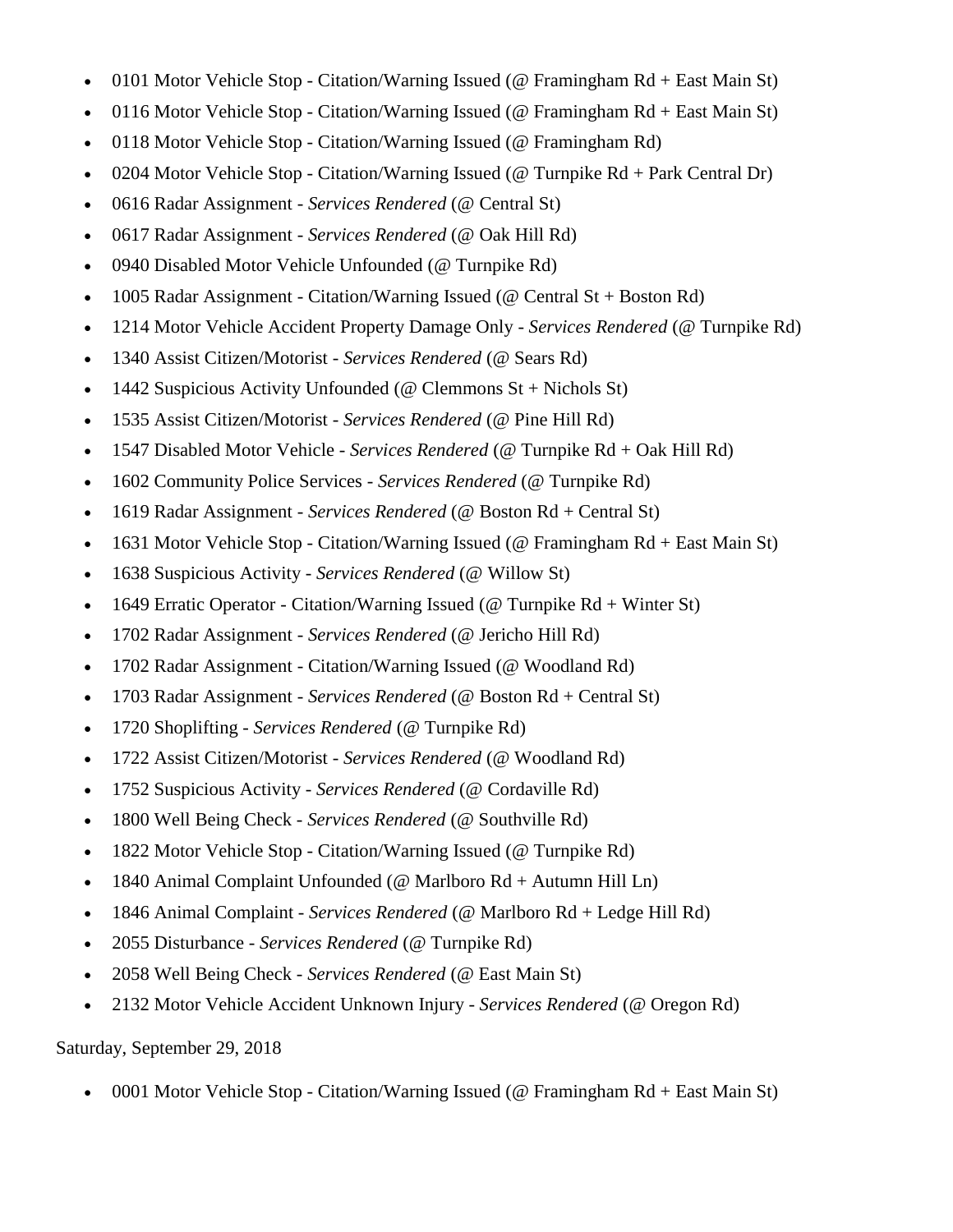- 0010 Motor Vehicle Stop Citation/Warning Issued (@ Boston Rd)
- 0025 Motor Vehicle Stop Citation / Verbal (@ Boston Rd)
- 0058 Motor Vehicle Stop Citation/Warning Issued (@ Turnpike Rd + Cordaville Rd)
- 0114 Alarm, Burglar *False Alarm Billable* (@ Newton St)
- 0539 Radar Assignment *No Action Required* (@ Northboro Rd + Jericho Hill Rd)
- 0944 Road Hazard *Could Not Locate* (@ Deerfoot Rd)
- 0953 Animal Complaint Taken/Referred To Other (@ Marlboro Rd)
- 1005 Motor Vehicle Stop Citation/Warning Issued (@ Turnpike Rd)
- 1025 Motor Vehicle Stop Citation/Warning Issued (@ Fisher Rd + Jericho Hill Rd)
- 1228 Motor Vehicle Accident Property Damage Only *Report Taken* (@ Main St + Deerfoot Rd)
- 1252 Traffic Complaint *Could Not Locate* (@ Latisquama Rd)
- 1533 Motor Vehicle Accident Unknown Injury Vehicle Towed (@ Turnpike Rd)
- 1555 Motor Vehicle Stop Citation/Warning Issued (@ Central St)
- 1603 Motor Vehicle Stop Citation/Warning Issued (@ Central St + Grove St)
- 1625 Motor Vehicle Stop Citation/Warning Issued (@ Boston Rd)
- 1626 Motor Vehicle Stop Citation/Warning Issued ( $\omega$  Oak Hill Rd + Asaree Dr)
- 1647 Motor Vehicle Accident Property Damage Only Vehicle Towed (@ Southville Rd)
- 1653 Motor Vehicle Stop Citation/Warning Issued (@ Main  $St + Lynbrook Rd$ )
- 1802 Assist Citizen/Motorist *Services Rendered* (@ Acre Bridge Rd)
- 1844 Alarm, Burglar *False Alarm Billable* (@ Fisher Rd)
- 1851 Disturbance *Services Rendered* (@ Main St + Johnson Rd)
- 2036 Motor Vehicle Stop Citation/Warning Issued (@ Turnpike Rd + Cordaville Rd)
- 2044 Motor Vehicle Stop Citation/Warning Issued (@ Turnpike Rd)
- 2106 Motor Vehicle Stop Citation/Warning Issued ( $\omega$  Oak Hill Rd + Asaree Dr)
- 2204 Disabled Motor Vehicle *Services Rendered* (@ River St)
- 2320 9-1-1 Abandoned Unfounded (@ St Martin Dr)

# Sunday, September 30, 2018

- 0113 Radar Assignment *Services Rendered* (@ Oak Hill Rd + Maple St)
- 0145 Motor Vehicle Stop Citation/Warning Issued (@ Turnpike Rd + Breakneck Hill Rd)
- 0157 Motor Vehicle Stop Citation/Warning Issued (@ Turnpike Rd + Breakneck Hill Rd)
- 0212 Motor Vehicle Stop Criminal Application (@ Turnpike Rd + Breakneck Hill Rd)
- 0745 Erratic Operator *Could Not Locate* (@ Turnpike Rd)
- 0917 Radar Assignment *No Action Required* (@ Boston Rd + Central St)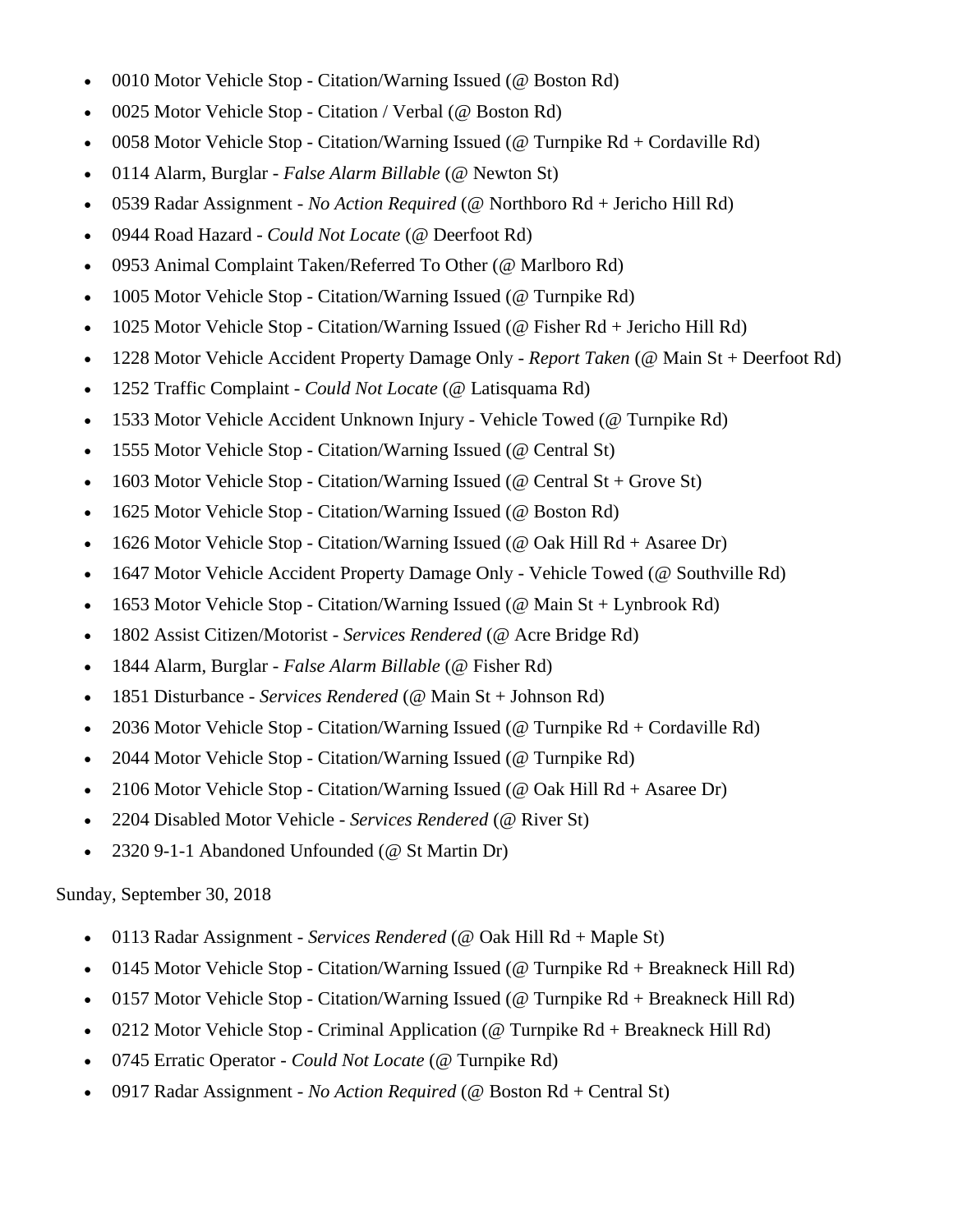- 1011 Car Seat Installation *Services Rendered* (@ Main St)
- 1054 Motor Vehicle Stop Citation/Warning Issued (@ Central St + Grove St)
- 1352 Well Being Check Taken/Referred To Other (@ Northboro Rd)
- 1450 Well Being Check *Could Not Locate* (@ Cordaville Rd)
- 1546 Disabled Motor Vehicle *Could Not Locate* (@ Cordaville Rd)
- 1654 Motor Vehicle Stop Citation/Warning Issued (@ Central St)
- 1746 Motor Vehicle Accident Property Damage Only *Report Taken* (@ Latisquama Rd)
- 1940 Motor Vehicle Stop Citation/Warning Issued (@ Framingham Rd + East Main St)
- 2000 Well Being Check *Services Rendered* (@ Southville Rd)
- 2146 9-1-1 Accidental *Services Rendered* (@ Turnpike Rd)
- 2213 Well Being Check *Services Rendered* (@ Turnpike Rd)
- 2311 Suspicious Activity *Could Not Locate* (Vicinity of: Parkerville Rd)

# Monday, October 1, 2018

- 0019 Motor Vehicle Stop Citation/Warning Issued (@ Turnpike Rd)
- 0031 Suspicious Activity *Services Rendered* (@ Turnpike Rd)
- 0052 Motor Vehicle Stop Citation/Warning Issued (@ Framingham Rd)
- 0055 Escort/Transport *Services Rendered* (@ Turnpike Rd)
- 0102 Motor Vehicle Stop Citation/Warning Issued (@ Framingham Rd)
- 0113 Motor Vehicle Stop Citation/Warning Issued (@ Framingham Rd + Cross St)
- 0600 Motor Vehicle Stop Citation/Warning Issued (@ Woodland Rd + Kidder Ln)
- 0707 Alarm, Burglar False Alarm Not Billable(@ Pleasant St)
- 0847 Disabled Motor Vehicle *Services Rendered* (@ Main St)
- 0900 Radar Assignment *No Action Required* (@ Cordaville Rd)
- 0923 Motor Vehicle Accident Property Damage Only Vehicle Towed (@ Parkerville Rd + Southville Rd)
- 0959 Erratic Operator Citation/Warning Issued (@ Southville Rd + Parkerville Rd)
- 1003 Assist Westboro *Services Rendered* (@ Main St)
- 1049 Larceny /Forgery/ Fraud *Services Rendered* (@ Adams Cir)
- 1114 Larceny /Forgery/ Fraud *Services Rendered* (@ Madison Pl)
- 1212 Assault Arrest Made: Southborough Man **Charges:** Mayhem, A&B With Dangerous Weapon (@ School St)
- 1332 Escort/Transport *Services Rendered* (@ Oak St)
- 1629 Disabled Motor Vehicle Citation / Verbal (@ Cordaville Rd + Turnpike Rd)
- 1849 Disabled Motor Vehicle *Services Rendered* (@ Marlboro Rd + Framingham Rd)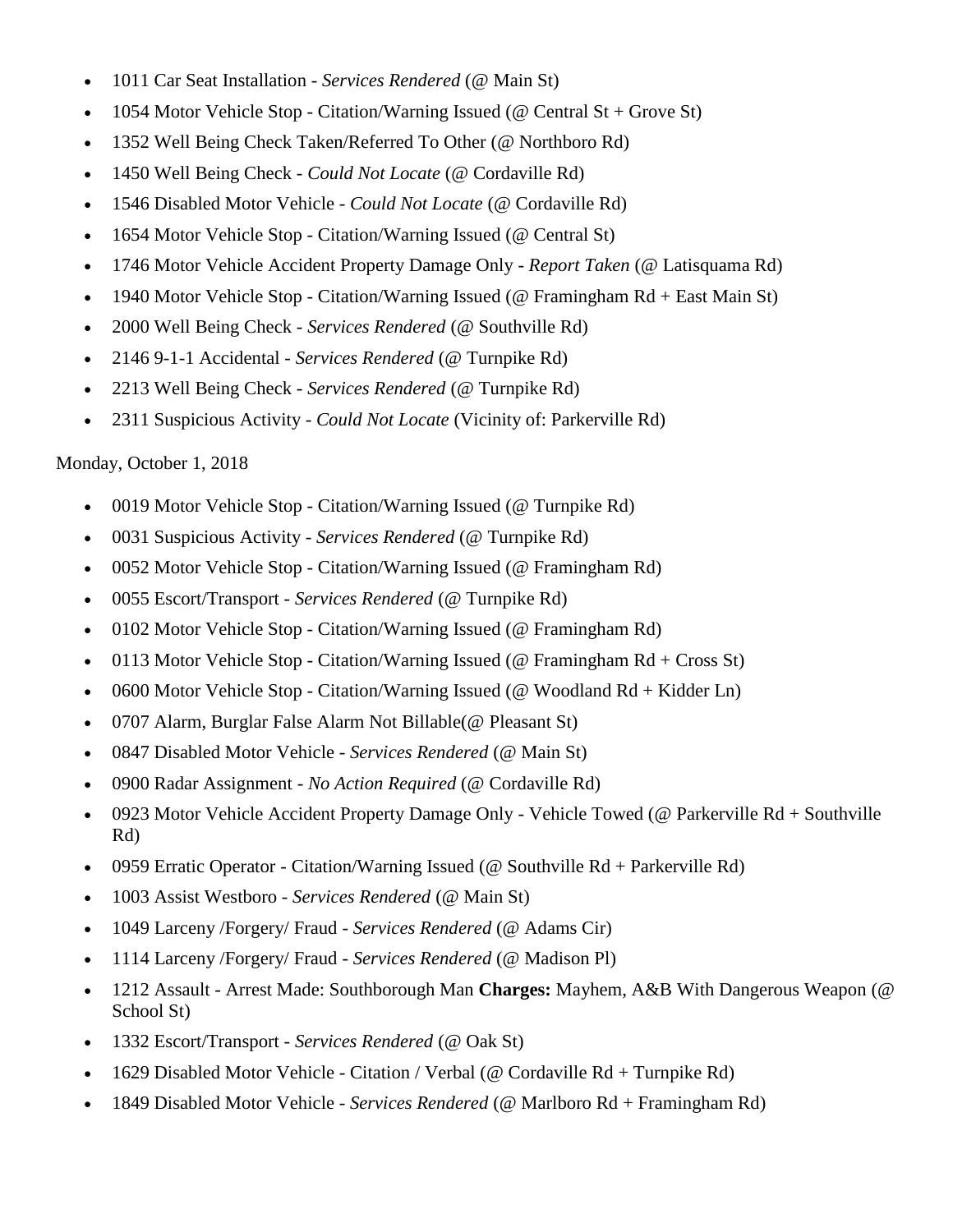Tuesday, October 2, 2018

- 0019 Disabled Motor Vehicle Vehicle Towed (@ Turnpike Rd + Cordaville Rd)
- 0044 Radar Assignment Citation/Warning Issued (@ Boston Rd + Framingham Rd)
- 0139 Motor Vehicle Stop Citation/Warning Issued (@ Middle Rd + Turnpike Rd)
- 0204 Motor Vehicle Stop Citation/Warning Issued (@ Turnpike Rd + Crystal Pond Rd)
- 0539 Radar Assignment Citation/Warning Issued (@ Woodland Rd + Breakneck Hill Rd)
- 0707 Alarm, Burglar *Services Rendered* (@ Pleasant St)
- 0731 Motor Vehicle Stop Citation/Warning Issued (@ Boston Rd + Framingham Rd)
- 0733 Disabled Motor Vehicle *Services Rendered* (@ Turnpike Rd)
- 0843 Motor Vehicle Stop Citation/Warning Issued (@ Turnpike  $Rd + Winter St$ )
- 0844 Suspicious Activity *Services Rendered* (@ Walnut Dr)
- 0853 Assist Ashland PD *Services Rendered* (@ Woodland Rd)
- 0854 Motor Vehicle Stop Citation/Warning Issued (@ Turnpike Rd + Winter St)
- 0914 Court Assignment *Services Rendered* (@ Oak St)
- 0921 Motor Vehicle Stop Citation/Warning Issued ( $\omega$  Central St + Learned St)
- 1035 Assist Other Agency *Services Rendered* (@ Washington St + Turnpike Rd)
- 1224 Alarm, Burglar False Alarm Not Billable (@ Pleasant St)
- 1310 Disabled Motor Vehicle Removed Hazard (@ Turnpike Rd + Central St)
- 1325 Wire Down *Services Rendered* (@ Lovers Ln)
- 1729 Disturbance *Report Taken* (@ Turnpike Rd + Oak Hill Rd)
- 1754 Suspicious Activity *Services Rendered* (@ Walnut Dr)
- 1838 9-1-1 Accidental *Services Rendered* (@ Fisher Rd)
- 1840 Alarm, Burglar *False Alarm Billable* (@ East Main St)
- 2110 Motor Vehicle Stop Citation / Verbal (@ Turnpike Rd)
- 2132 Motor Vehicle Stop Citation/Warning Issued (@ Turnpike Rd)
- 2148 Motor Vehicle Stop Citation/Warning Issued (@ Turnpike Rd + Cordaville Rd)
- 2158 Motor Vehicle Stop Citation/Warning Issued (@ Turnpike Rd)
- 2202 Lost And Found *Report Taken* (@ Main St)
- 2212 Motor Vehicle Stop Citation/Warning Issued (@ Turnpike Rd)

Wednesday, October 3, 2018

- 0610 Radar Assignment *No Action Required* (@ Central St)
- 0738 Erratic Operator Unfounded (@ River St + Southville Rd)
- 0754 Assist Other Agency *Services Rendered* (@ Parmenter Rd)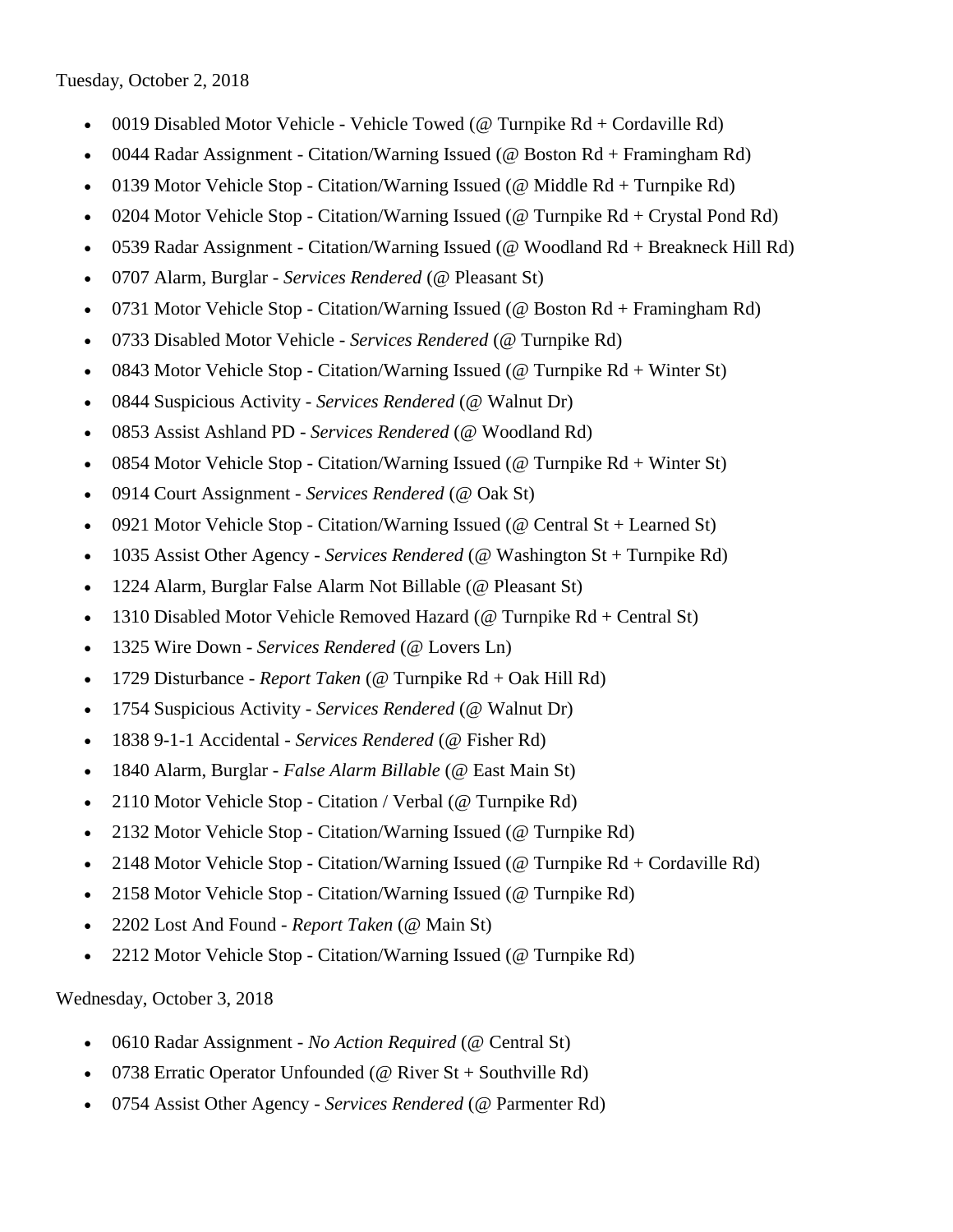- 0800 Community Police Services *Services Rendered* (@ Main St)
- 0801 Community Police Services *Services Rendered* (@ Cordaville Rd)
- 0804 Escort/Transport *Services Rendered* (@ East Main St)
- 1014 Traffic Control *Services Rendered* (@ Walnut Dr)
- 1222 Motor Vehicle Stop Citation/Warning Issued (@ Cordaville Rd)
- 2133 Disabled Motor Vehicle *Services Rendered* (@ Turnpike Rd + Parkerville Rd)
- 2144 Motor Vehicle Stop Citation/Warning Issued (@ Turnpike Rd + Deerfoot Rd)
- 2328 Motor Vehicle Stop Citation/Warning Issued (@ Boston Rd + Valley Rd)
- 2343 Motor Vehicle Stop Citation/Warning Issued (@ Framingham Rd + East Main St)
- 2348 Motor Vehicle Stop Citation/Warning Issued (@ Central St + Winter St)
- 2355 Motor Vehicle Stop Citation/Warning Issued (@ Central St + Grove St)

Thursday, October 4, 2018

- 0005 Motor Vehicle Stop Criminal Application (@ Boston Rd + Kallander Dr)
- 0043 Motor Vehicle Stop Citation/Warning Issued (@ Turnpike Rd + Parkerville Rd)
- 0048 Motor Vehicle Stop Citation/Warning Issued (@ Turnpike Rd + Deerfoot Rd)
- 0054 Motor Vehicle Stop Citation/Warning Issued (@ Turnpike Rd)
- 0059 Motor Vehicle Stop Citation/Warning Issued (@ Turnpike Rd)
- 0101 Motor Vehicle Stop Citation/Warning Issued (@ Turnpike  $Rd + Flagg Rd$ )
- 0110 Motor Vehicle Stop Citation/Warning Issued (@ Turnpike  $Rd + Flagg Rd$ )
- 0114 Motor Vehicle Stop Citation/Warning Issued (@ Framingham Rd + Buffalo Run)
- 0117 Suspicious Activity *Services Rendered* (@ Turnpike Rd)
- 0132 Motor Vehicle Stop Citation / Verbal (@ Turnpike  $Rd + C$ rystal Pond Rd)
- 0146 Tree/Limb Down In Roadway Removed Hazard (@ Flagg Rd)
- 0150 Motor Vehicle Stop Citation/Warning Issued ( $@$  Turnpike Rd + Cordaville Rd)
- 0209 Animal Complaint *Could Not Locate* (Vicinity of: Turnpike Rd)
- 0601 Radar Assignment Citation/Warning Issued (@ Main St)
- 0611 Radar Assignment *No Action Required* (@ Oak Hill Rd)
- 0719 Radar Assignment Citation/Warning Issued (@ Main St + Johnson Rd)
- 0725 Radar Assignment *Services Rendered* (@ Parkerville Rd + Skylar Dr)
- 0740 Parking Complaint *Services Rendered* (@ General Henry Knox Rd + Middle Rd)
- 0841 Motor Vehicle Accident Unknown Injury *Report Taken* (@ Northboro Rd)
- 0937 Parking Complaint *Services Rendered* (@ Presidential Dr)
- 1021 Motor Vehicle Stop Citation/Warning Issued (@ Northboro Rd + Jericho Hill Rd)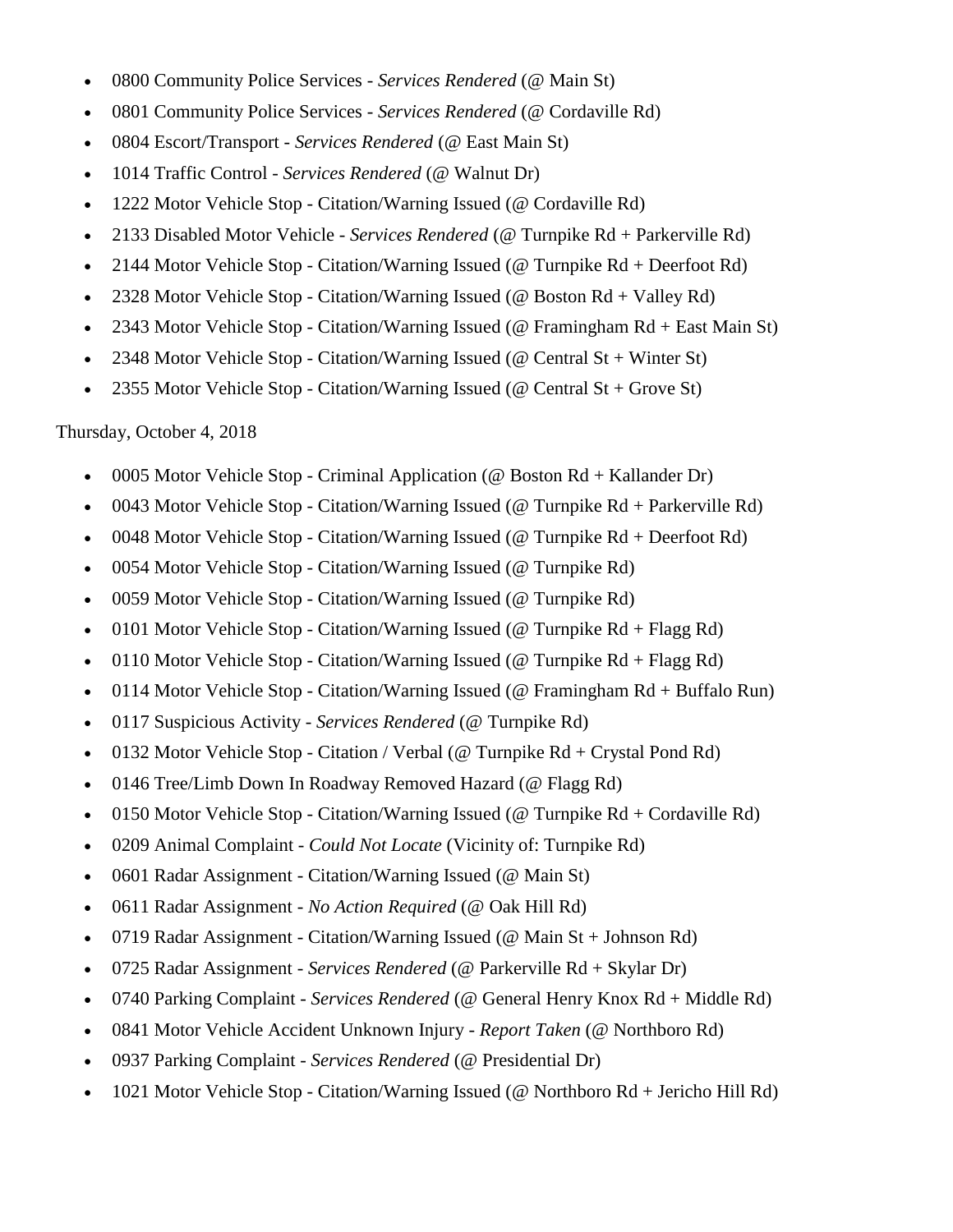- 1052 Assist Other Agency *Services Rendered* (@ [Mar] Cedar St)
- 1126 Lost And Found *Report Taken* (@ Main St)
- 1146 Radar Assignment *Services Rendered* (@ Woodland Rd + Ted Ln)
- 1311 Animal Complaint *Services Rendered* (@ Turnpike Rd + Cordaville Rd)
- 1343 Motor Vehicle Stop Citation/Warning Issued (@ Southville Rd)
- 1350 9-1-1 Abandoned *Services Rendered* (@ Parkerville Rd)
- 1424 Motor Vehicle Stop Citation/Warning Issued (@ Central St)
- 1434 Motor Vehicle Stop Citation/Warning Issued (@ Central St)
- 1442 Escort/Transport *Services Rendered* (@ Willow St)
- 1506 Disabled Motor Vehicle Removed Hazard ( $@$  Turnpike Rd + Central St)
- 1533 Radar Assignment *Services Rendered* (@ Central St)
- 1533 Radar Assignment *Services Rendered* (@ Central St)
- 1708 Motor Vehicle Stop Citation/Warning Issued (@ Turnpike Rd)
- 1709 Motor Vehicle Stop Vehicle Towed (@ Deerfoot  $Rd + Clifford St$ )
- 1750 Parking Complaint *Services Rendered* (@ Cherry St)
- 1804 Motor Vehicle Stop Citation/Warning Issued (@ Turnpike Rd)
- 1815 Road Hazard Removed Hazard (@ White Bagley Rd + Latisquama Rd)
- 2030 9-1-1 Accidental *Services Rendered* (@ Davis Rd)
- 2245 Disabled Motor Vehicle *Services Rendered* (@ Breakneck Hill Rd + Turnpike Rd)

#### Friday, October 5, 2018

- 0025 Suspicious Activity *Services Rendered* (@ Turnpike Rd)
- 0034 Motor Vehicle Stop Citation/Warning Issued ( $@$  Turnpike Rd + Cordaville Rd)
- 0044 Motor Vehicle Stop Citation/Warning Issued (@ Turnpike  $Rd + Cordaville Rd$ )
- 0055 Suspicious Activity *Services Rendered* (@ Southville Rd)
- 0114 Motor Vehicle Stop Citation/Warning Issued (@ Turnpike Rd)
- 0134 Motor Vehicle Stop Citation / Verbal (@ Turnpike Rd)
- 0140 Motor Vehicle Stop Citation/Warning Issued (@ Turnpike Rd)
- 0221 Assist Other Agency *Report Taken* (@ Main St)
- 0528 Radar Assignment Citation/Warning Issued (@ Northboro Rd + Jericho Hill Rd)
- 0538 Motor Vehicle Stop Citation/Warning Issued (@ Woodland Rd + Kidder Ln)
- 0551 Motor Vehicle Stop Citation/Warning Issued (@ Woodland Rd + Kidder Ln)
- 0603 Motor Vehicle Stop Citation/Warning Issued (@ Woodland  $Rd + Kidder Ln$ )
- 0739 Radar Assignment *Services Rendered* (@ Main St + Johnson Rd)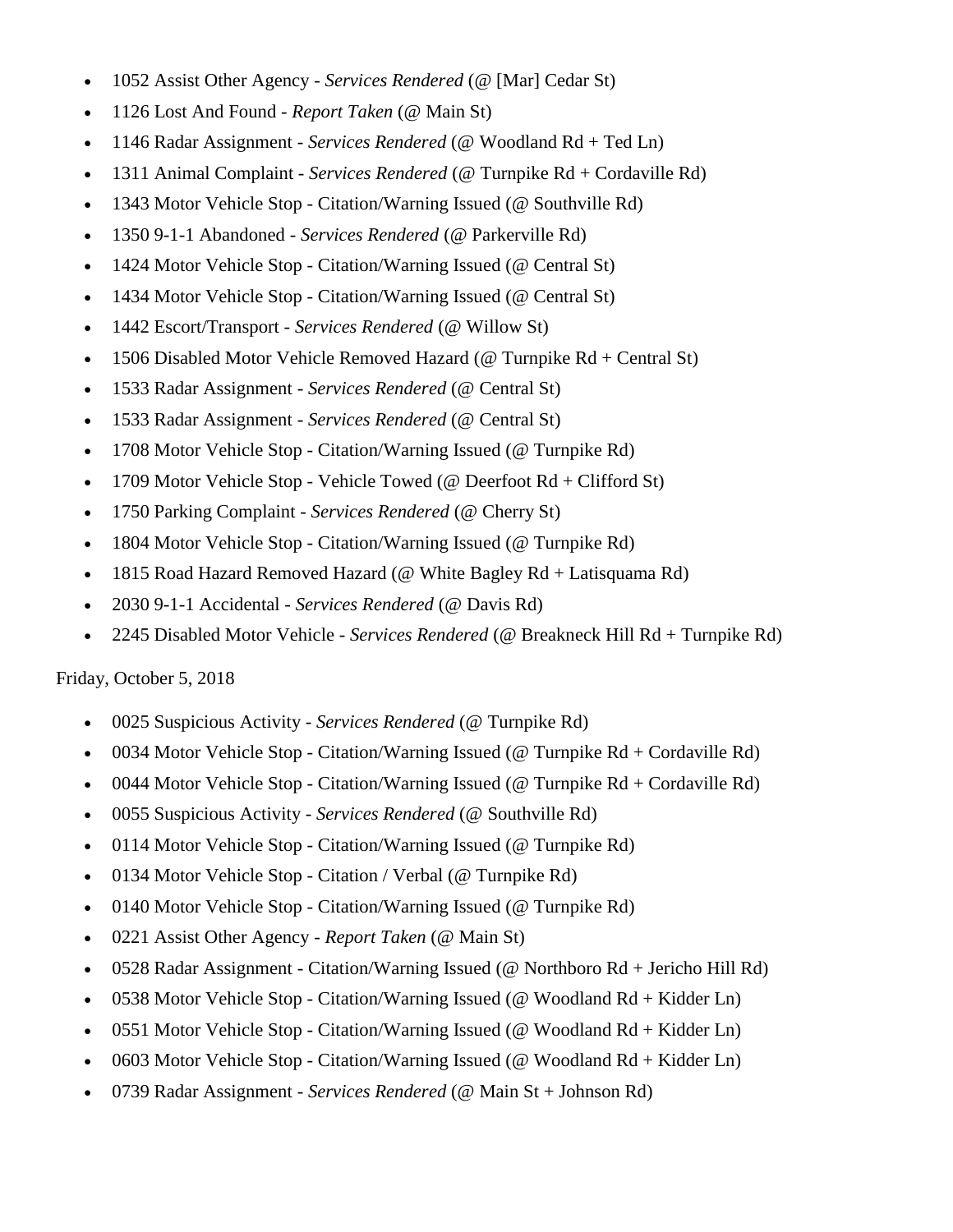- 0747 Radar Assignment *Services Rendered* (@ Parkerville Rd)
- 0810 Radar Assignment Citation/Warning Issued (@ Newton St)
- 0843 Assist Citizen/Motorist *Services Rendered* (@ Main St)
- 0900 Motor Vehicle Stop Citation/Warning Issued (@ Central St)
- 1121 Motor Vehicle Stop Citation/Warning Issued (@ Central St)
- 1144 Motor Vehicle Stop *Report Taken* (@ Central St)
- 1307 Motor Vehicle Stop Citation/Warning Issued (@ Turnpike Rd)
- 1356 Serve Summons *Services Rendered* (@ Cordaville Rd)
- 1517 Motor Vehicle Accident With Injuries Transported To Hospital (@ Turnpike Rd + Middle Rd)
- 1551 Motor Vehicle Stop Citation/Warning Issued (@ Cordaville Rd)
- 1614 Motor Vehicle Stop Citation/Warning Issued (@ Main St + Common St)
- 1624 Parking Complaint Citation / Verbal ( $\omega$  Central St + Winter St)
- 1638 Radar Assignment Citation/Warning Issued (@ Boston Rd + Central St)
- 1704 Motor Vehicle Stop Citation/Warning Issued (@ Turnpike  $Rd + Winter St$ )
- 1734 Motor Vehicle Stop Citation/Warning Issued (@ Turnpike Rd + Winter St)
- 1736 Motor Vehicle Accident Property Damage Only *Report Taken* (@ Turnpike Rd)
- 1738 Motor Vehicle Accident Property Damage Only *Report Taken* (@ Turnpike Rd + Woodland Rd)
- 1846 Motor Vehicle Stop Citation/Warning Issued (@ Cordaville Rd + Turnpike Rd)
- 1921 Disturbance Past *Report Taken* (@ Main St)
- 2202 Motor Vehicle Stop Citation/Warning Issued (@ Turnpike Rd + Cordaville Rd)
- 2335 Motor Vehicle Stop Citation / Verbal (@ Turnpike Rd)
- 2342 Radar Assignment Citation/Warning Issued (@ Pine Hill Rd + Angelica Ln)

Saturday, October 6, 2018

- 0023 Motor Vehicle Stop Citation/Warning Issued (@ Framingham Rd + East Main St)
- 0028 Motor Vehicle Stop Citation/Warning Issued (@ Framingham Rd)
- 0030 Motor Vehicle Stop Citation / Verbal (@ Boston Rd)
- 0036 Motor Vehicle Stop Citation/Warning Issued (@ Framingham Rd)
- 0116 Suspicious Activity *Services Rendered* (@ Turnpike Rd)
- 0321 Motor Vehicle Accident Unknown Injury Arrest Made: Marlborough Man **Charges:** OUI Liquor, Negligent Operation of Motor Vehicle, Marked Lanes Violation (@ Framingham Rd + Cross St)
- 0621 Motor Vehicle Stop Citation / Verbal (@ Cordaville Rd)
- 0922 Larceny /Forgery/ Fraud *Services Rendered* (@ Edgewood Rd)
- 0933 Radar Assignment Citation/Warning Issued (@ Newton St)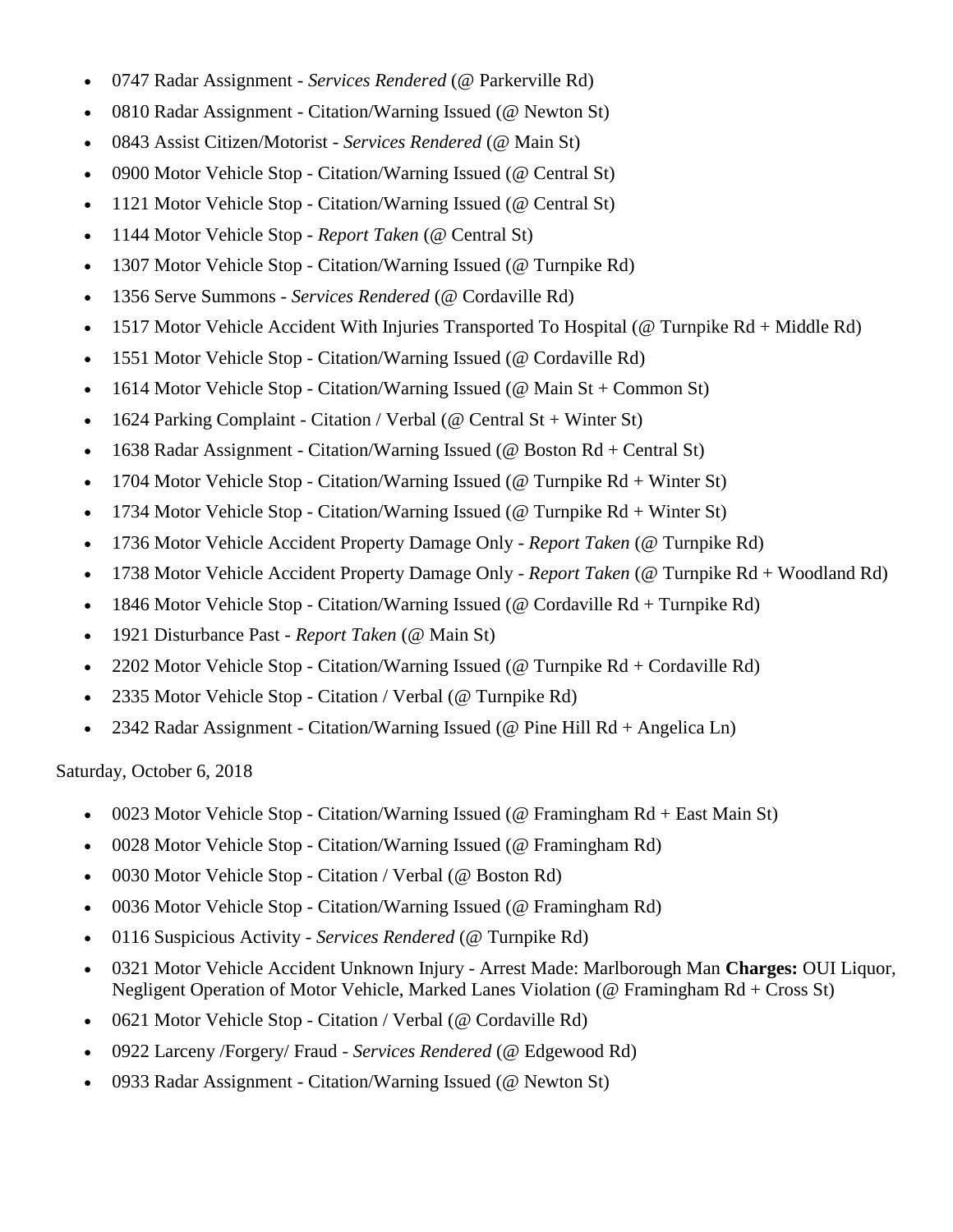- 1421 Animal Complaint *Services Rendered* (@ Main St)
- 1500 Suspicious Activity Removed Hazard (@ Turnpike Rd)
- 1607 Disabled Motor Vehicle Unfounded (@ Turnpike Rd)
- 1633 Assist Citizen/Motorist *Services Rendered* (@ Cordaville Rd)
- 1930 Motor Vehicle Stop Citation/Warning Issued (@ Woodland Rd)
- 2041 Motor Vehicle Stop Citation/Warning Issued (@ Turnpike Rd + Breakneck Hill Rd)
- 2045 Motor Vehicle Stop Citation / Verbal (@ Woodland Rd + Kidder Ln)
- 2106 Motor Vehicle Stop Citation/Warning Issued (@ Turnpike Rd + Cordaville Rd)
- 2119 Motor Vehicle Stop Citation / Verbal (@ Turnpike Rd)
- 2122 Motor Vehicle Stop Citation/Warning Issued (@ Turnpike Rd + Middle Rd)
- 2300 Erratic Operator Taken/Referred To Other (@ Southville Rd)

#### Sunday, October 7, 2018

- 0044 Assist Westborough PD *Report Taken* (@ Main St)
- 0531 Alarm, Burglar *False Alarm Billable* (@ Turnpike Rd)
- 0729 Community Police Services *Services Rendered* (@ Highland St)
- 0841 Assist Citizen/Motorist *Services Rendered* (@ Marlboro Rd + Framingham Rd)
- 1258 Motor Vehicle Accident Unknown Injury *Services Rendered* (@ Northboro Rd + Main St)
- 1409 Alarm, Burglar *False Alarm Billable* (@ Sears Rd)
- 1429 Mutual Aid *Services Rendered* (@ [Mar] Mill St Central)
- 1637 Animal Complaint Removed Hazard (@ Main St + Lynbrook Rd)
- 1842 Disabled Motor Vehicle Removed Hazard (@ Turnpike Rd + White Bagley Rd)
- 1902 Community Police Services *Services Rendered* (@ Main St + Common St)
- 2032 Assist Other Agency *Report Taken* (@ Main St)
- 2055 Assist Other Agency *Services Rendered* (@ Partridge Hill Rd)

#### Monday, October 8, 2018

- 0010 Alarm, Burglar False Alarm Not Billable(@ Barn Ln)
- 0022 Motor Vehicle Stop Citation/Warning Issued (@ White Bagley Rd)
- 0031 Motor Vehicle Stop Citation/Warning Issued (@ Framingham Rd)
- 0035 Motor Vehicle Stop Citation/Warning Issued (@ Turnpike Rd)
- 0049 Disabled Motor Vehicle *Services Rendered* (Vicinity of: Turnpike Rd)
- 0332 Suspicious Activity *Services Rendered* (@ Cordaville Rd)
- 0421 Alarm, Burglar *False Alarm Billable* (@ Newton St)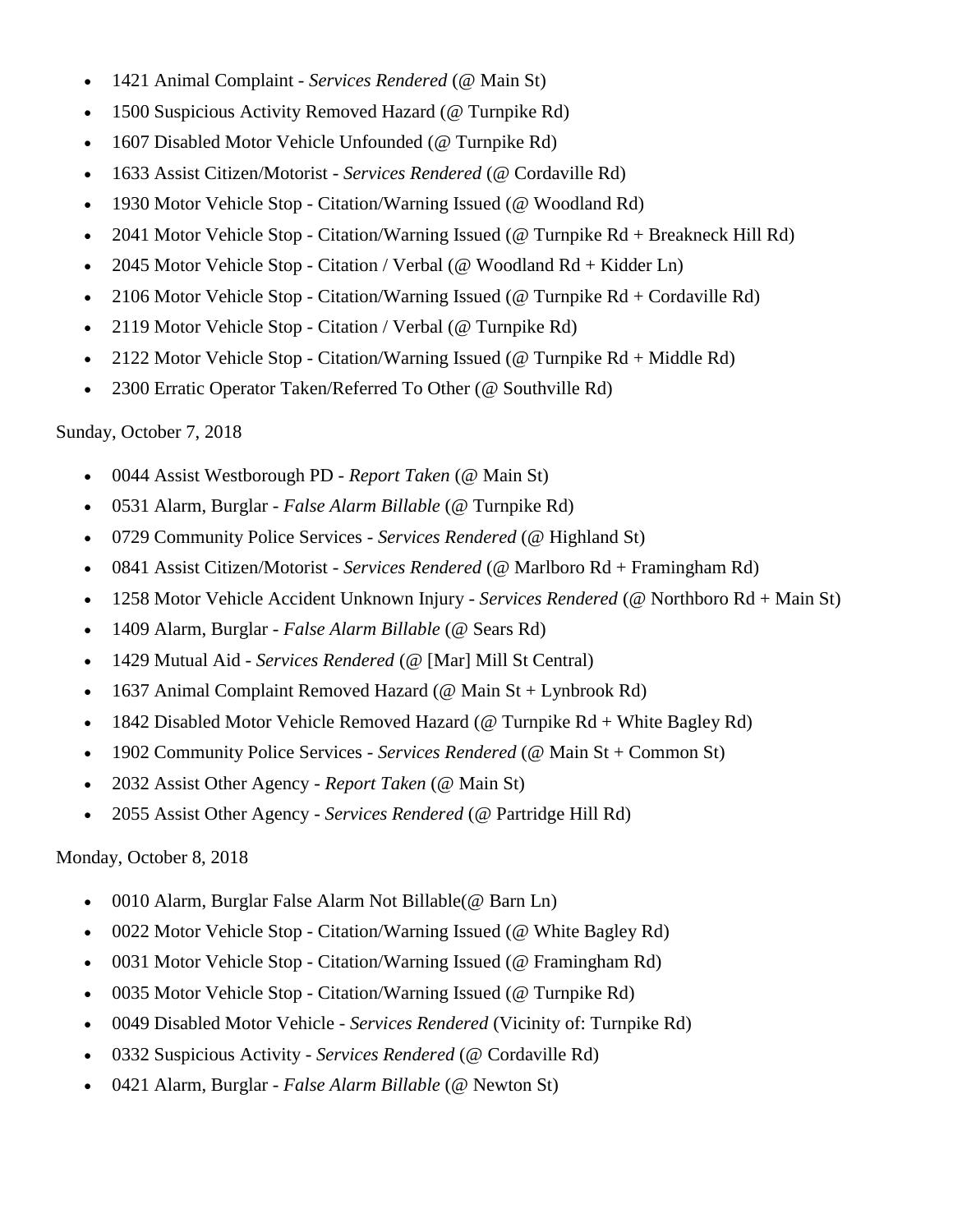- 0552 Motor Vehicle Stop Citation/Warning Issued (@ Harrington Ct)
- 0639 Railroad Lights Inoperable Taken/Referred To Other (@ Main St)
- 0808 Department Business *Services Rendered*)
- 0842 Motor Vehicle Stop Citation/Warning Issued (@ Framingham Rd + East Main St)
- 0900 Motor Vehicle Stop Citation/Warning Issued (@ Framingham Rd + East Main St)
- 1106 Alarm, Burglar False Alarm Not Billable(@ Carriage Hill Cir)
- 1327 Lost And Found *Services Rendered* (@ Main St)
- 1402 Radar Assignment *Services Rendered* (@ Central St + Winter St)
- 1636 Radar Assignment Citation/Warning Issued (@ Northboro Rd + Jericho Hill Rd)
- 1845 Alarm, Burglar False Alarm Not Billable(@ Turnpike Rd)
- 2300 Alarm, Burglar *False Alarm Billable* (@ Sarsenstone Way)

# Tuesday, October 9, 2018

- 0040 Motor Vehicle Stop Citation/Warning Issued (@ Framingham Rd)
- 0050 Motor Vehicle Stop Citation/Warning Issued (@ Framingham Rd)
- 0537 Motor Vehicle Stop Citation/Warning Issued (@ Turnpike Rd)
- 0545 Radar Assignment Citation/Warning Issued (@ Oak Hill Rd + Asaree Dr)
- 0614 Disabled Motor Vehicle *Services Rendered* (@ Turnpike Rd)
- 0719 Suspicious Activity Removed Hazard (@ Turnpike Rd)
- 0800 Radar Assignment *No Action Required* (@ Parkerville Rd + Richards Rd)
- 0838 Erratic Operator Unfounded (@ Southville Rd)
- 0854 Disabled Motor Vehicle *Services Rendered* (@ Turnpike Rd)
- 0903 Court Assignment *Services Rendered* (@ Oak St)
- 0920 Community Police Services *Services Rendered* (@ Main St)
- 0945 Motor Vehicle Stop Citation/Warning Issued (@ Northboro Rd + Jericho Hill Rd)
- 1053 Community Police Services *Services Rendered* (@ Parkerville Rd)
- 1117 Well Being Check *Services Rendered* (@ Cordaville Rd)
- 1117 Disabled Motor Vehicle *Services Rendered* (@ Turnpike Rd + Cordaville Rd)
- 1538 Traffic Lights Inoperable *Services Rendered* (@ Willow St)
- 1806 Motor Vehicle Stop Citation/Warning Issued (@ Woodland Rd + Breakneck Hill Rd)
- 1808 Lost And Found *Services Rendered* (@ Acre Bridge Rd)
- 1821 Lost And Found *Services Rendered* (@ Main St)
- 2002 Assist Other Agency *Services Rendered* (@ Pine Hill Rd)
- 2028 Erratic Operator *Could Not Locate* (@ Cordaville Rd)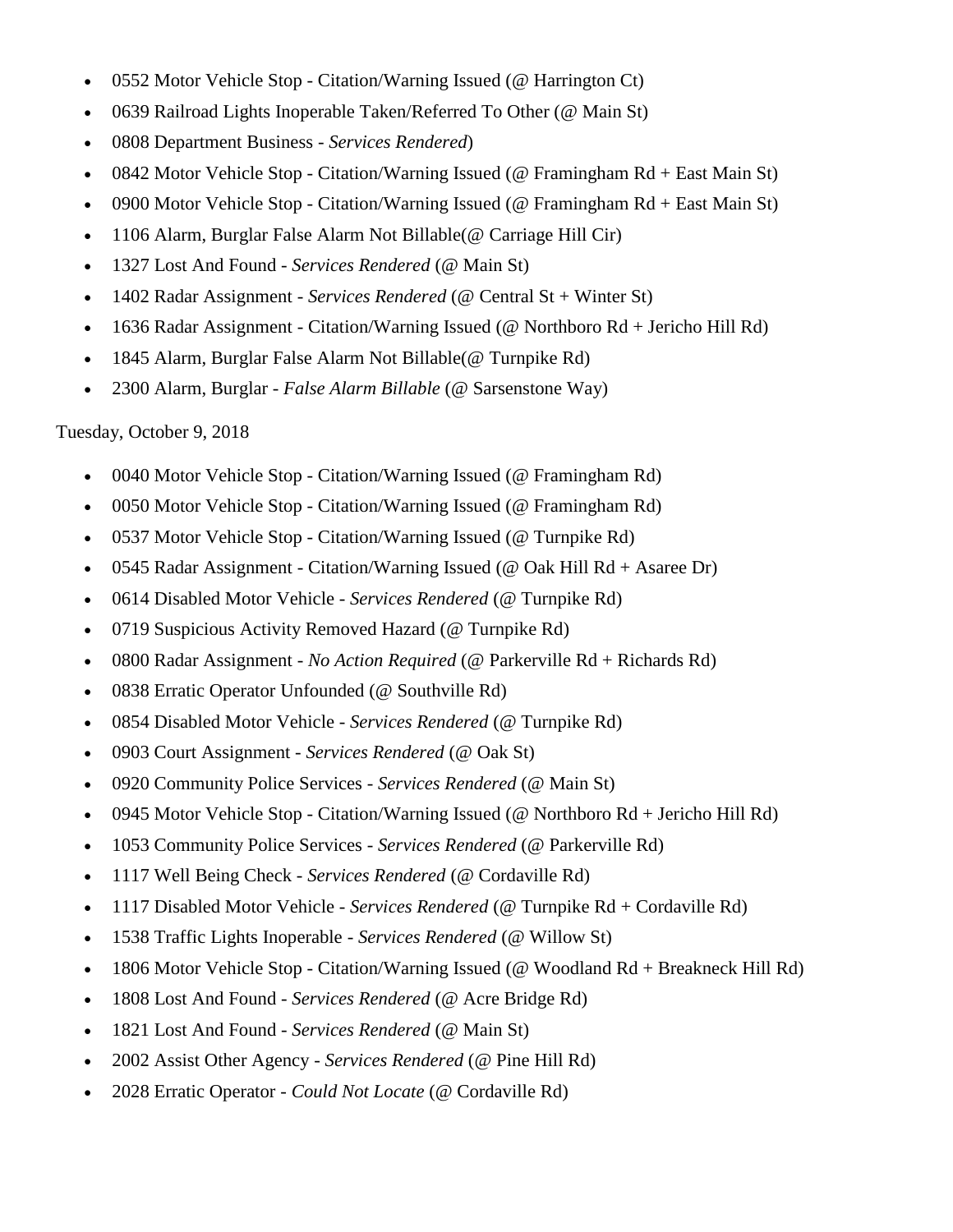2319 Motor Vehicle Accident Unknown Injury - Vehicle Towed (@ Turnpike Rd + White Bagley Rd)

Wednesday, October 10, 2018

- 0006 Disabled Motor Vehicle *Services Rendered* (@ Turnpike Rd + White Bagley Rd)
- 0052 Motor Vehicle Stop Citation/Warning Issued (@ Turnpike Rd + Crystal Pond Rd)
- 0113 Motor Vehicle Stop Citation/Warning Issued (@ Boston Rd + Valley Rd)
- 0130 Motor Vehicle Stop Criminal Application (@ Framingham Rd + East Main St)
- 0517 Arrest/Suspicious Activity Arrest Made: Medfield Man **Charges:** Warrant Arrest, Unlicensed Op ( $@$  Turnpike  $Rd + Woodland Rd)$
- 0629 Motor Vehicle Accident With Injuries Vehicle Towed (@ Turnpike Rd)
- 0736 Radar Assignment Citation/Warning Issued (@ Main St)
- 0739 Motor Vehicle Accident Unknown Injury Vehicle Towed (@ Turnpike Rd)
- 0841 Alarm, Burglar *False Alarm Billable* (@ Sears Rd)
- 0847 Community Police Services *Services Rendered* (@ Parkerville Rd)
- 0851 Community Police Services *Services Rendered* (@ Parkerville Rd)
- 0922 Court Assignment *Services Rendered* (@ Oak St)
- 1012 Motor Vehicle Stop Citation/Warning Issued (@ Framingham Rd + East Main St)
- 1133 Community Police Services *Services Rendered* (@ Cordaville Rd)
- 1301 Motor Vehicle Stop Citation/Warning Issued (@ Oak Hill  $Rd + F$ ayville Ln)
- 1309 Motor Vehicle Stop Citation/Warning Issued (@ Framingham Rd + East Main St)
- 1330 Motor Vehicle Stop Citation/Warning Issued (@ Main St + School St)
- 1331 Community Police Services *Services Rendered* (@ Parkerville Rd)
- 1336 Community Police Services *Services Rendered* (@ Parkerville Rd)
- 1529 Assist Other Agency *Services Rendered* (@ Main St)
- 1534 9-1-1 Abandoned *Services Rendered* (@ Parkerville Rd)
- 1535 Assist Other Agency *Services Rendered* (@ Cordaville Rd)
- 1540 Assist Other Agency *Services Rendered* (@ Cordaville Rd)
- 1600 Radar Assignment Citation/Warning Issued (@ Main St + Northboro Rd)
- 1614 Motor Vehicle Stop Citation/Warning Issued (@ Oak Hill Rd + Walnut Dr)
- 1623 Motor Vehicle Stop Citation/Warning Issued (@ Oak Hill  $Rd + Maple St$ )
- 1626 Radar Assignment Citation/Warning Issued (@ Oak Hill Rd)
- 1702 Motor Vehicle Stop Citation/Warning Issued (@ Marlboro Rd)
- 1718 Motor Vehicle Stop Citation/Warning Issued (@ Central St + Winter St)
- 1724 Disabled Motor Vehicle Removed Hazard (@ Marlboro Rd)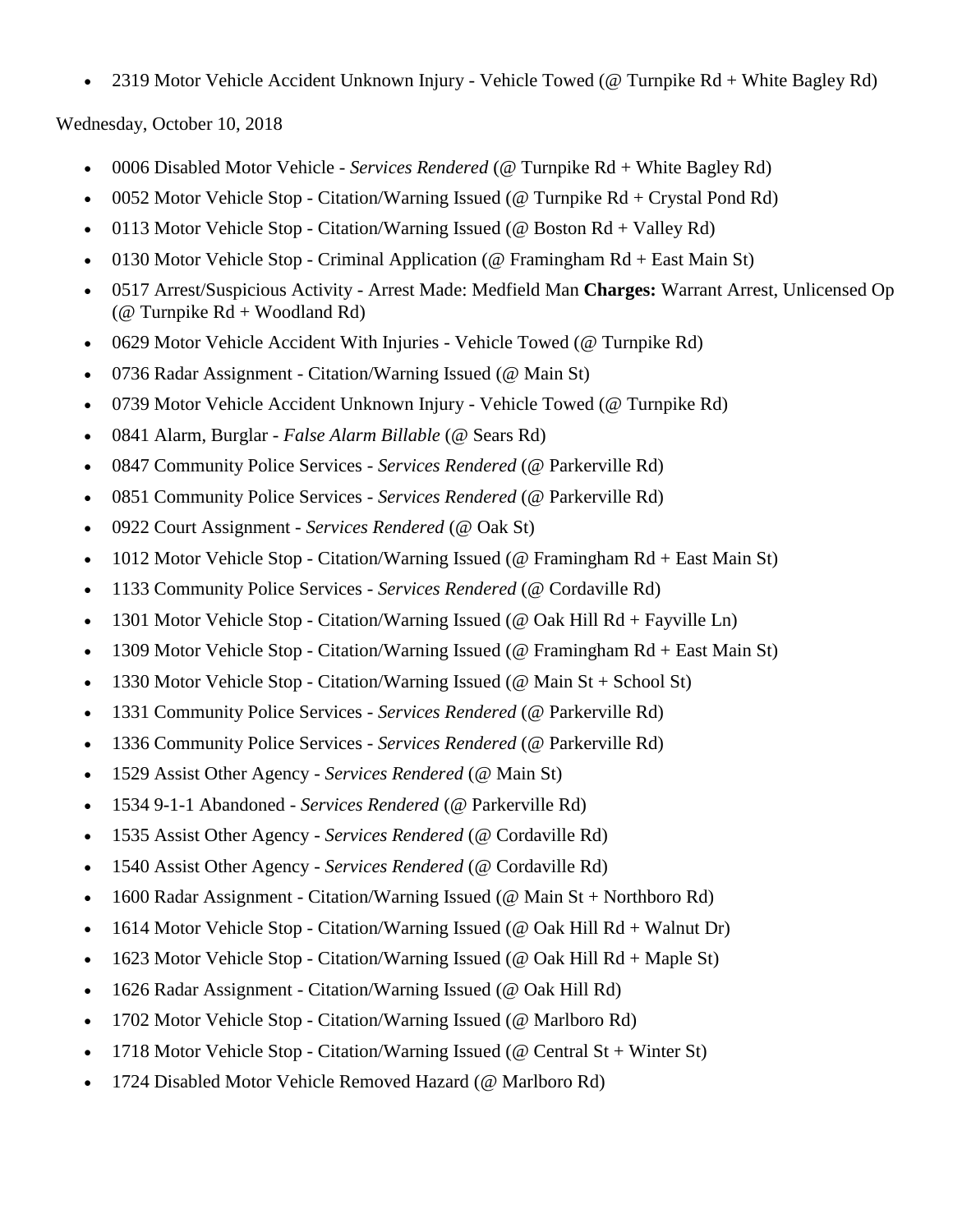- 1741 Motor Vehicle Stop Citation/Warning Issued (@ Marlboro Rd + Acre Bridge Rd)
- 1747 Motor Vehicle Stop Citation/Warning Issued (@ Framingham Rd + Buffalo Run)
- 1838 Disabled Motor Vehicle *Could Not Locate* (@ Main St + Chestnut Hill Rd)
- 1940 Disabled Motor Vehicle *Could Not Locate* (@ Turnpike Rd + White Bagley Rd)
- 1951 Motor Vehicle Stop Citation / Verbal (@ Turnpike Rd + Middle Rd)
- 1959 Disabled Motor Vehicle Removed Hazard (@ Turnpike Rd + White Bagley Rd)
- 2024 Disabled Motor Vehicle Removed Hazard (@ Turnpike Rd)
- 2035 Erratic Operator *Services Rendered* (@ Cordaville Rd + Southville Rd)
- 2037 Disabled Motor Vehicle Removed Hazard (@ Turnpike Rd + Breakneck Hill Rd)
- 2042 Motor Vehicle Stop Citation / Verbal (@ Southville Rd)
- 2151 Disabled Motor Vehicle *Services Rendered* (@ Boston Rd + White Bagley Rd)
- 2208 Motor Vehicle Stop Citation/Warning Issued (@ White Bagley Rd)
- 2349 Motor Vehicle Stop Citation/Warning Issued (@ Boston Rd + Framingham Rd)

# Thursday, October 11, 2018

- 0006 Motor Vehicle Stop Citation/Warning Issued (@ Boston Rd)
- 0007 Motor Vehicle Stop Citation/Warning Issued (@ Central St + Turnpike Rd)
- 0013 Motor Vehicle Stop Citation/Warning Issued (@ Turnpike Rd)
- 0016 Escort/Transport *Services Rendered* (@ Central St + Turnpike Rd)
- 0042 Motor Vehicle Stop Citation/Warning Issued (@ Cordaville Rd)
- 0058 Motor Vehicle Stop Citation/Warning Issued (@ Boston Rd)
- 0059 Motor Vehicle Stop Citation/Warning Issued (@ Turnpike Rd)
- 0138 Motor Vehicle Stop Citation/Warning Issued (@ Turnpike Rd)
- 0207 Erratic Operator *Services Rendered* (@ Turnpike Rd + Oak Hill Rd)
- 0555 Radar Assignment *Services Rendered* (@ Main St + Deerfoot Rd)
- 0607 Motor Vehicle Stop Citation/Warning Issued (@ Turnpike Rd)
- 0613 Radar Assignment *Services Rendered* (@ Woodland Rd + Breakneck Hill Rd)
- 0743 Radar Assignment Citation/Warning Issued (@ Northboro Rd + Jericho Hill Rd)
- 0803 Radar Assignment *No Action Required* (@ Parkerville Rd + Richards Rd)
- 1001 Assist Citizen/Motorist *Services Rendered* (@ Meadow Ln)
- 1101 Motor Vehicle Stop Citation/Warning Issued (@ Southville  $Rd + Harrington Ct$ )
- 1141 Assist Other Agency *Services Rendered* (@ Southville Rd)
- 1208 Motor Vehicle Stop Citation / Verbal (@ Main St)
- 1309 Community Police Services *Services Rendered* (@ Cordaville Rd)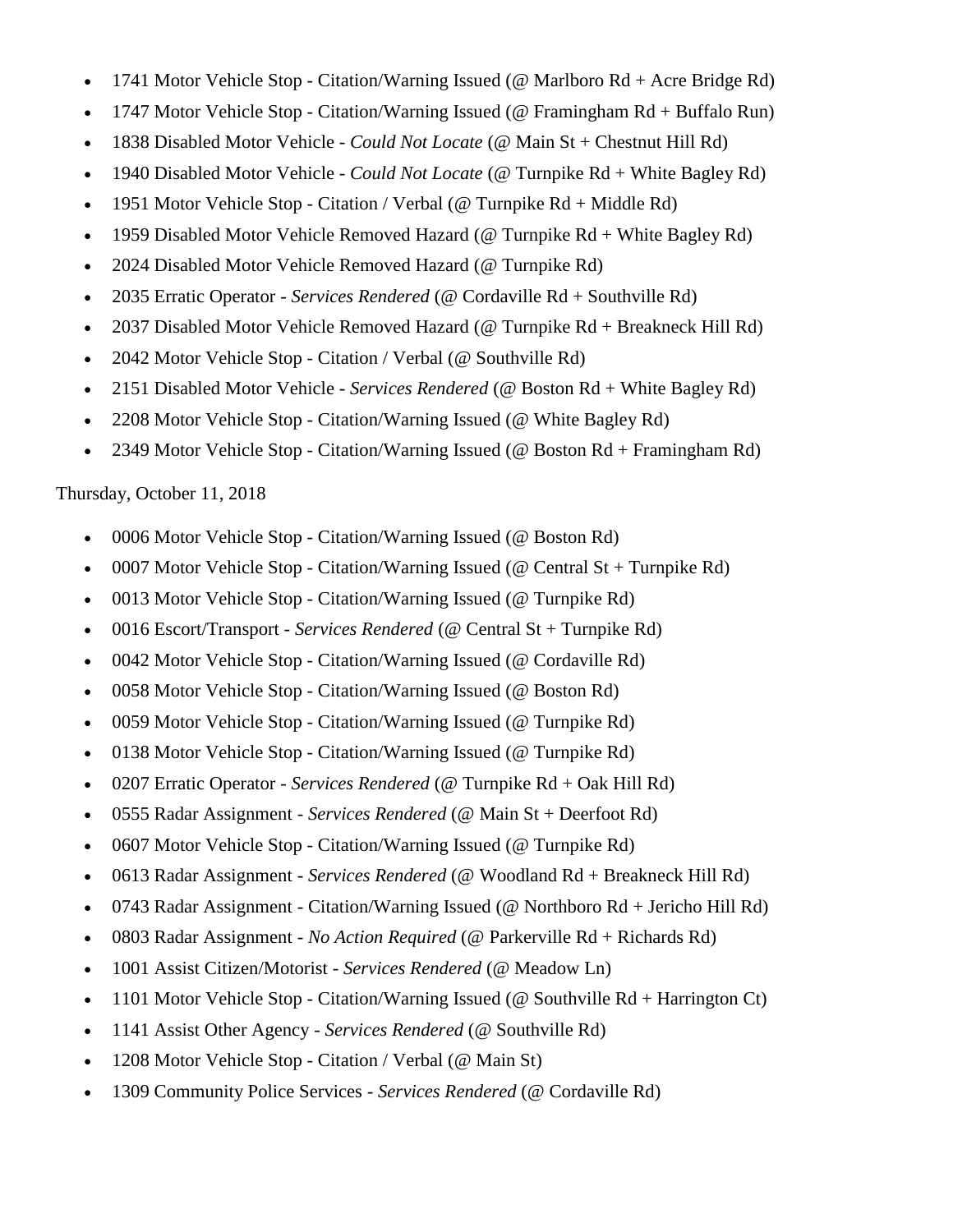- 1326 Car Seat Installation *Services Rendered* (@ Main St)
- 1328 Motor Vehicle Stop Citation/Warning Issued (@ Cordaville Rd + Turnpike Rd)
- 1339 Motor Vehicle Stop Citation / Verbal (@ Main St + Deerfoot Rd)
- 1632 Motor Vehicle Stop Citation/Warning Issued (@ Cordaville Rd)
- 1652 Motor Vehicle Stop Citation/Warning Issued (@ Central St + Learned St)
- 1718 Motor Vehicle Stop Citation/Warning Issued (@ Central St + Cherry St)
- 1729 Motor Vehicle Stop Citation/Warning Issued (@ Central St + Learned St)
- 1738 Motor Vehicle Stop Citation/Warning Issued ( $@$  Central St + Reservoir Dr)
- 2042 Motor Vehicle Stop Citation/Warning Issued (@ Turnpike Rd + Middle Rd)
- 2046 Motor Vehicle Stop Citation/Warning Issued (@ Turnpike Rd)
- 2054 Motor Vehicle Stop Citation/Warning Issued (@ Turnpike Rd + Crystal Pond Rd)
- 2102 Motor Vehicle Stop Citation/Warning Issued (@ Turnpike Rd)
- 2116 Motor Vehicle Stop Citation/Warning Issued (@ Cordaville Rd + Turnpike Rd)
- 2344 Suspicious Person *Report Taken* (@ Framingham Rd + Cross St)

Friday, October 12, 2018

- 0120 Motor Vehicle Stop Citation/Warning Issued (@ Turnpike Rd)
- 0134 Motor Vehicle Stop Citation/Warning Issued (@ Turnpike Rd + Cordaville Rd)
- 0149 Motor Vehicle Stop Citation/Warning Issued (@ Turnpike Rd)
- 0159 Motor Vehicle Stop Citation/Warning Issued (@ Turnpike Rd + Middle Rd)
- 0541 Radar Assignment Citation/Warning Issued (@ Woodland Rd + Breakneck Hill Rd)
- 0602 Motor Vehicle Stop Citation/Warning Issued ( $@$  Turnpike Rd + Cordaville Rd)
- 0803 Motor Vehicle Accident Unknown Injury *Report Taken* (@ Turnpike Rd)
- 0830 Larceny /Forgery/ Fraud *Services Rendered* (@ Strawberry Hill Rd)
- 0915 Animal Complaint *Services Rendered* (@ Chestnut Hill Rd)
- 1020 Alarm, Burglar *False Alarm Billable* (@ Richards Rd)
- 1118 9-1-1 Abandoned *Services Rendered* (@ Sears Rd)
- 1202 9-1-1 Accidental *Services Rendered* (@ Cordaville Rd)
- 1522 Assist Other Agency *Services Rendered* (@ Latisquama Rd)
- 1559 Assist Other Agency *Services Rendered* (@ Pine Hill Rd)
- 1601 Assist Other Agency *Services Rendered* (@ Pine Hill Rd)
- 1618 Radar Assignment Citation/Warning Issued (@ Pine Hill Rd)
- 1642 Radar Assignment *No Action Required* (@ Oak Hill Rd)
- 1644 Radar Assignment *No Action Required* (@ Oak Hill Rd)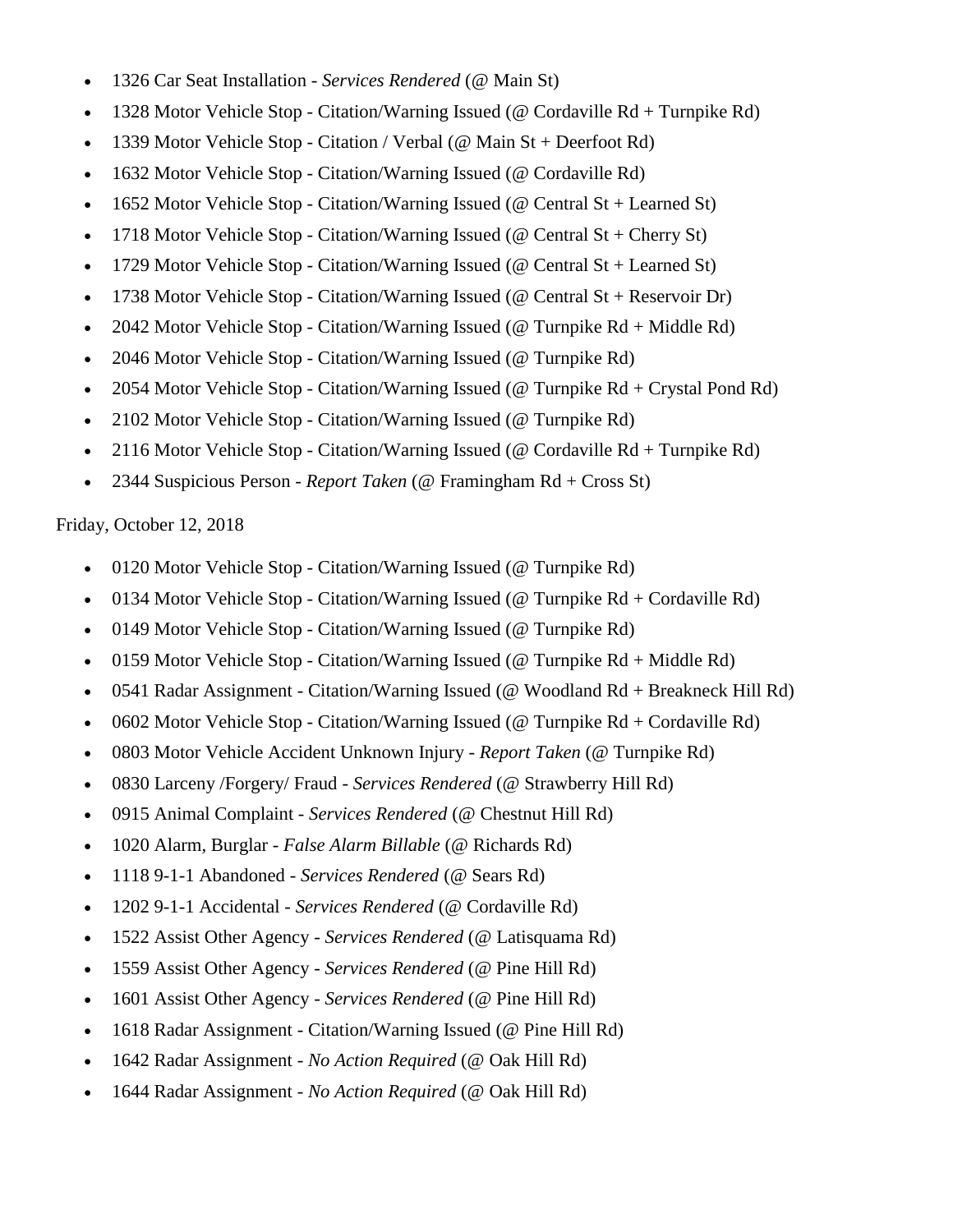- 1727 Motor Vehicle Stop Citation / Verbal (@ Turnpike Rd)
- 1744 Assist Other Agency *Services Rendered* (@ Framingham Rd)
- 1750 Assist Other Agency *Services Rendered* (@ Newton St)
- 1751 Assist Other Agency *Services Rendered* (@ Woodland Rd)
- 1756 Assist Other Agency *Services Rendered* (@ Hillside Ave)
- 1814 Assist Other Agency *Services Rendered* (@ Southville Rd)
- 1839 Assist Other Agency *Services Rendered* (@ Birchwood Dr)
- 2229 Motor Vehicle Stop Citation / Verbal (@ Turnpike Rd)
- 2339 Motor Vehicle Stop Citation/Warning Issued (@ Framingham Rd + East Main St)
- 2348 Motor Vehicle Stop Citation/Warning Issued (Vicinity of: Framingham Rd)
- 2356 Motor Vehicle Stop Citation/Warning Issued (@ Central St + Winter St)

#### Saturday, October 13, 2018

- 0007 Motor Vehicle Stop Citation/Warning Issued ( $@$  Turnpike Rd + Cordaville Rd)
- 0020 Motor Vehicle Stop Citation/Warning Issued (@ Turnpike Rd + Parkerville Rd)
- 0919 Escort/Transport *Services Rendered* (@ Pine Hill Rd)
- 1047 Well Being Check Transported To Hospital (@ Middle Rd)
- 1050 Assist Citizen/Motorist *Services Rendered* (@ Main St + Latisquama Rd)
- 1131 Suspicious Activity *Services Rendered* (@ Turnpike Rd)
- 1220 Burglary, B & E Past *Report Taken* (@ Oak Hill Rd)
- 1329 Erratic Operator Taken/Referred To Other (@ Turnpike Rd + Route 495)
- 1421 Disabled Motor Vehicle *Services Rendered* (@ Turnpike Rd)
- 1447 Animal Complaint Taken/Referred To Other (@ Sears Rd)
- 1544 Motor Vehicle Stop Citation/Warning Issued (@ Central St + Cherry St)
- 1620 Motor Vehicle Stop Citation/Warning Issued (@ Main St + Lynbrook Rd)
- 1625 Radar Assignment *Services Rendered* (@ Woodland Rd)
- 1628 Motor Vehicle Stop Criminal Application (@ Woodland Rd)
- 1828 Motor Vehicle Accident Property Damage Only *Services Rendered* (@ Main St)
- 1850 Assist Other Agency Taken/Referred To Other (@ Central St)
- 2010 Motor Vehicle Stop Citation / Verbal (@ Turnpike Rd)
- 2014 Motor Vehicle Stop Citation/Warning Issued (@ Deerfoot Rd)
- 2034 Motor Vehicle Stop Citation/Warning Issued (@ Turnpike Rd)
- 2035 Motor Vehicle Stop Citation/Warning Issued (@ Turnpike Rd + Cordaville Rd)
- 2046 Motor Vehicle Stop Citation/Warning Issued (@ Turnpike Rd)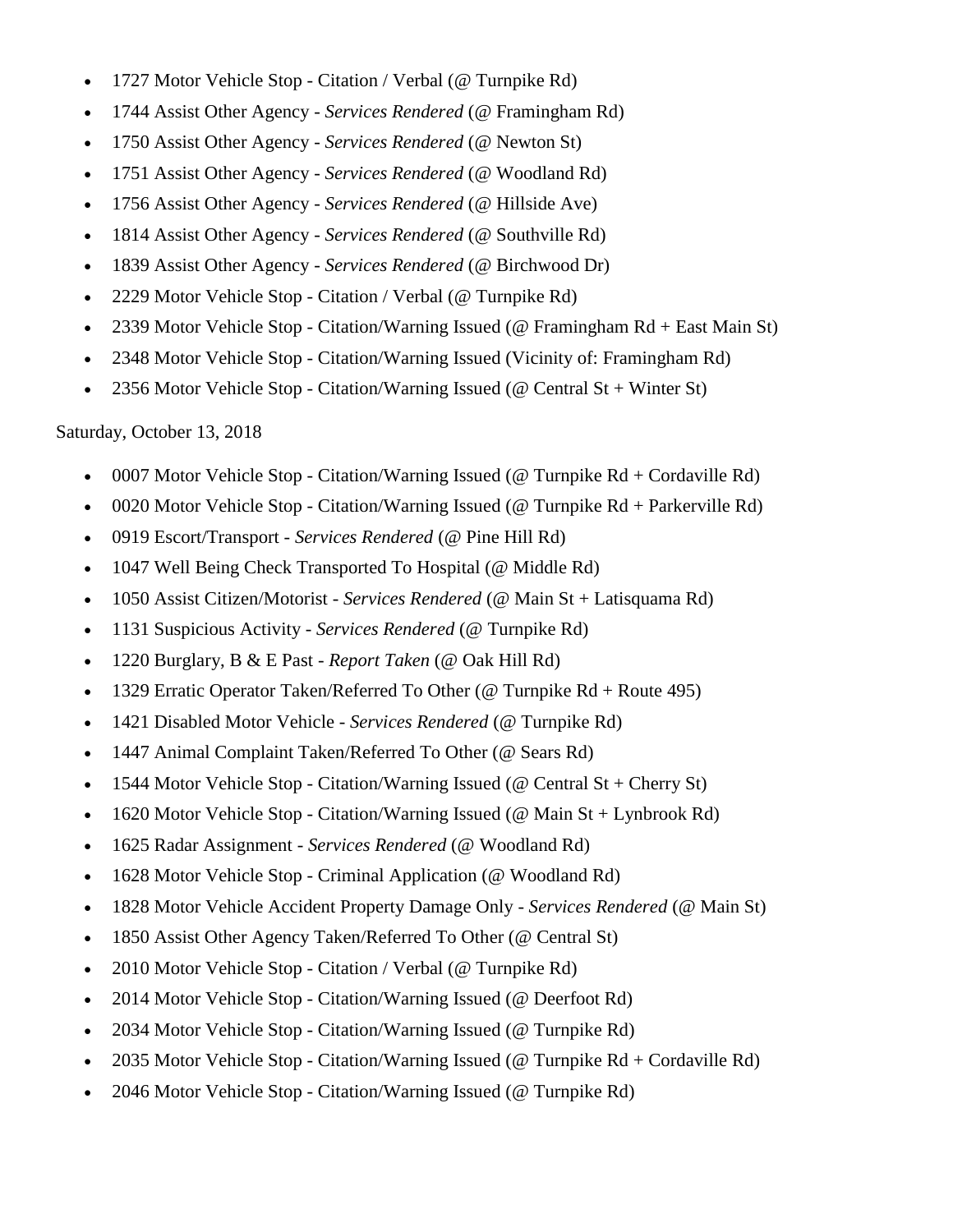- 2054 Alarm, Burglar False Alarm Not Billable(@ Common St)
- 2135 Disturbance *Report Taken* (@ Madison Pl) [Editor's Note: This relates to the later-reported story about a gun discharged in a Madison Place apartment with charges later pressed. [Click here](http://www.mysouthborough.com/2018/10/17/southborough-man-and-friend-face-charges-over-fired-gun/) for more.]
- 2336 Motor Vehicle Stop Citation/Warning Issued (@ Framingham Rd + East Main St)
- 2348 Motor Vehicle Stop Citation/Warning Issued (@ Turnpike Rd + Cordaville Rd)
- 2354 Suspicious Activity *Services Rendered* (@ Turnpike Rd)

#### Sunday, October 14, 2018

- 0002 Assist Other Agency *Report Taken* (@ Main St)
- 0009 Alarm, Burglar *False Alarm Billable* (@ Turnpike Rd)
- 0025 Motor Vehicle Stop Citation/Warning Issued (@ Turnpike Rd)
- 0043 Motor Vehicle Stop Citation/Warning Issued (@ Oak Hill Rd + Walnut Dr)
- 0053 9-1-1 Abandoned *Services Rendered* (@ Turnpike Rd)
- 0144 Suspicious Activity *Services Rendered* (@ Cordaville Rd)
- 0552 Motor Vehicle Stop Citation / Verbal (@ Turnpike Rd)
- 0558 Motor Vehicle Stop Citation/Warning Issued (@ Turnpike  $Rd + Cordaville Rd$ )
- 0608 Motor Vehicle Stop Citation/Warning Issued (@ Turnpike Rd)
- 0616 Motor Vehicle Stop Citation/Warning Issued ( $@$  Turnpike Rd + Cordaville Rd)
- 0622 Motor Vehicle Stop Citation/Warning Issued (@ Turnpike Rd + White Bagley Rd)
- 0727 Community Police Services *Services Rendered* (@ Highland St)
- 0809 Radar Assignment Vehicle Towed ( $\omega$  Central St + Winter St)
- 1005 Erratic Operator Citation/Warning Issued (@ Boston Rd)
- 1108 Motor Vehicle Stop Citation/Warning Issued (@ Boston Rd + Framingham Rd)
- 1201 Traffic Complaint Removed Hazard (@ Latisquama Rd + Main St)
- 1354 Assist Citizen/Motorist *Services Rendered* (@ Newton St)
- 1417 Alarm, Burglar *False Alarm Billable* (@ Breakneck Hill Rd)
- 1745 Assist Citizen/Motorist *Services Rendered* (@ Main St)
- 2143 Erratic Operator *Could Not Locate* (@ Turnpike Rd)

#### Monday, October 15, 2018

- 0008 Motor Vehicle Stop Citation / Verbal (@ Turnpike  $Rd + Crystal$  Pond  $Rd$ )
- 0134 Motor Vehicle Stop Citation / Verbal (@ Boston Rd + Winchester St)
- 0143 Motor Vehicle Stop Citation / Verbal (@ Framingham  $Rd + East$  Main St)
- 0202 Suspicious Activity *Services Rendered* (@ Turnpike Rd)
- 0550 Disabled Motor Vehicle Removed Hazard (Vicinity of: Turnpike Rd)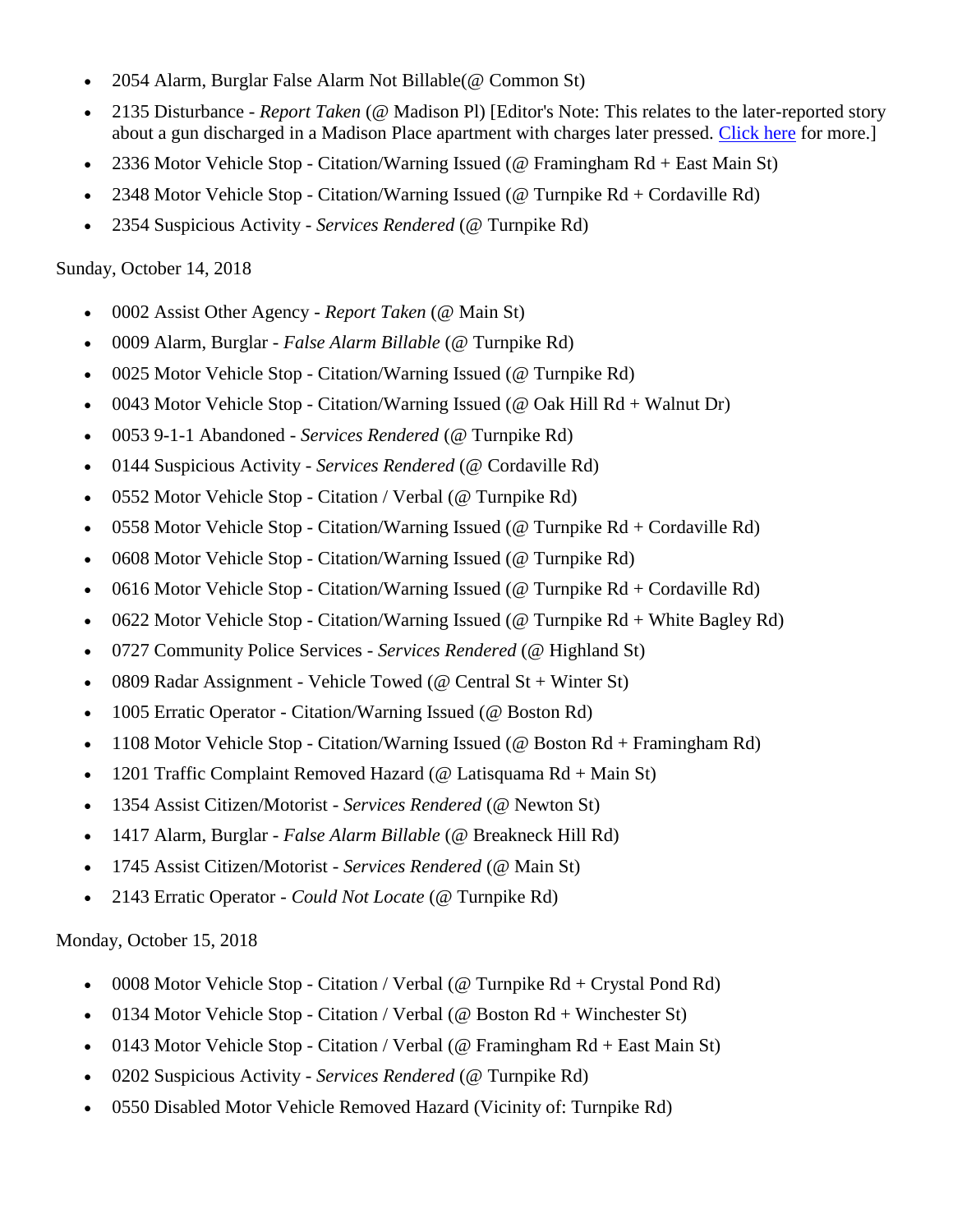- 0835 Community Police Services *Services Rendered* (@ Main St)
- 0906 Road Hazard Unfounded (@ Newton St)
- 0913 9-1-1 Accidental *Services Rendered* (@ Parkerville Rd)
- 1344 Motor Vehicle Accident Property Damage Only *Services Rendered* (@ Parmenter Rd)
- 1454 Larceny /Forgery/ Fraud *Services Rendered* (@ Meeting House Ln)
- 1555 Disabled Motor Vehicle *Services Rendered* (@ Turnpike Rd + Woodland Rd)
- 1618 Motor Vehicle Stop *Report Taken* (@ Cordaville Rd)
- 1651 Larceny /Forgery/ Fraud *Report Taken* (@ Northboro Rd)

Tuesday, October 16, 2018

- 0114 Tree/Limb Down In Roadway Removed Hazard ( $@$  Woodland Rd + Ted Ln)
- 0209 Tree/Limb Down In Roadway Removed Hazard (@ Richards Rd + Bryden Rd)
- 0219 Suspicious Activity *Services Rendered* (@ Turnpike Rd)
- 0239 Tree/Limb Down In Roadway Removed Hazard (@ Mt Vickery Rd)
- 0407 Tree/Limb Down In Roadway Removed Hazard (@ Boston Rd + New York Ave)
- 0458 Animal Complaint *Services Rendered* (@ Turnpike Rd)
- 0501 Tree/Limb Down In Roadway Removed Hazard (@ Parkerville Rd + Southwood Dr)
- 0524 Tree/Limb Down In Roadway Removed Hazard (@ Woodland Rd + Turnpike Rd)
- 0613 Motor Vehicle Stop Citation/Warning Issued (@ Cordaville Rd)
- 0732 Radar Assignment *No Action Required* (@ Main St)
- 0753 Community Police Services *Services Rendered* (@ Main St)
- 0826 Court Assignment *Services Rendered* (@ Oak St)
- 0858 Traffic Complaint *Services Rendered* (@ Turnpike Rd + Central St)
- 0912 Motor Vehicle Stop Citation/Warning Issued (@ Central St + Boston Rd)
- 0920 Department Business *Services Rendered*)
- 0933 Radar Assignment *Services Rendered* (@ Parkerville Rd)
- 0942 Motor Vehicle Accident Property Damage Only *Services Rendered* (@ Turnpike Rd + Cordaville Rd)
- 1024 Road Hazard Unfounded ( $@$  Main St + Deerfoot Rd)
- 1046 Motor Vehicle Stop Citation/Warning Issued (@ Turnpike Rd)
- 1112 Alarm, Burglar *False Alarm Billable* (@ Ledge Hill Rd)
- 1124 Well Being Check *Services Rendered* (@ Richards Rd)
- 1209 Animal Complaint *Services Rendered* (@ Middle Rd)
- 1422 Assist Other Agency *Services Rendered* (@ Fitzgerald Ln)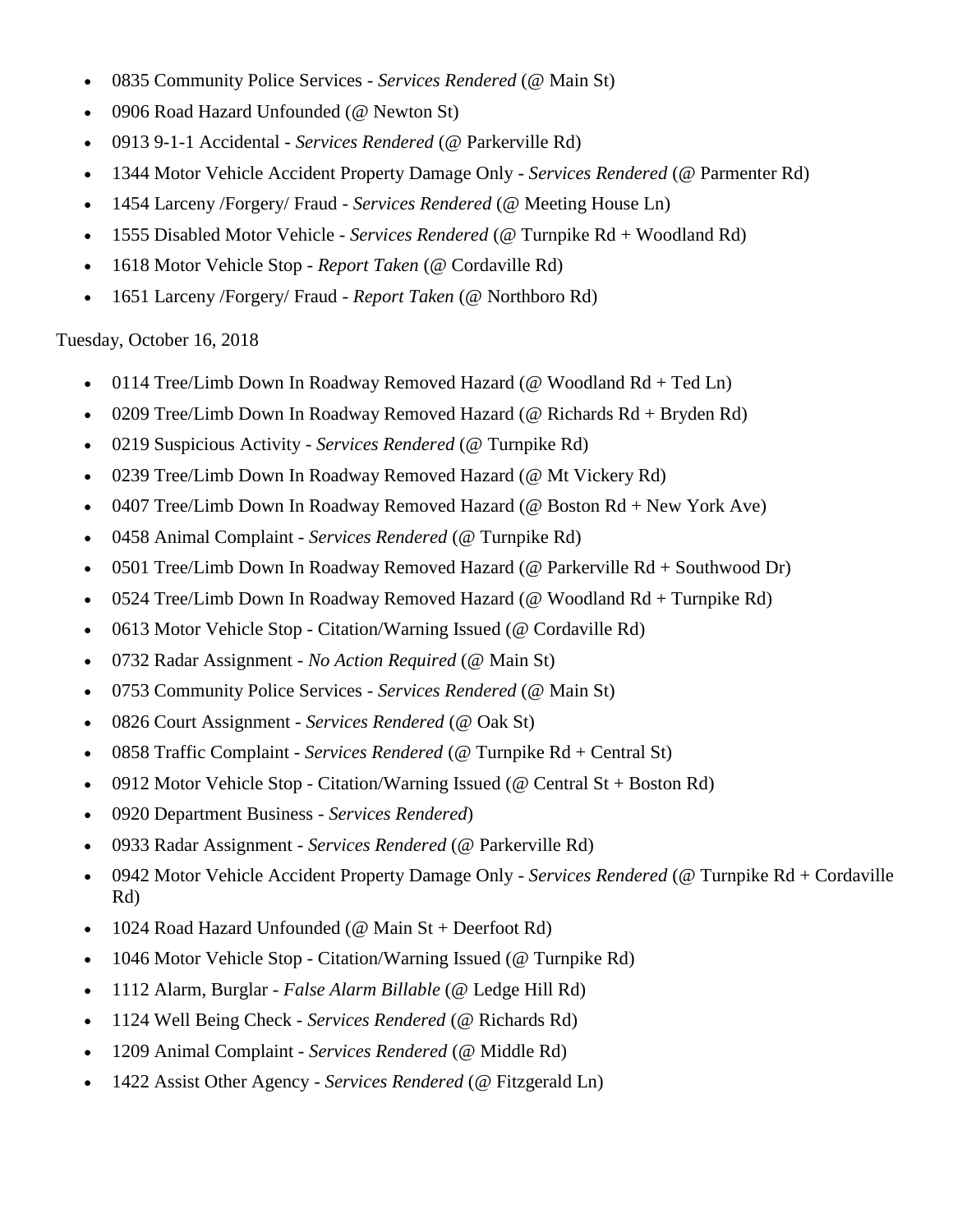- 1534 Department Business *Report Taken*)
- 1547 Radar Assignment *Services Rendered* (@ Central St)
- 1551 Radar Assignment Citation/Warning Issued (@ Central St)
- 1606 9-1-1 Accidental *Services Rendered* (@ Main St)
- 1623 Motor Vehicle Stop Citation/Warning Issued (@ Northboro Rd + Jericho Hill Rd)
- 1713 Disturbance *Report Taken* (@ Cordaville Rd)
- 1723 Motor Vehicle Stop Citation/Warning Issued (@ Turnpike Rd)
- 1728 Motor Vehicle Accident Unknown Injury *Report Taken* (@ Turnpike Rd)
- 1736 Motor Vehicle Accident Unknown Injury *Report Taken* (@ Main St)
- 2017 Suspicious Activity *Could Not Locate* (@ Sears Rd)
- 2054 Disturbance *Report Taken* (@ Main St)
- 2356 Radar Assignment Citation/Warning Issued (@ Boston Rd + Framingham Rd)

# Wednesday, October 17, 2018

- 0102 Motor Vehicle Stop Citation/Warning Issued (@ Turnpike Rd)
- 0543 Radar Assignment Citation/Warning Issued (@ Northboro Rd + Jericho Hill Rd)
- 0559 Motor Vehicle Stop Citation / Verbal ( $@$  Woodland Rd + Kidder Ln)
- 0603 Motor Vehicle Stop Citation / Verbal (@ Northboro Rd + Jericho Hill Rd)
- 0607 Motor Vehicle Stop Citation/Warning Issued (@ Northboro Rd + Jericho Hill Rd)
- 0609 Motor Vehicle Stop Citation/Warning Issued (@ Edgewood Rd)
- 0822 Radar Assignment *No Action Required* (@ Parkerville Rd + Richards Rd)
- 0900 9-1-1 Abandoned *Services Rendered* (@ Darlene Dr)
- 0928 Motor Vehicle Stop Citation/Warning Issued (@ Woodland Rd + Woodbury Rd)
- 0956 Motor Vehicle Stop Citation/Warning Issued (@ Cordaville Rd + Mt Vickery Rd)
- 1019 Road Hazard Removed Hazard ( $@$  Turnpike Rd + Crystal Pond Rd)
- 1050 Motor Vehicle Stop Citation/Warning Issued (@ Turnpike Rd)
- 1112 Community Police Services *Services Rendered* (@ Cordaville Rd)
- 1137 Disabled Motor Vehicle Removed Hazard (@ Turnpike Rd + White Bagley Rd)
- 1154 Suspicious Activity *Report Taken* (@ Cordaville Rd)
- 1226 General Info *Services Rendered*)
- 1529 Radar Assignment *Services Rendered* (@ Central St)
- 1554 Radar Assignment *Services Rendered* (@ Woodland Rd + Kidder Ln)
- 1600 9-1-1 Hangup *Services Rendered* (@ Turnpike Rd)
- 1609 Road Hazard Removed Hazard (@ Parkerville Rd)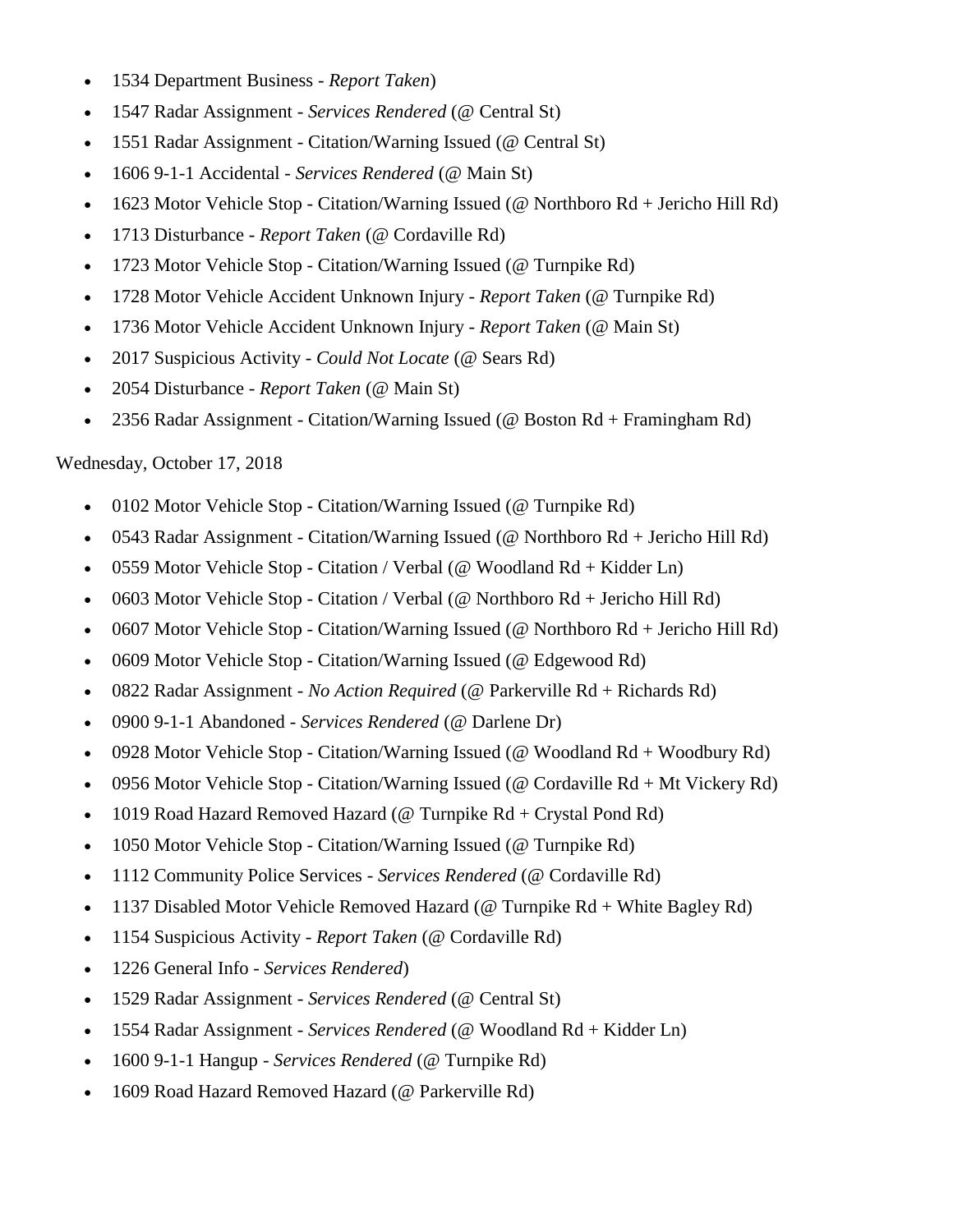- 1616 Motor Vehicle Stop Citation/Warning Issued (@ Framingham Rd + East Main St)
- 1623 Motor Vehicle Stop Citation/Warning Issued (@ Framingham Rd)
- 1625 Motor Vehicle Stop Citation/Warning Issued (@ Framingham Rd + Buffalo Run)
- 1635 Motor Vehicle Stop Citation/Warning Issued (@ Framingham Rd + Boston Rd)
- 1639 Motor Vehicle Stop Citation/Warning Issued (@ Southville Rd + Woodbury Rd)
- 1817 Disabled Motor Vehicle Vehicle Towed (@ Turnpike Rd + White Bagley Rd)
- 1832 Erratic Operator Unfounded (@ Turnpike Rd)
- 1912 Motor Vehicle Accident Unknown Injury Vehicle Towed (@ Pine Hill Rd)
- 2120 Motor Vehicle Stop Citation/Warning Issued (@ Turnpike Rd + Parkerville Rd)
- 2125 Motor Vehicle Stop Citation/Warning Issued (@ Turnpike Rd + Crystal Pond Rd)
- 2128 Motor Vehicle Stop Citation/Warning Issued (@ Turnpike Rd + Flagg Rd)
- 2138 Disabled Motor Vehicle *Services Rendered* (@ Turnpike Rd)
- 2158 Motor Vehicle Stop Citation/Warning Issued (@ Central St + Learned St)
- 2217 Assist Citizen/Motorist *Services Rendered* (@ North St)
- 2234 Motor Vehicle Stop Arrest Made: Marlborough Man **Charges:** Marked Lanes Violation, Negligent Operation of Motor Vehicle, OUI Liquor (@ Marlboro Rd + Main St)

Thursday, October 18, 2018

- 0104 Motor Vehicle Stop Citation/Warning Issued (@ Turnpike Rd + Parkerville Rd)
- 0128 Motor Vehicle Stop Citation/Warning Issued ( $@$  Turnpike Rd + Cordaville Rd)
- 0138 Motor Vehicle Stop Criminal Application (@ Turnpike Rd)
- 0543 Radar Assignment Citation/Warning Issued (@ Woodland Rd + Breakneck Hill Rd)
- 0557 Radar Assignment Citation/Warning Issued (@ Central St)
- 0640 Motor Vehicle Accident Unknown Injury Vehicle Towed (@ Boston Rd + Central St)
- 0813 Motor Vehicle Accident Unknown Injury *Report Taken* (@ Turnpike Rd + Crystal Pond Rd)
- 0922 Alarm, Burglar *False Alarm Billable* (@ Fisher Rd)
- 0937 Larceny /Forgery/ Fraud *Report Taken* (@ Thayer Ln)
- 1002 Motor Vehicle Stop Citation / Verbal (@ Main St)
- 1016 Motor Vehicle Stop Citation / Verbal (@ Turnpike Rd)
- 1039 Radar Assignment Citation/Warning Issued (@ Main St)
- 1044 Radar Assignment *Services Rendered* (@ Southville Rd + Harrington Ct)
- 1155 Motor Vehicle Stop Citation/Warning Issued (@ Parkerville Rd)
- 1315 Alarm, Burglar *False Alarm Billable* (@ Wyndemere Dr)
- 1330 9-1-1 Abandoned *Services Rendered* (@ Turnpike Rd)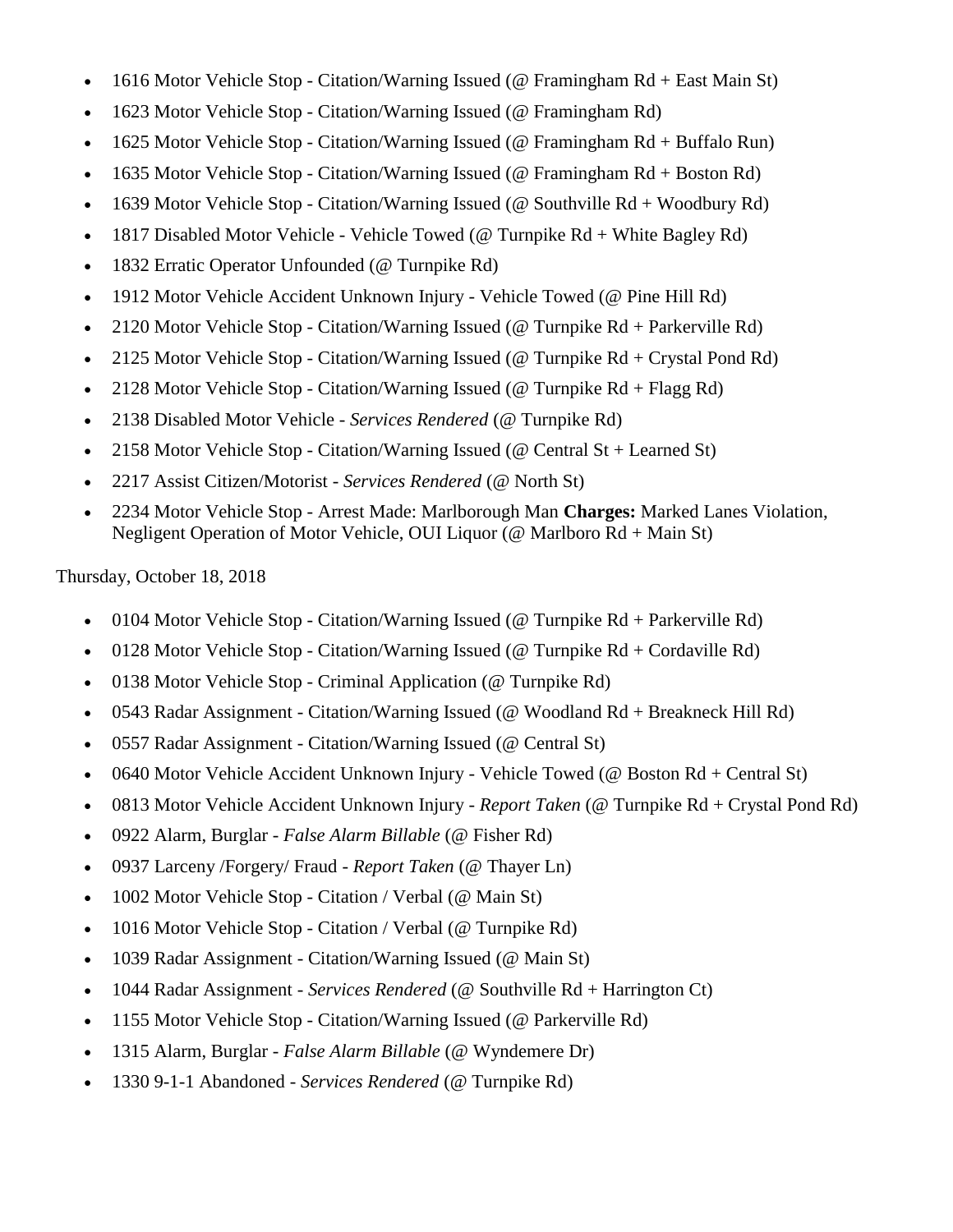- 1501 Road Hazard Removed Hazard (@ Main St)
- 1538 Radar Assignment Citation/Warning Issued (@ Central St)
- 1605 Radar Assignment *Services Rendered* (@ Oregon Rd)
- 1631 Motor Vehicle Stop Citation/Warning Issued (@ Northboro Rd + Jericho Hill Rd)
- 1739 Assist Citizen/Motorist *Report Taken* (@ Richards Rd)
- 1745 Erratic Operator *Could Not Locate* (@ Turnpike Rd)

#### Friday, October 19, 2018

- 0025 Disabled Motor Vehicle *Report Taken* (@ Turnpike Rd + Cordaville Rd)
- 0106 Motor Vehicle Stop Citation/Warning Issued (@ Turnpike Rd + Parkerville Rd)
- 0557 Motor Vehicle Stop Citation/Warning Issued (@ Davis Rd + Breakneck Hill Rd)
- 0611 Motor Vehicle Stop Citation / Verbal (@ Woodland Rd + Kidder Ln)
- 0803 Animal Complaint *Could Not Locate* (@ Acre Bridge Rd)
- 0833 Alarm, Burglar *False Alarm Billable* (@ Fisher Rd)
- 1014 Alarm, Burglar *False Alarm Billable* (@ Burnett Rd)
- 1159 Assist Other Agency *Services Rendered* (@ Main St)
- 1250 Assist Citizen/Motorist *Services Rendered* (@ Main St)
- 1459 Alarm, Burglar *False Alarm Billable* (@ Clemmons St)
- 1536 Motor Vehicle Accident Property Damage Only *Report Taken* (@ Turnpike Rd + Deerfoot Rd)
- 1642 Assist Citizen/Motorist *Report Taken* (@ Main St)
- 1718 Assist Citizen/Motorist *Services Rendered* (@ North St)
- 2020 Assist Other Agency *Could Not Locate* (@ Turnpike Rd)

#### Saturday, October 20, 2018

- 0051 Motor Vehicle Stop Citation/Warning Issued (@ Turnpike Rd)
- 0116 Alarm, Burglar *False Alarm Billable* (@ Turnpike Rd)
- 0556 Alarm, Burglar *False Alarm Billable* (@ Newton St)
- 0722 Alarm, Burglar *False Alarm Billable* (@ Pleasant St)
- 0737 Motor Vehicle Stop Citation/Warning Issued (@ Boston Rd + Framingham Rd)
- 1004 Assist Citizen/Motorist *Services Rendered* (@ Flagg Rd)
- 1040 Escort/Transport *Services Rendered* (@ Main St)
- 1212 Alarm, Burglar *False Alarm Billable* (@ Turnpike Rd)
- 1330 Motor Vehicle Stop Citation/Warning Issued (@ Main St)
- 1734 Community Police Services *Services Rendered* (@ Turnpike Rd)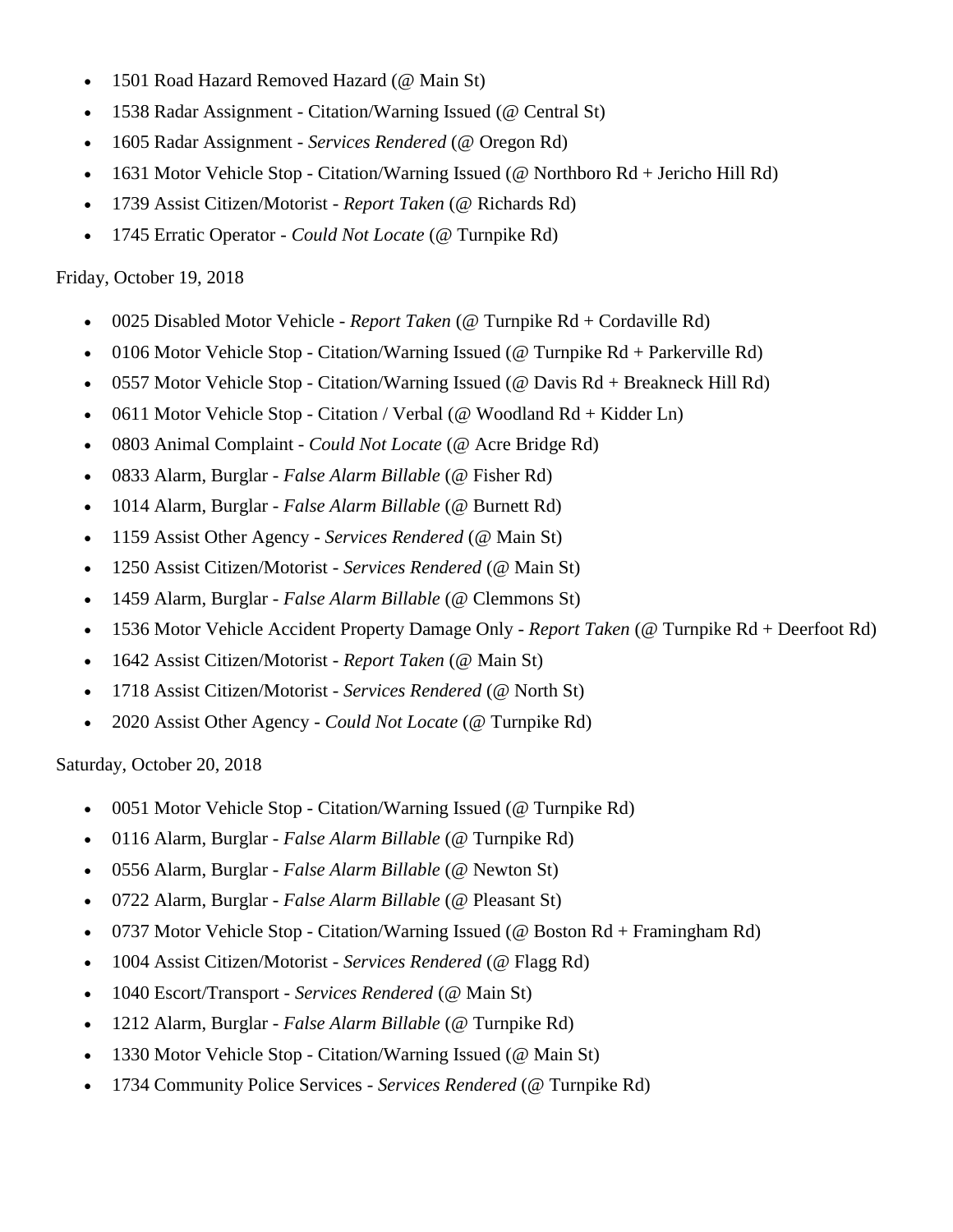- 2042 Gun Call Unfounded (Fireworks In Hudson) (@ Turnpike Rd)
- 2230 Motor Vehicle Accident Unknown Injury *Services Rendered* (@ Valley Rd + Willow St)
- October 21, 2018 Sunday,
- 0015 Road Hazard *Services Rendered* (@ Turnpike Rd + Central St)
- 0054 Motor Vehicle Stop Citation / Verbal (@ Turnpike Rd)
- 0209 Motor Vehicle Accident Unknown Injury *Report Taken* (@ Turnpike Rd)
- 0231 Arrest Arrest Made: Rhode Island Man **Charges:** OUI Liquor, Negligent Operation of Motor Vehicle, Marked Lanes Violation (@ Boston Rd)
- 1212 Motor Vehicle Accident Property Damage Only *Report Taken* (@ Turnpike Rd)
- 1237 Alarm, Burglar *False Alarm Billable* (@ Clemmons St)
- 1635 Alarm, Burglar *False Alarm Billable* (@ Valley Rd)
- 2346 Motor Vehicle Stop Citation/Warning Issued (@ Turnpike Rd)

# Monday, October 22, 2018

- 0018 Motor Vehicle Stop Citation/Warning Issued (Vicinity of: Turnpike Rd)
- 0031 Motor Vehicle Stop Citation/Warning Issued (@ Turnpike  $Rd +$  White Bagley Rd)
- 0128 Motor Vehicle Stop Citation/Warning Issued (@ Turnpike Rd)
- 0539 Motor Vehicle Stop Citation/Warning Issued (@ Turnpike Rd)
- 0546 Motor Vehicle Stop Citation / Verbal (Vicinity of: Cordaville Rd)
- 0609 Motor Vehicle Stop Citation/Warning Issued (@ Cordaville Rd + Turnpike Rd)
- 0633 Motor Vehicle Stop Citation/Warning Issued (@ White Bagley Rd + Partridge Hill Rd)
- 0806 9-1-1 Abandoned *Services Rendered* (@ Turnpike Rd)
- 0905 Alarm, Burglar *False Alarm Billable* (@ Flagg Rd)
- 0956 Community Police Services *Services Rendered* (@ Cordaville Rd)
- 1109 Harassment Complaint *Report Taken* (@ Turnpike Rd)
- 1248 Larceny /Forgery/ Fraud *Report Taken* (@ Highland St)
- 1412 Well Being Check *Report Taken* (@ Ted Ln)
- 1532 Erratic Operator *Services Rendered* (@ Turnpike Rd + Cordaville Rd)
- 1607 Radar Assignment Citation/Warning Issued (@ Oak Hill Rd)
- 1607 Radar Assignment Citation/Warning Issued (@ Boston Rd + Central St)
- 1627 Suspicious Activity *Could Not Locate* (@ Middle Rd)
- 1658 Motor Vehicle Accident Unknown Injury *Report Taken* (@ Turnpike Rd + Central St)
- 1839 Motor Vehicle Stop Citation/Warning Issued (@ Turnpike  $Rd + Middle Rd$ )
- 1854 Motor Vehicle Stop Citation/Warning Issued (@ Central St + Grove St)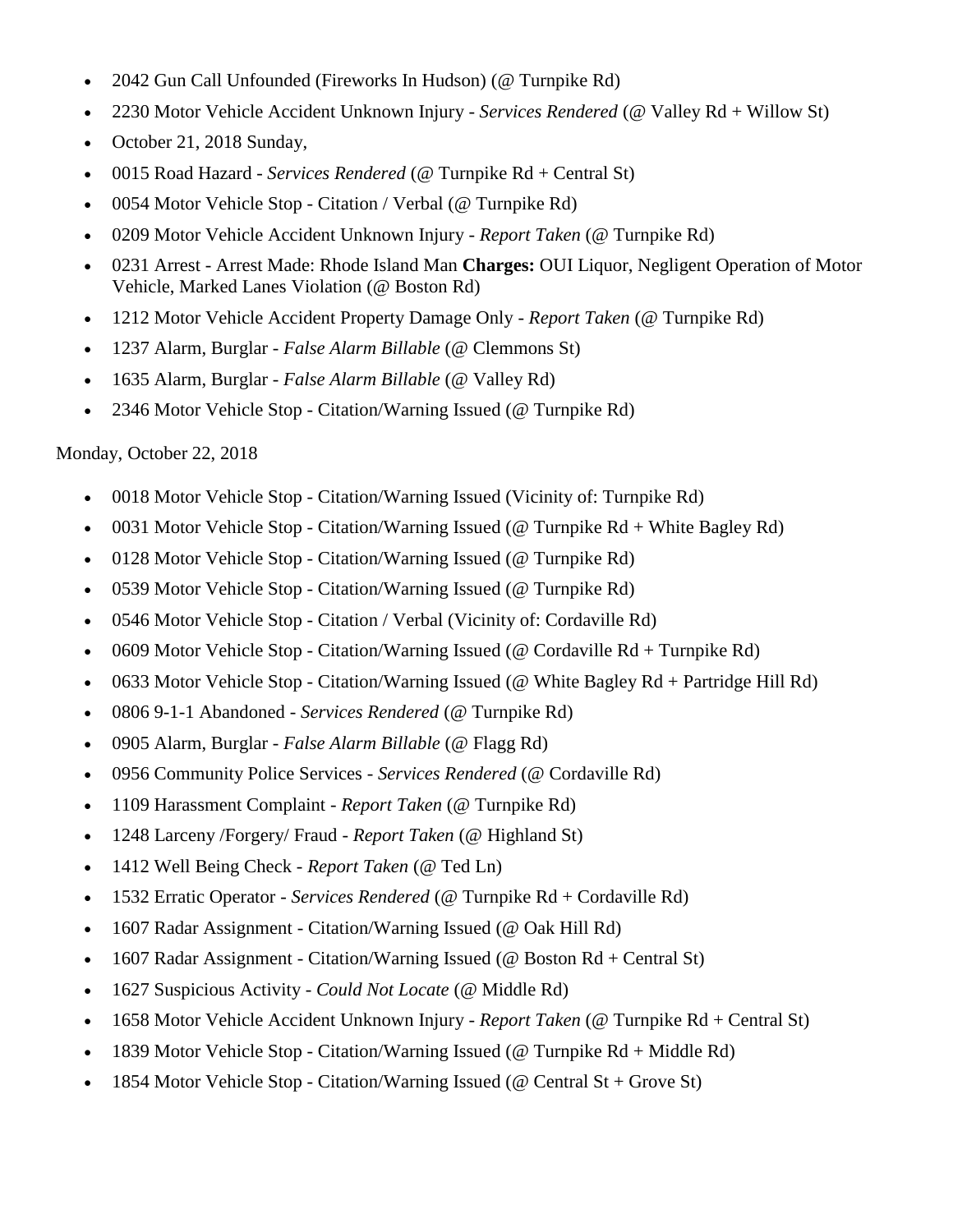- 1906 Motor Vehicle Stop Citation/Warning Issued (@ Cordaville Rd)
- 2037 Alarm, Burglar *False Alarm Billable* (@ Turnpike Rd)
- 2139 Motor Vehicle Stop Citation / Verbal (@ Turnpike Rd + Cordaville Rd)

Tuesday, October 23, 2018

- 0011 Motor Vehicle Stop Citation / Verbal (@ Framingham Rd)
- 0018 Alarm, Burglar *False Alarm Billable* (@ Turnpike Rd)
- 0019 Motor Vehicle Stop Citation / Verbal (@ Turnpike Rd)
- 0526 Motor Vehicle Stop Citation/Warning Issued (@ Turnpike Rd)
- 0535 Motor Vehicle Stop Citation/Warning Issued (@ Turnpike Rd)
- 0716 Assist Other Agency *Services Rendered* (@ Winter St)
- 0824 Radar Assignment Citation/Warning Issued (@ Woodland Rd + Oregon Rd)
- 0946 Alarm, Burglar *False Alarm Billable* (@ Turnpike Rd)
- 1117 Wire Down *Services Rendered* (@ Central St + Cherry St)
- 1130 Well Being Check Unfounded (@ Boston Rd)
- 1557 Motor Vehicle Stop Citation/Warning Issued (@ David Henry Gardner Ln)
- 1558 Radar Assignment *Services Rendered* (@ Central St)
- 1626 Radar Assignment *Services Rendered* (@ Jericho Hill Rd)
- 1640 Assist Citizen/Motorist Unfounded ( $@$  Turnpike Rd + Oak Hill Rd)
- 1643 Motor Vehicle Accident Property Damage Only *Services Rendered* (@ Turnpike Rd)
- 1711 Motor Vehicle Stop Citation/Warning Issued (@ Turnpike Rd + White Bagley Rd)
- 1722 Motor Vehicle Stop Citation/Warning Issued (@ Framingham Rd + Boston Rd)
- 1727 Motor Vehicle Stop Citation/Warning Issued (@ Turnpike Rd)
- 2120 Assist Citizen/Motorist *Services Rendered* (@ Turnpike Rd)
- 2249 Assist Westboro *Report Taken* (@ Main St)

Wednesday, October 24, 2018

- 0111 Motor Vehicle Stop Citation/Warning Issued (@ Turnpike  $Rd + Cordaville Rd$ )
- 0121 Motor Vehicle Stop Citation/Warning Issued (@ Turnpike  $Rd + Cordaville Rd$ )
- 0131 Motor Vehicle Stop Citation/Warning Issued (@ Turnpike Rd)
- 0142 Motor Vehicle Stop Citation/Warning Issued (@ Turnpike Rd)
- 0155 Alarm, Burglar *False Alarm Billable* (@ Turnpike Rd)
- 0204 Motor Vehicle Stop Citation / Verbal (@ Framingham Rd + Cross St)
- 0331 Suspicious Activity *Services Rendered* (@ Cordaville Rd)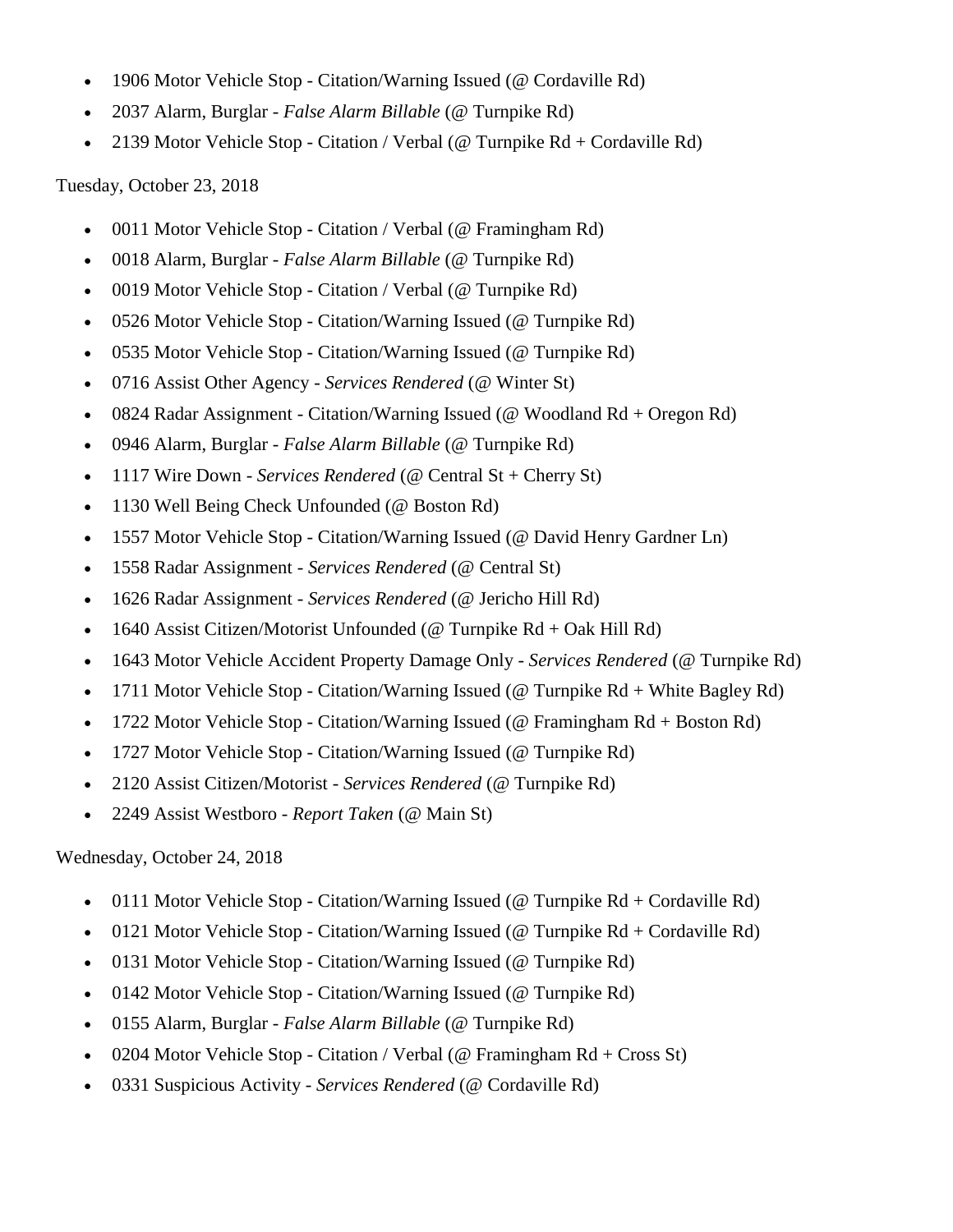- 0343 Suspicious Activity *Services Rendered* (@ Turnpike Rd)
- 0540 Radar Assignment Citation/Warning Issued (@ Northboro Rd + Jericho Hill Rd)
- 0544 Motor Vehicle Stop Citation / Verbal (@ Woodland Rd + Kidder Ln)
- 0613 Motor Vehicle Stop Citation / Verbal (@ Woodland Rd)
- 0730 Radar Assignment Citation/Warning Issued (@ Boston Rd + Central St)
- 0840 Motor Vehicle Stop Citation/Warning Issued (@ Boston Rd + Central St)
- 0919 Alarm, Burglar *False Alarm Billable* (@ Newton St)
- 1001 9-1-1 Abandoned *Services Rendered* (@ Glen Ct)
- 1017 Motor Vehicle Stop Citation/Warning Issued ( $\omega$  Boston Rd + Central St)
- 1128 Motor Vehicle Accident Unknown Injury *Services Rendered* (@ Turnpike Rd)
- 1227 Suspicious Activity *Could Not Locate* (@ Crystal Pond Rd)
- 1301 Suspicious Activity *Services Rendered* (@ Foley Dr)
- 1523 Motor Vehicle Stop Citation/Warning Issued (@ Boston Rd)
- 1529 Radar Assignment *No Action Required* (@ Boston Rd + Central St)
- 1558 General Info *No Action Required* )
- 1608 Motor Vehicle Stop Citation/Warning Issued (@ Boston Rd)
- 1616 Radar Assignment *No Action Required* (@ Woodland Rd + Breakneck Hill Rd)
- 1634 Radar Assignment *No Action Required* (@ Parkerville Rd + Southwood Dr)
- 1637 Motor Vehicle Stop Citation/Warning Issued (@ Cordaville Rd)
- 1641 Motor Vehicle Stop Citation/Warning Issued ( $@$  Middle Rd + Stub Toe Ln)
- 1725 Motor Vehicle Stop Citation/Warning Issued (@ Southville Rd)
- 1757 Motor Vehicle Stop Citation/Warning Issued (@ Main St + Northboro Rd)
- 1834 Motor Vehicle Accident Unknown Injury *Report Taken* (@ Turnpike Rd)
- 1928 Motor Vehicle Stop Citation/Warning Issued (@ Main St + Johnson Rd)
- 1938 Motor Vehicle Stop Citation/Warning Issued (@ Main St + Johnson Rd)
- 1951 Motor Vehicle Stop Citation/Warning Issued (@ Main St + Johnson Rd)
- 2003 Motor Vehicle Stop Citation/Warning Issued (@ Main St + Johnson Rd)
- 2021 Motor Vehicle Stop Citation/Warning Issued (@ Main St + Johnson Rd)
- 2114 Motor Vehicle Stop Citation / Verbal (@ Turnpike  $Rd + Flagg Rd$ )
- 2213 Well Being Check *Could Not Locate* (@ Main St)
- 2343 Erratic Operator *Could Not Locate* (@ Turnpike Rd + White Bagley Rd)
- 2353 Disabled Motor Vehicle Vehicle Towed (Vicinity of: Turnpike Rd)

Thursday, October 25, 2018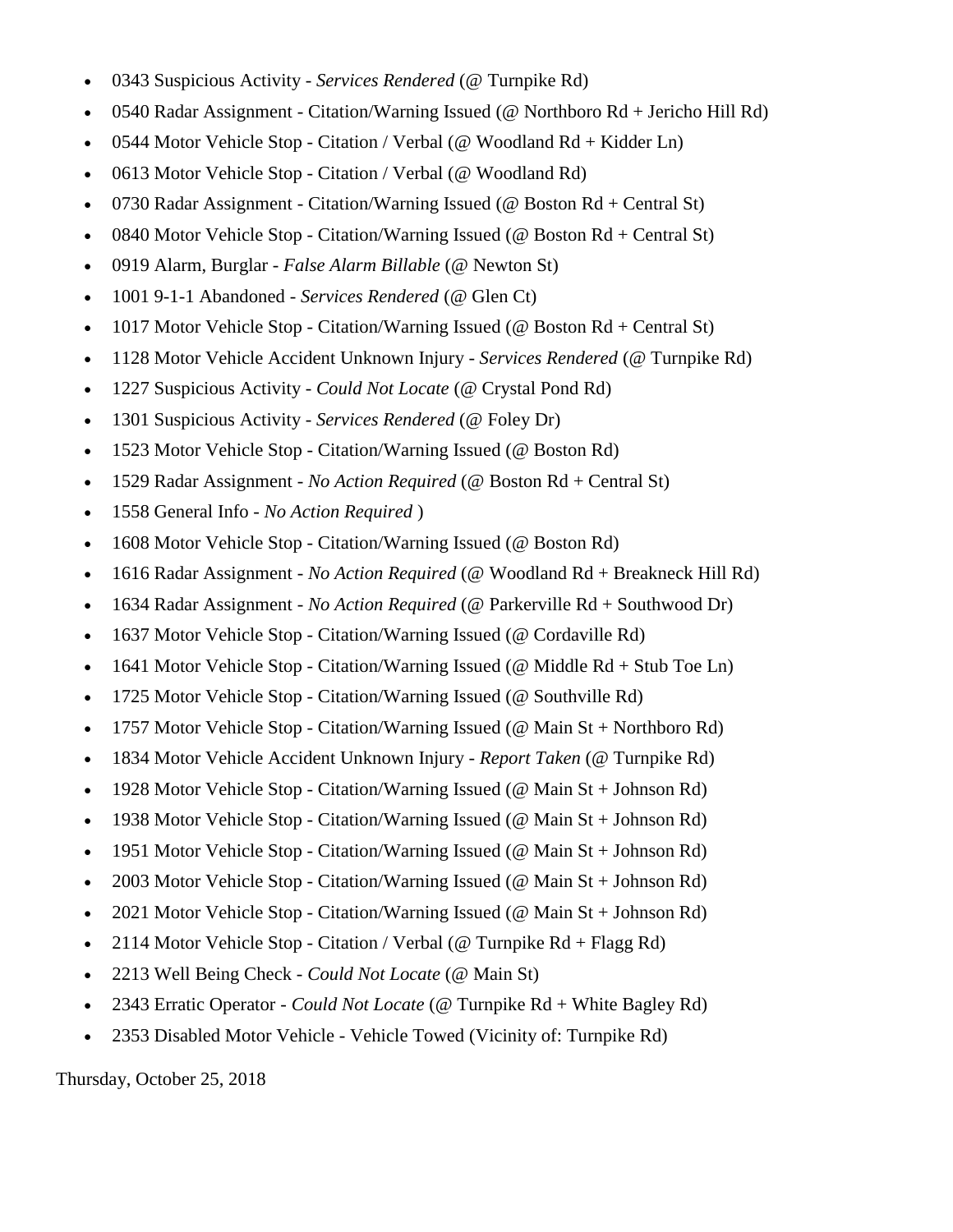- 0005 Motor Vehicle Stop Citation / Verbal (@ Turnpike Rd + Parkerville Rd)
- 0008 Motor Vehicle Stop Citation/Warning Issued (@ Turnpike Rd)
- 0018 Motor Vehicle Stop Citation/Warning Issued (@ Turnpike Rd)
- 0028 Motor Vehicle Stop Citation/Warning Issued (@ Turnpike Rd)
- 0029 Motor Vehicle Stop Citation/Warning Issued (Vicinity of: Framingham Rd)
- 0054 Motor Vehicle Stop Citation/Warning Issued (@ Turnpike Rd)
- 0535 Motor Vehicle Stop Citation/Warning Issued (@ Woodland Rd + Breakneck Hill Rd)
- 0537 Motor Vehicle Stop Citation / Verbal (@ Flagg Rd + Turnpike Rd)
- 0629 Motor Vehicle Stop Citation/Warning Issued (Vicinity of: Main St)
- 0735 Radar Assignment *No Action Required* (@ Pine Hill Rd + Angelica Ln)
- 0805 Radar Assignment *No Action Required* (@ Middle Rd + Stub Toe Ln)
- 0827 Assist Citizen/Motorist *Services Rendered* (@ Main St)
- 0850 Assist Citizen/Motorist *Services Rendered* (@ North St)
- 0929 Motor Vehicle Stop Citation/Warning Issued (@ Boston Rd)
- 1140 Motor Vehicle Accident Property Damage Only *Services Rendered* (@ Willow St + Harvest Ln)
- 1228 Alarm, Burglar False Alarm Not Billable (@ Carolyn Ter)
- 1240 Disabled Motor Vehicle *Services Rendered* (@ Turnpike Rd)
- 1512 Assist Citizen/Motorist *Services Rendered* (@ Maple St)
- 1811 Motor Vehicle Stop Citation / Verbal (@ Turnpike Rd + Breakneck Hill Rd)
- 1854 Suspicious Activity *Could Not Locate* (@ Turnpike Rd)
- 2211 Well Being Check *No Action Required* (@ North St)
- 2354 Motor Vehicle Stop Citation/Warning Issued (@ Turnpike Rd)

Friday, October 26, 2018

- 0002 Motor Vehicle Stop Citation/Warning Issued (@ Turnpike Rd)
- 0022 Motor Vehicle Stop Citation/Warning Issued (@ Boston Rd + White Bagley Rd)
- 0025 Motor Vehicle Stop Citation/Warning Issued (@ Parkerville Rd + Turnpike Rd)
- 0032 Motor Vehicle Stop Citation/Warning Issued (@ Boston Rd)
- 0038 Motor Vehicle Stop Citation / Verbal ( $\omega$  Southville Rd + River St)
- 0057 Motor Vehicle Stop Citation/Warning Issued (@ Turnpike Rd)
- 0131 Suspicious Activity *Services Rendered* (@ Cordaville Rd)
- 0137 Erratic Operator Arrest Made: Worcester Woman **Charges:** Charges: OUI Liquor, Negligent Operation of Motor Vehicle, 3 charges Reckless Endangerment of Child (@ Turnpike Rd)
- 0737 Community Police Services *No Action Required* (@ Turnpike Rd)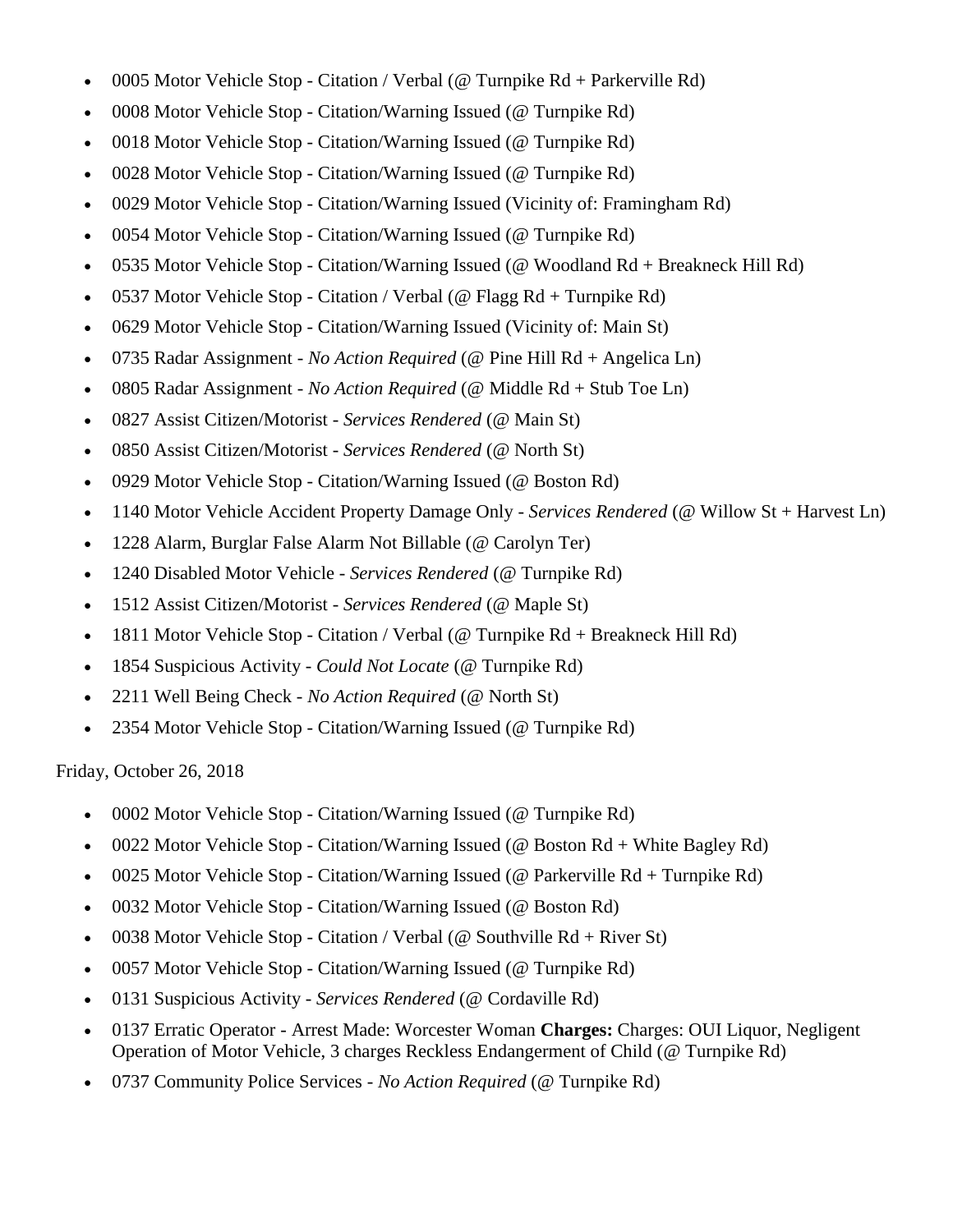- 0741 Motor Vehicle Stop Citation/Warning Issued (@ Northboro Rd + Jericho Hill Rd)
- 0828 Radar Assignment *No Action Required* (@ Woodland Rd + Ted Ln)
- 0930 Suspicious Activity Unfounded (@ Northboro Rd)
- 1008 Well Being Check *Services Rendered* (@ E Main St)
- 1307 Radar Assignment *Services Rendered* (@ Central St + Winter St)
- 1336 Motor Vehicle Stop Citation/Warning Issued (@ Turnpike Rd)
- 1342 Alarm, Burglar *False Alarm Billable* (@ Mt Vickery Rd)
- 1530 Motor Vehicle Accident Unknown Injury *Report Taken* (@ Boston Rd)
- 1532 Assist Citizen/Motorist *Report Taken* (@ Mt Vickery Rd)
- 1548 Motor Vehicle Accident Unknown Injury *Report Taken* (@ Turnpike Rd + Winter St)
- 1548 Motor Vehicle Accident Unknown Injury *Services Rendered* (@ Turnpike Rd)
- 1740 Well Being Check *Services Rendered* (@ Cordaville Rd)
- 1828 Parking Complaint *Services Rendered* (@ Boston Rd)
- 2202 Alarm, Burglar *False Alarm Billable* (@ Turnpike Rd)
- 2238 Motor Vehicle Accident Unknown Injury Transported To Hospital (@ Mt Vickery Rd)

# Saturday, October 27, 2018

- 0049 Alarm, Burglar *False Alarm Billable* (@ Turnpike Rd)
- 0319 Motor Vehicle Accident Unknown Injury *Report Taken* (@ Marlboro Rd + Sears Rd)
- 1038 Soliciting *No Action Required* (@ Main St)
- 1056 Alarm, Burglar *False Alarm Billable* (@ Carriage Hill Cir)
- 1410 9-1-1 Abandoned *No Action Required* (@ Richards Rd)
- 1438 Suspicious Activity *Report Taken* (@ Mt Vickery Rd)
- 1519 Motor Vehicle Accident Unknown Injury *Report Taken* (@ Turnpike Rd + Cordaville Rd)
- 1712 Traffic Complaint *Services Rendered* (@ Central St)
- 1720 Tree/Limb Down In Roadway Removed Hazard (@ Marlboro Rd)
- 2350 Disabled Motor Vehicle *Services Rendered* (@ Turnpike Rd)

# Sunday, October 28, 2018

- 0027 Motor Vehicle Stop Citation / Verbal (@ Turnpike  $Rd + Middle Rd$ )
- 0038 Motor Vehicle Stop Citation/Warning Issued (@ Turnpike Rd)
- 0038 Motor Vehicle Stop Citation / Verbal (@ Middle  $Rd + Stub$  Toe Ln)
- 0044 Motor Vehicle Stop Citation / Verbal (@ Turnpike Rd + Oak Hill Rd)
- 0057 Motor Vehicle Stop Citation / Verbal (@ Framingham Rd + Newton St)